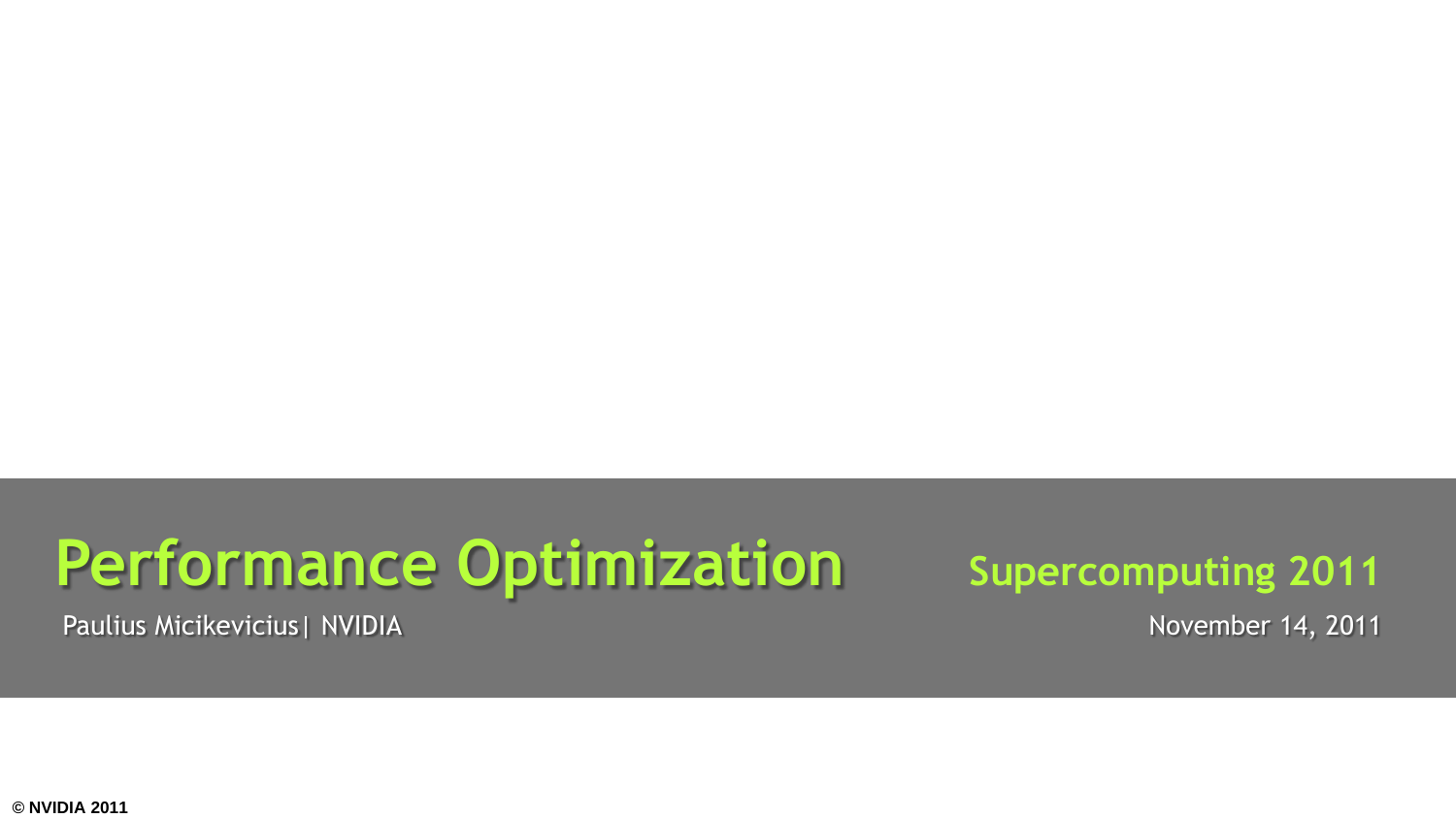#### **Requirements for Maximum Performance**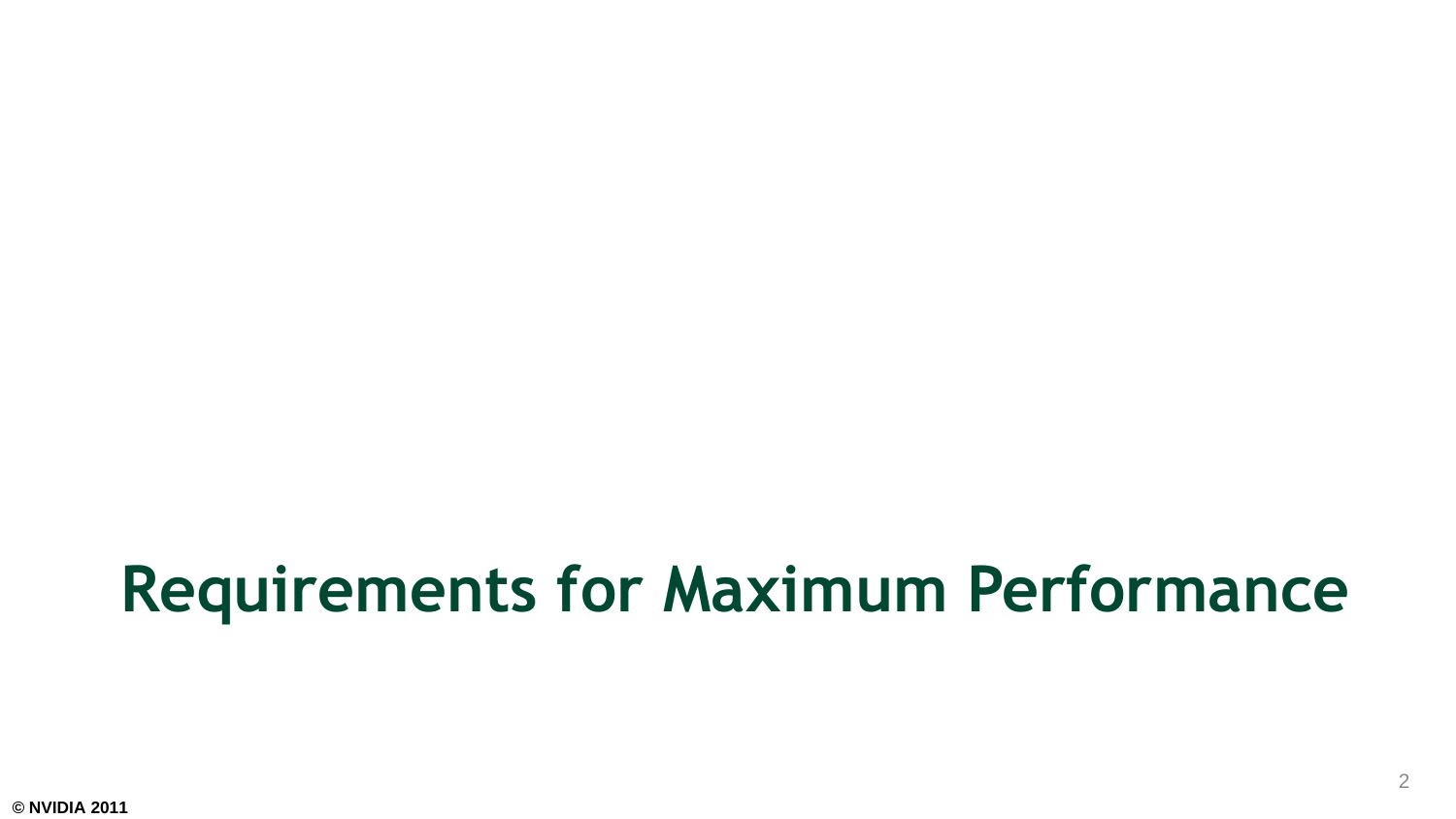#### **Requirements for Maximum Performance**

#### • **Have sufficient parallelism**

- At least a few 1,000 threads per function
- **Coalesced memory access**
	- By threads in the same "thread-vector"
- **Coherent execution**
	- By threads in the same "thread-vector"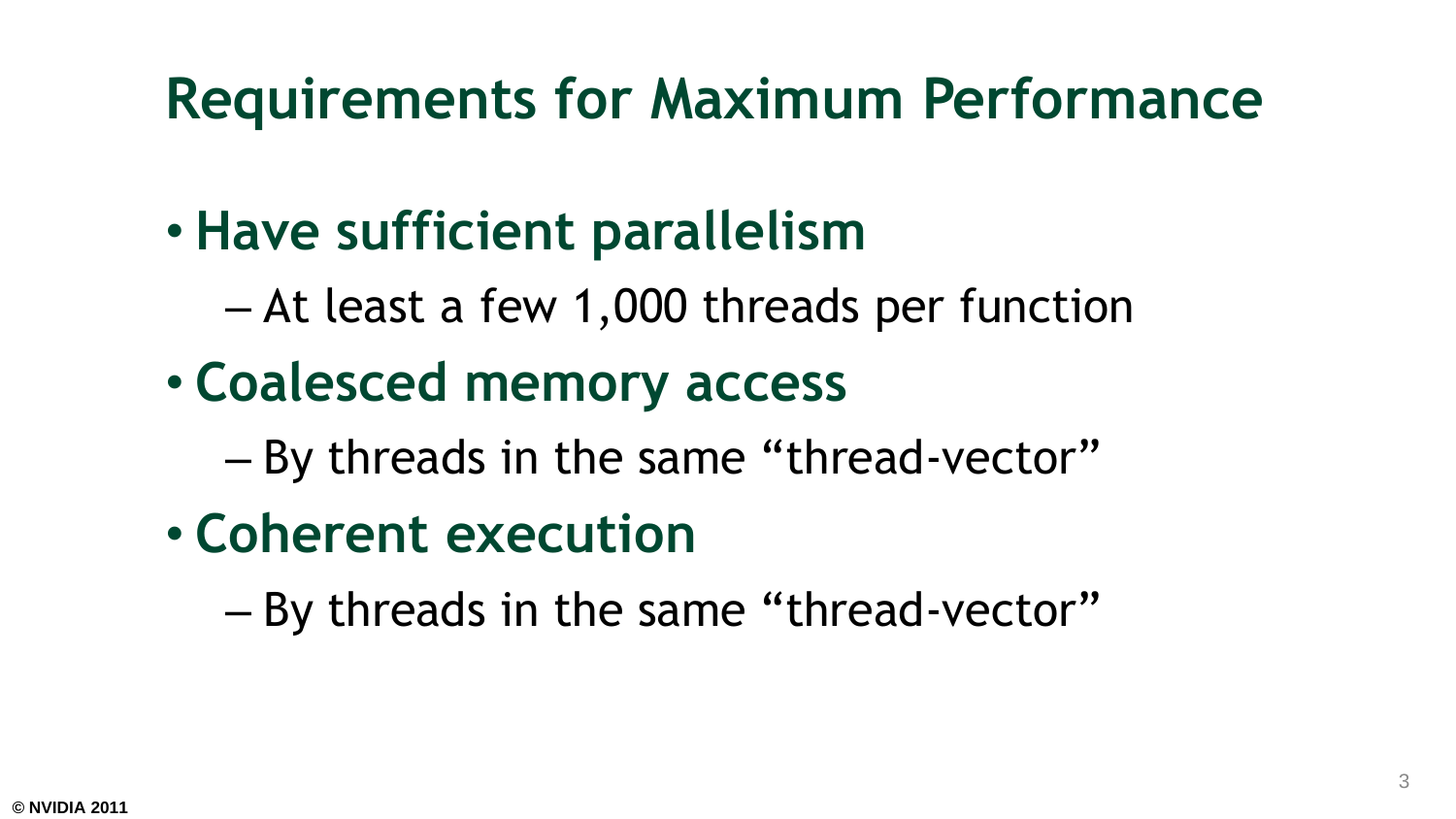#### **Amount of Parallelism**

- **GPUs issue instructions in order**
	- Issue stalls when instruction arguments are not ready
- **GPUs switch between threads to hide latency**
	- Context switch is free: thread state is partitioned (large register file), not stored/restored
- **Conclusion: need enough threads to hide math latency and to saturate the memory bus**
	- Independent instructions (ILP) within a thread also help
- **Very rough rule of thumb:**
	- Need ~512 threads per SM
	- So, at least a few 1,000 threads per GPU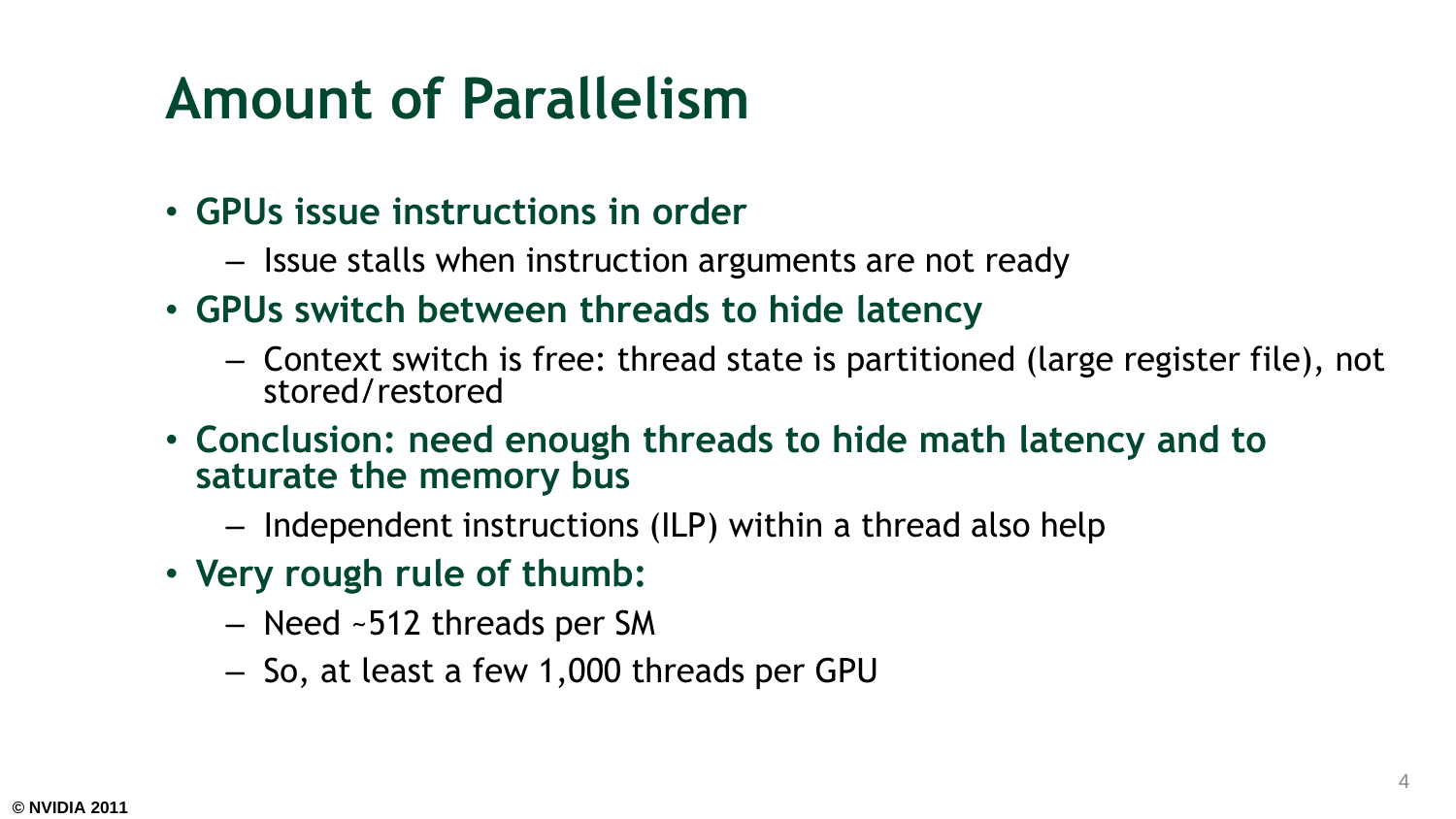#### **Control Flow**

- **Single-Instruction Multiple-Threads (SIMT) model**
	- A single instruction is issued for a warp (thread-vector) at a time
	- NVIDIA GPU: warp = a vector of 32 threads
- **Compare to SIMD:**
	- SIMD requires vector code in each thread
	- SIMT allows you to write scalar code per thread
		- Vectorization is guaranteed by hardware
- **Note:**
	- All contemporary processors (CPUs and GPUs) are built by aggregating vector processing unit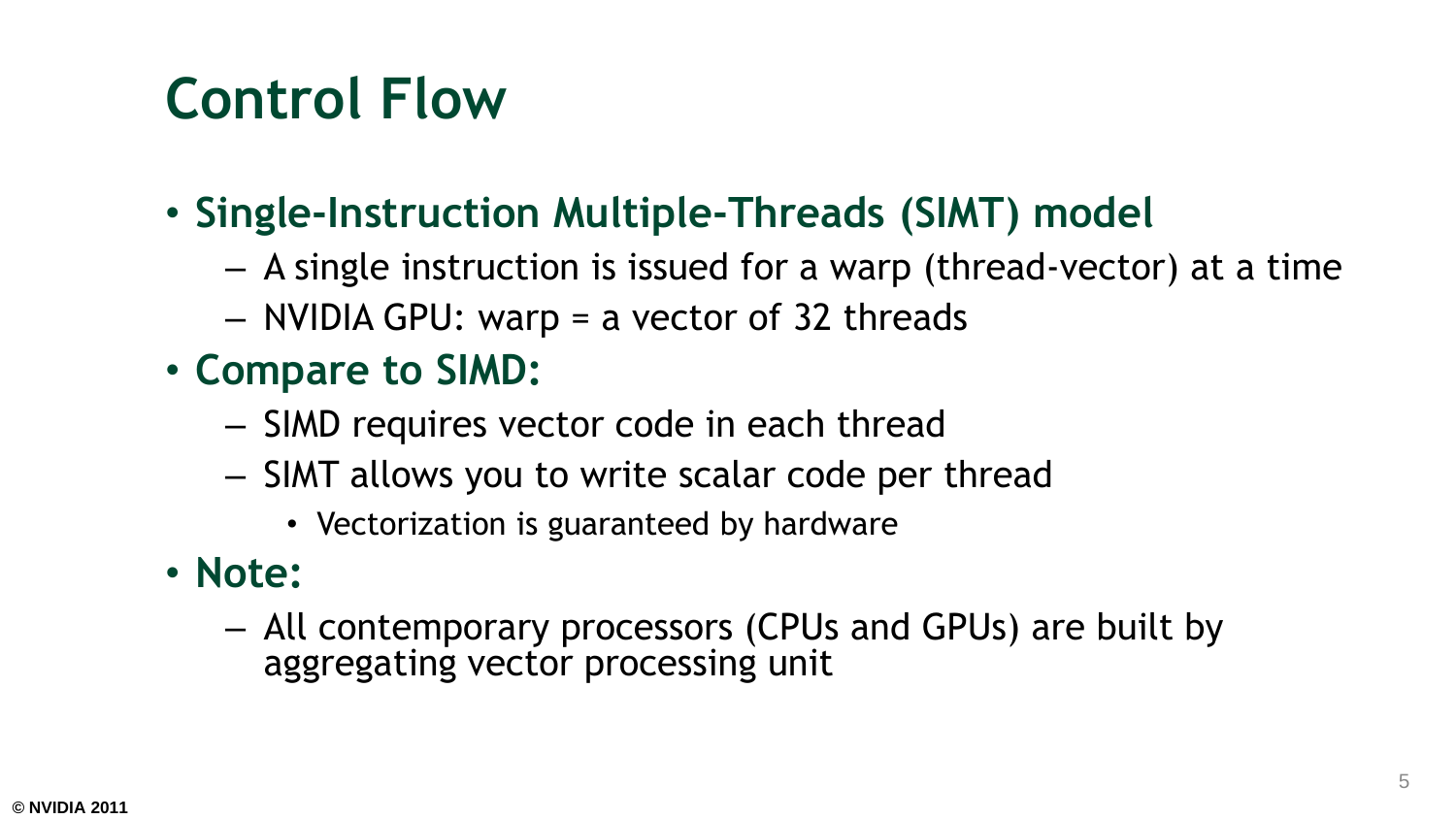#### **Control Flow**



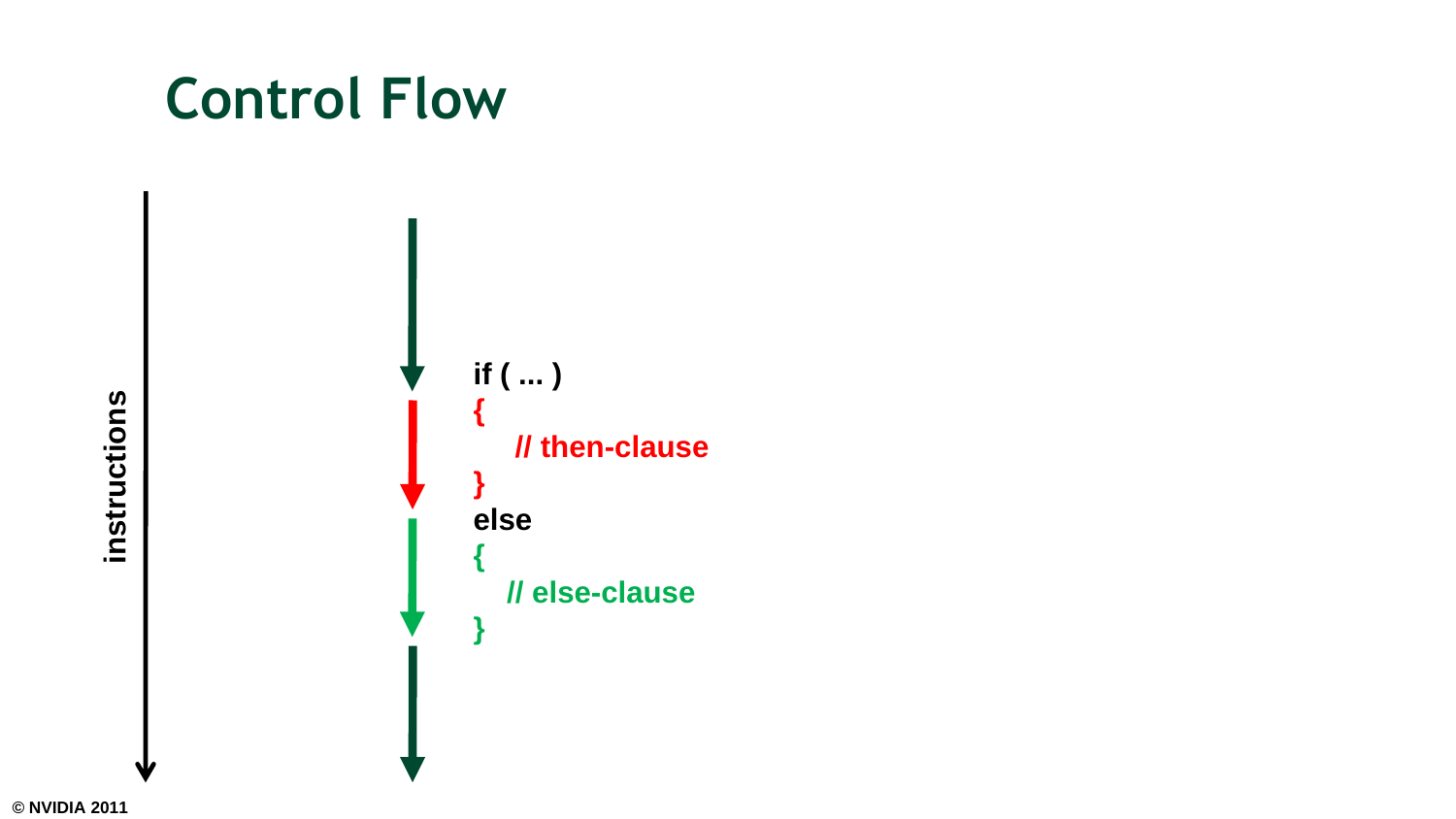#### **Execution within warps is coherent**



**© NVIDIA 2011**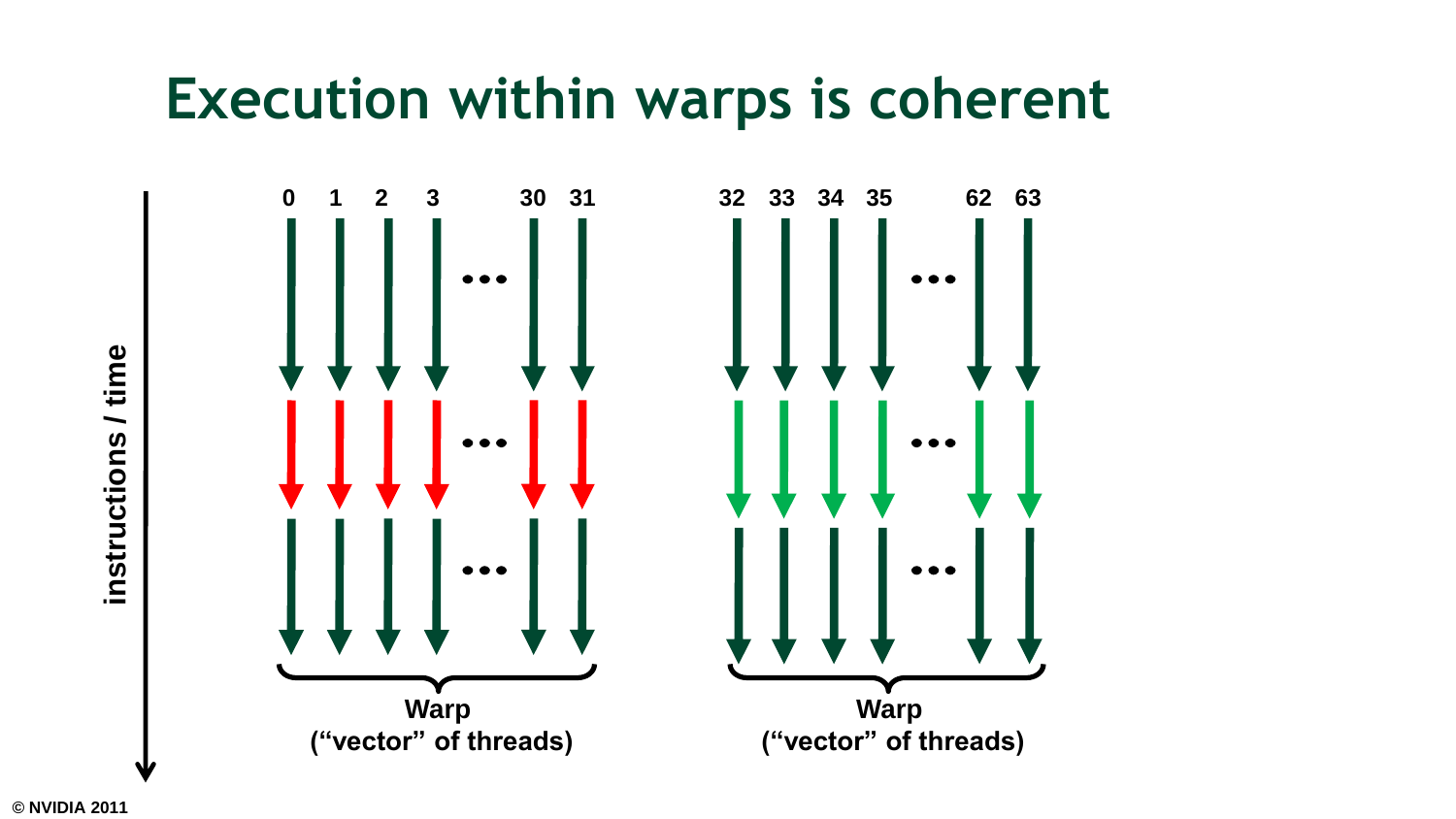#### **Execution diverges within a warp**



**© NVIDIA 2011**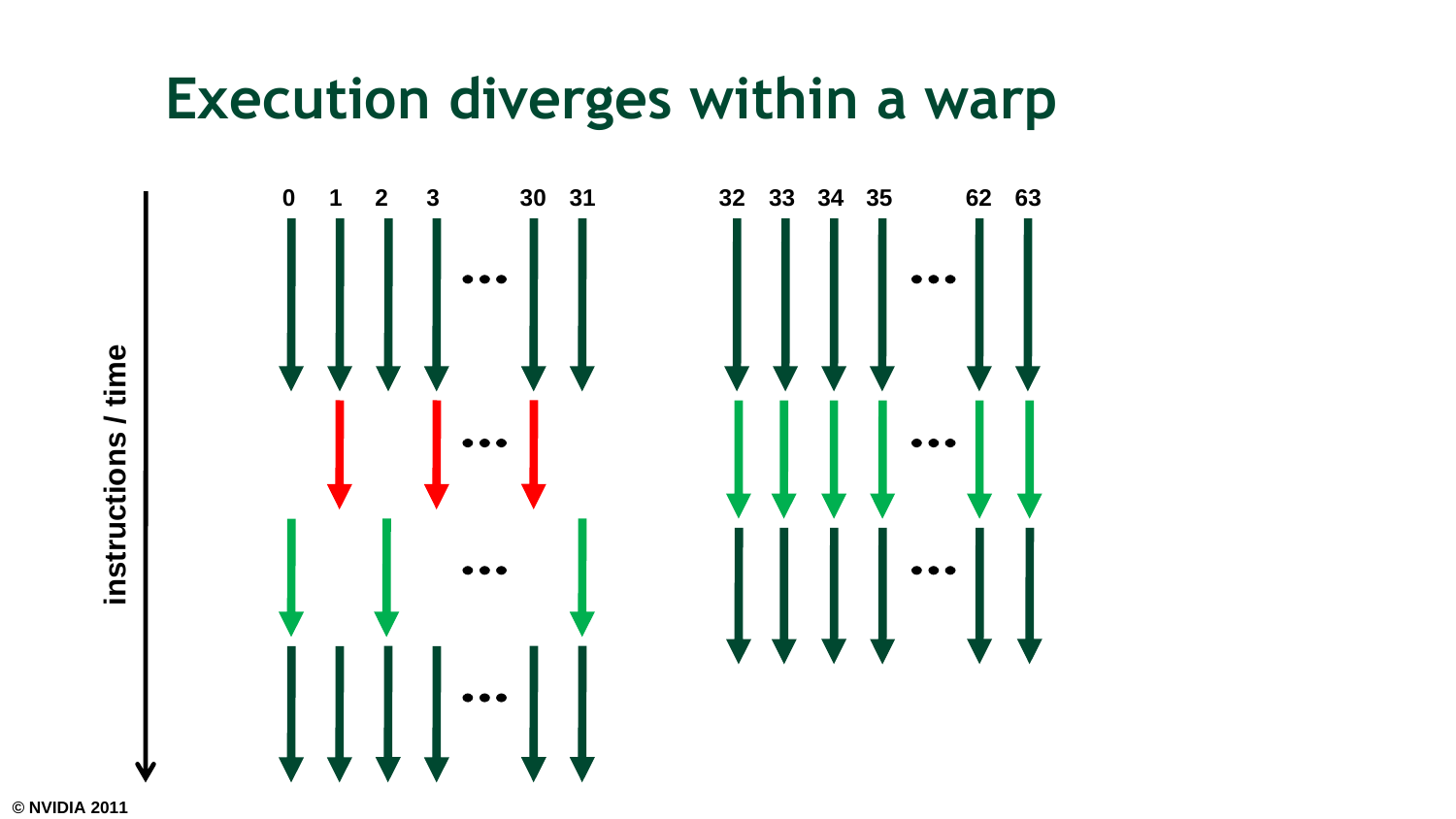#### **Memory Access**

- **Addresses from a warp ("thread-vector") are converted into line requests**
	- line sizes: 32B and 128B
	- Goal is to maximally utilize the bytes in these lines

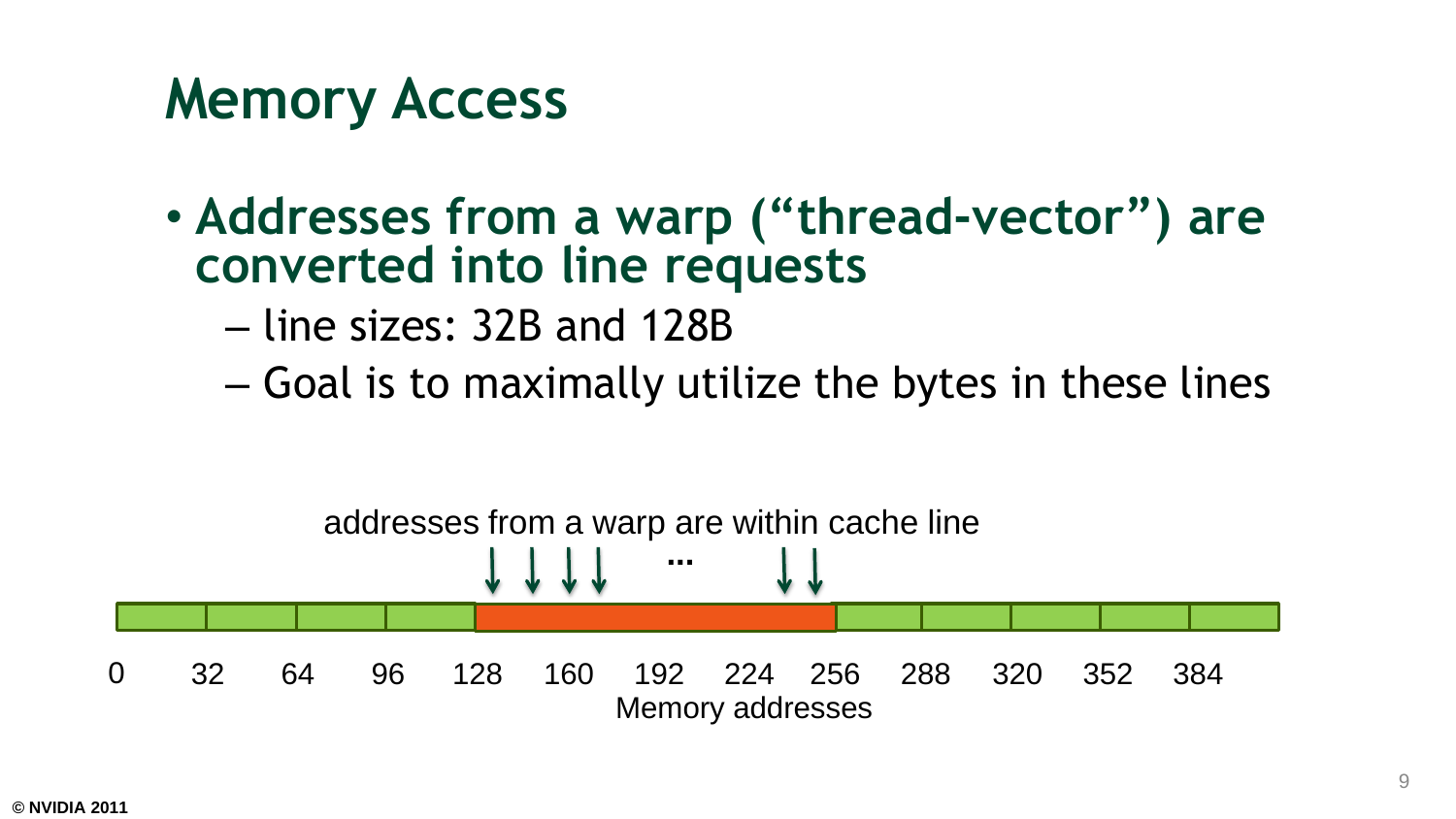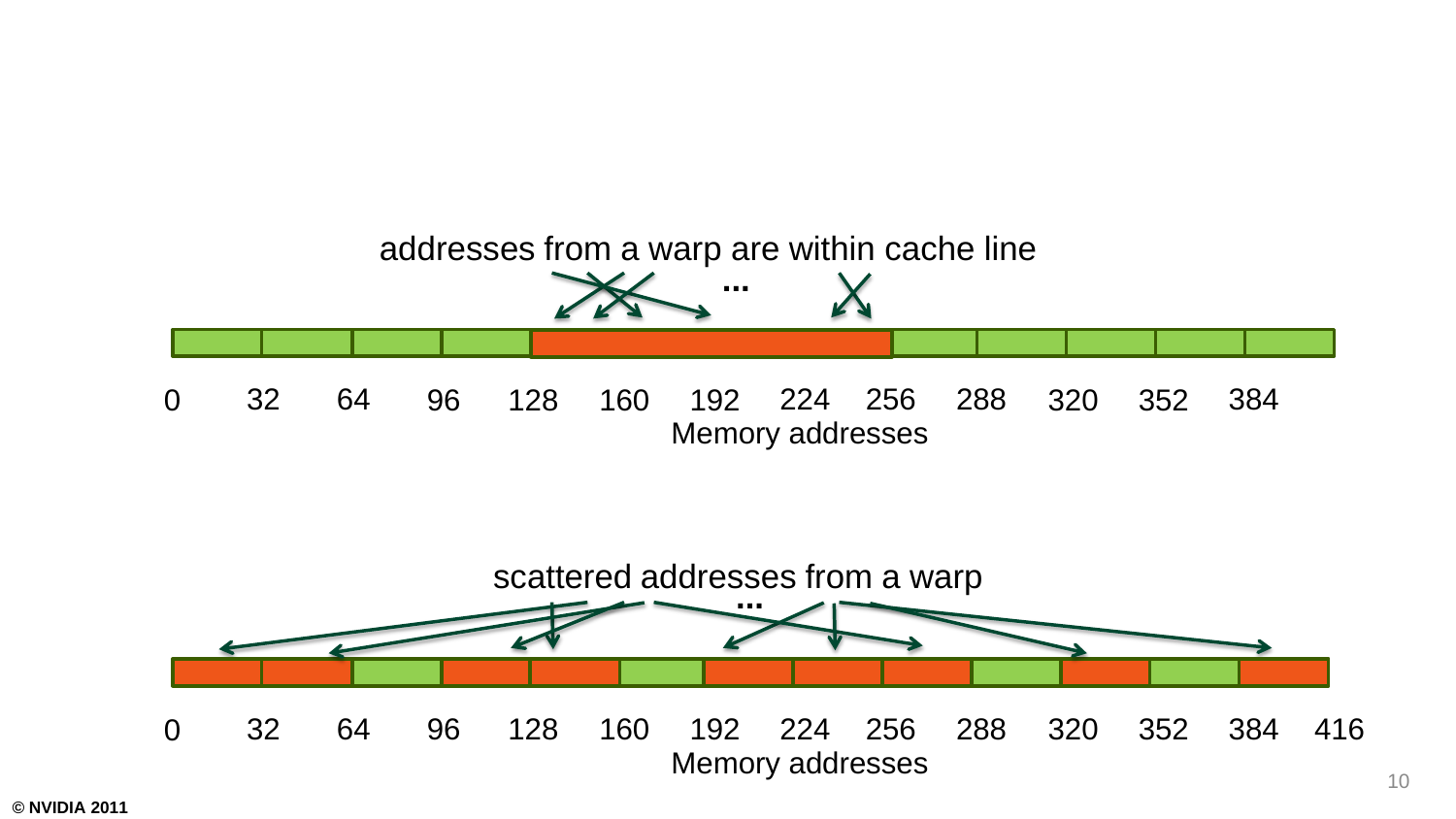### **Performance Optimization**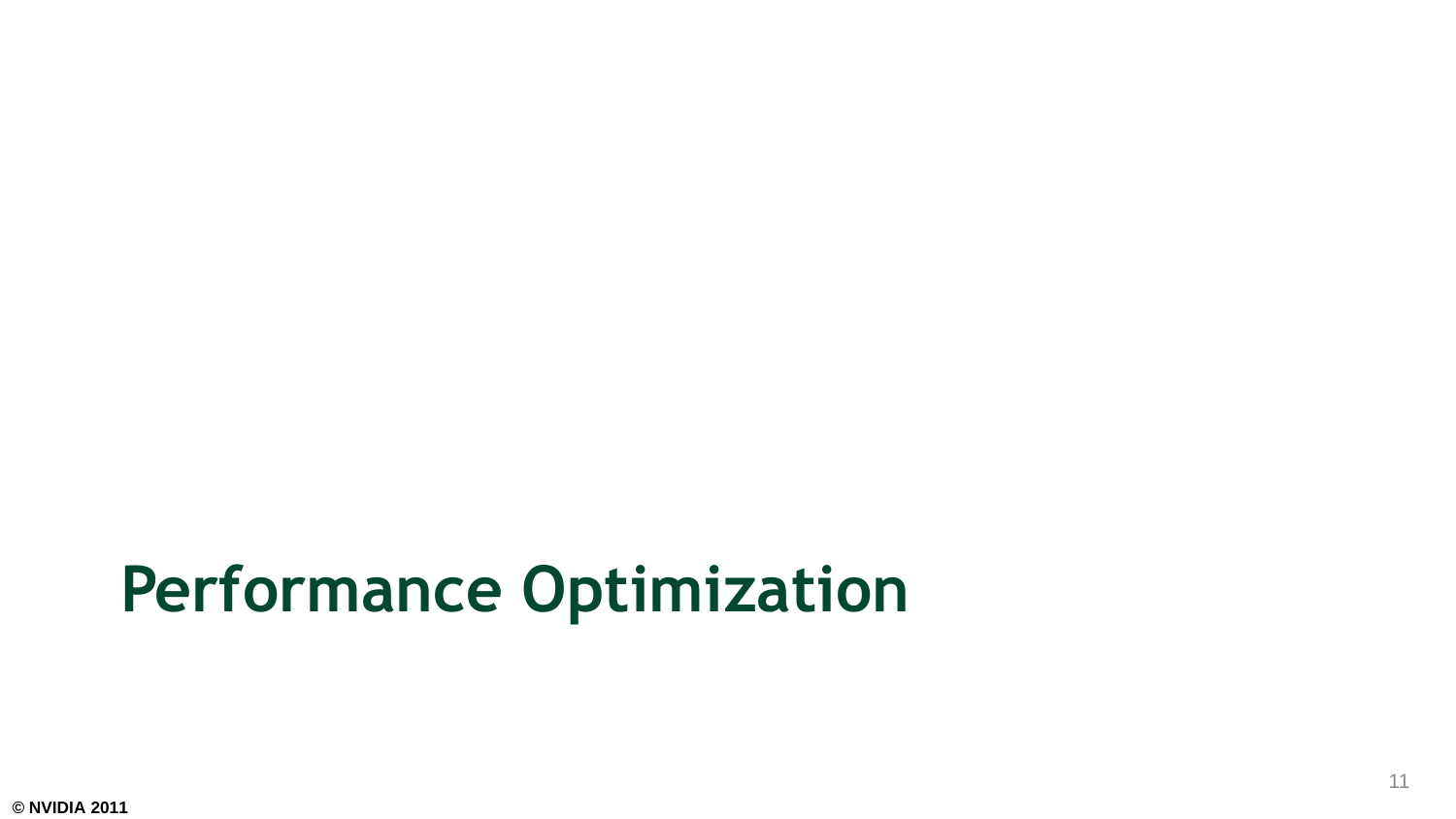### **Performance Optimization Process**

- **Use appropriate performance metric for each kernel**
	- For example, Gflops/s don't make sense for a bandwidth-bound kernel
- **Determine what limits kernel performance**
	- Memory throughput
	- Instruction throughput
	- Latency
	- Combination of the above
- **Address the limiters in the order of importance**
	- Determine how close to the HW limits the resource is being used
	- Analyze for possible inefficiencies
	- Apply optimizations
		- Often these will just fall out from how HW operates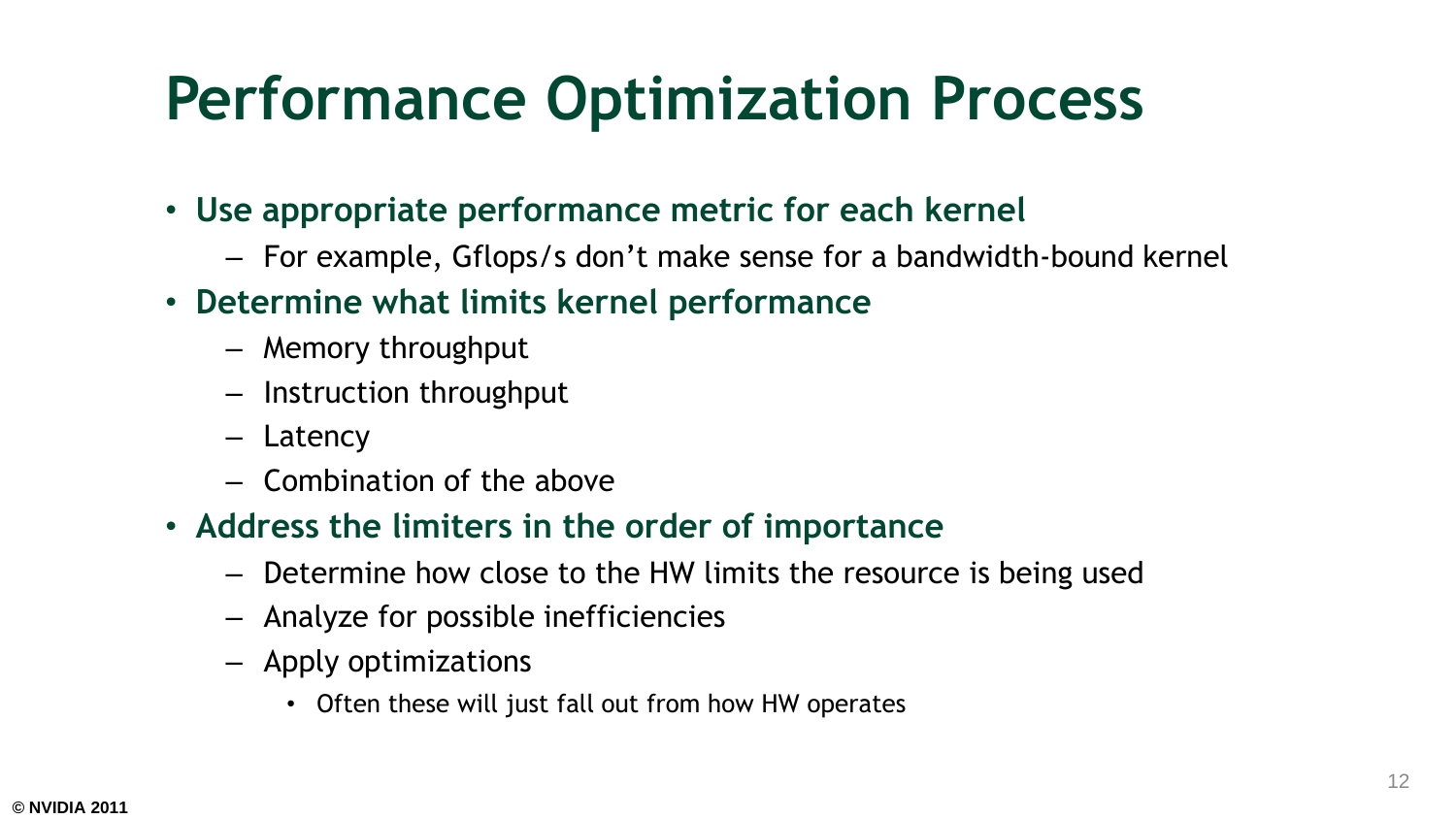### **3 Ways to Assess Performance Limiters**

#### • **Algorithmic**

- Based on algorithm's memory and arithmetic requirements
- Least accurate: undercounts instructions and potentially memory accesses
- **Profiler**
	- Based on profiler-collected memory and instruction counters
	- More accurate, but doesn't account well for overlapped memory and arithmetic
- **Code modification**
	- Based on source modified to measure memory-only and arithmetic-only times
	- Most accurate, however cannot be applied to all codes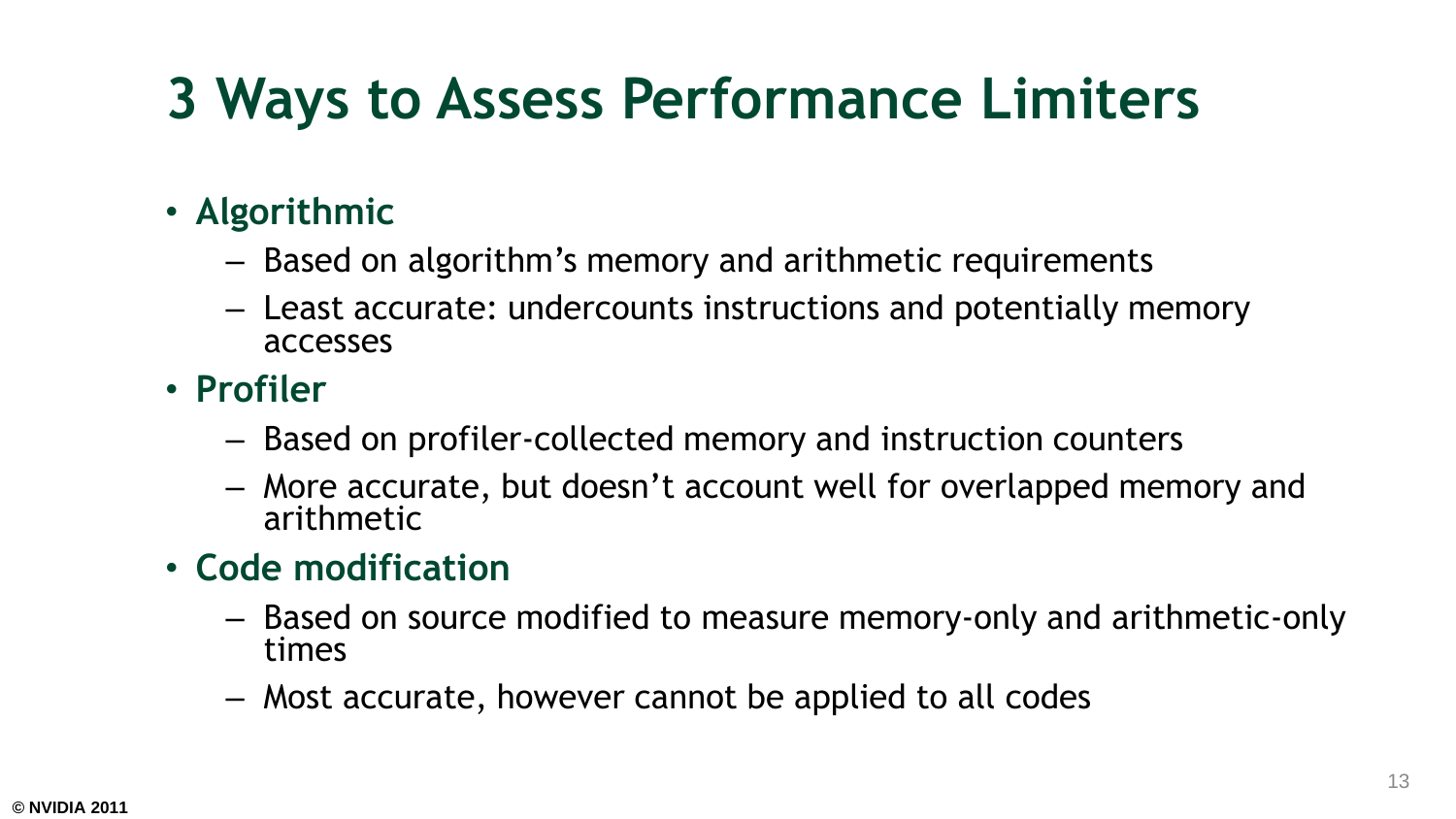#### **Things to Know About Your GPU**

#### • **Theoretical memory throughput**

- For example, Tesla M2090 theory is **177 GB/s**
- **Theoretical instruction throughput**
	- *Varies by instruction type*
		- refer to the CUDA Programming Guide (Section 5.4.1) for details
	- Tesla M2090 theory is **665 GInstr/s** for fp32 instructions
		- Half that for fp64
		- I'm counting instructions per thread
- **Rough "balanced" instruction:byte ratio**
	- For example, **3.76:1** from above (fp32 instr : bytes)
		- Higher than this will usually mean instruction-bound code
		- Lower than this will usually mean memory-bound code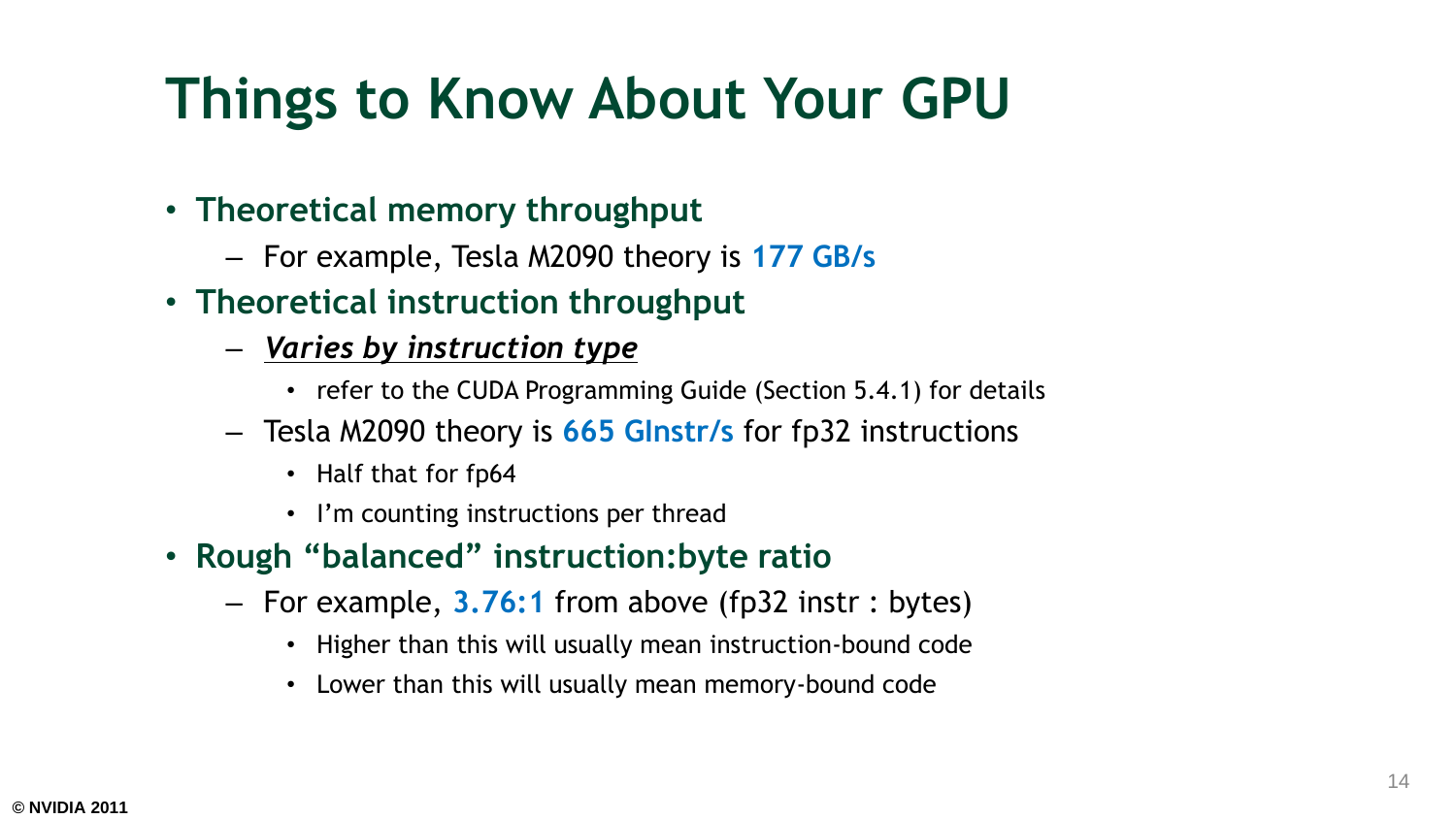#### **Another Way to Use the Profiler**

- **VisualProfiler reports instruction and memory throughputs**
	- IPC (instructions per clock) for instructions
	- GB/s achieved for memory (and L2)
- **Compare those with the theory for the HW**
	- Profiler will also report the theoretical best
		- Though for IPC it assumes fp32 instructions, it DOES NOT take instruction mix into consideration
	- If one of the metrics is close to the hw peak, you're likely limited by it
	- If neither metric is close to the peak, then unhidden latency is likely an issue
	- "close" is approximate, I'd say 70% of theory or better
- **Example: vector add**
	- IPC: 0.55 out of 2.0
	- Memory throughput: 130 GB/s out of 177 GB/s
	- Conclusion: memory bound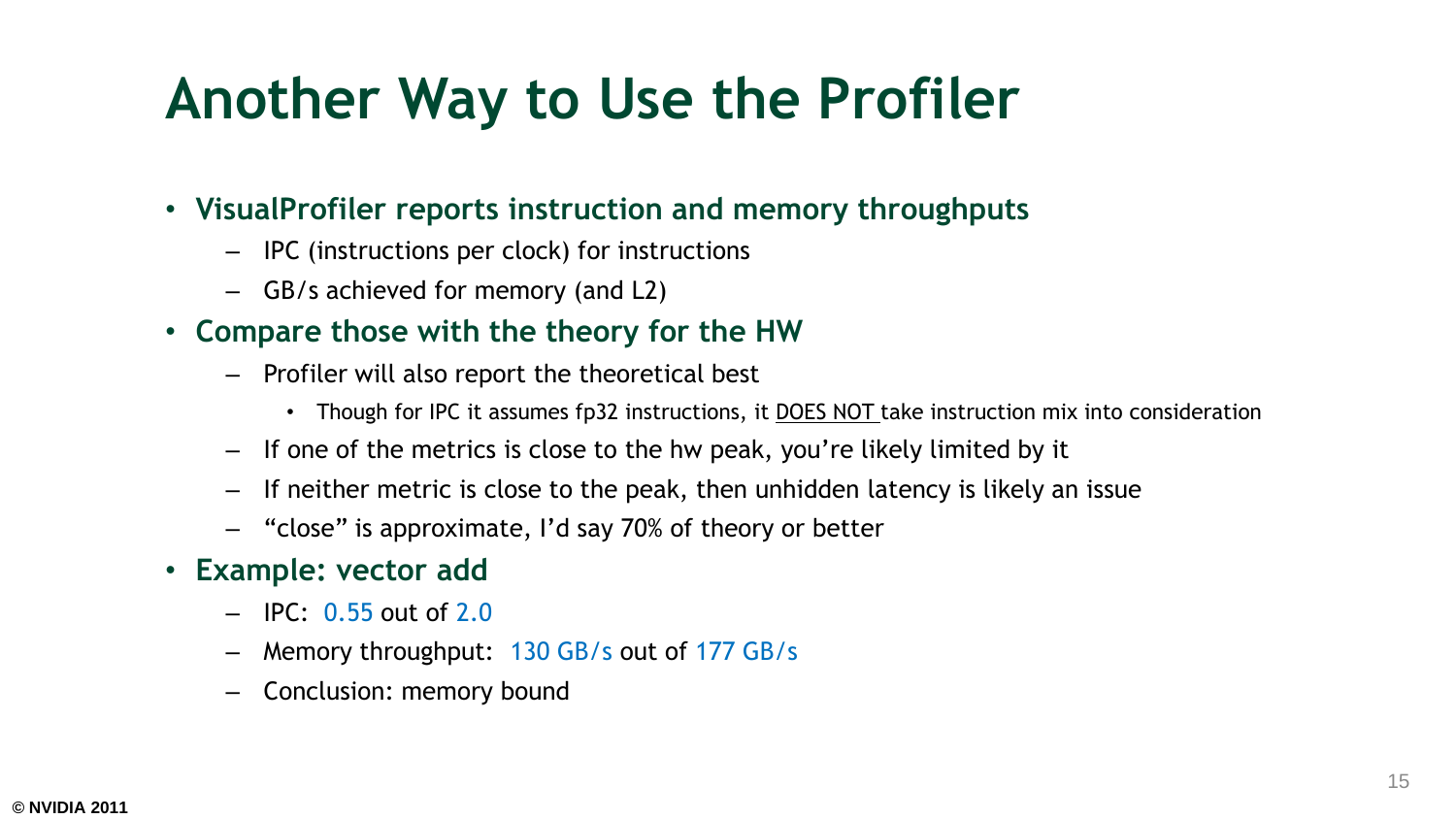#### **Notes on the Profiler**

- **Most counters are reported per Streaming Multiprocessor (SM)**
	- Not entire GPU
	- Exceptions: L2 and DRAM counters
- **A single run can collect a few counters**
	- Multiple runs are needed when profiling more counters
		- Done automatically by the Visual Profiler
		- Have to be done manually using command-line profiler
- **Counter values may not be exactly the same for repeated runs**
	- Threadblocks and warps are scheduled at run-time
	- So, "two counters being equal" usually means "two counters within a small delta"
- **Refer to the profiler documentation for more information**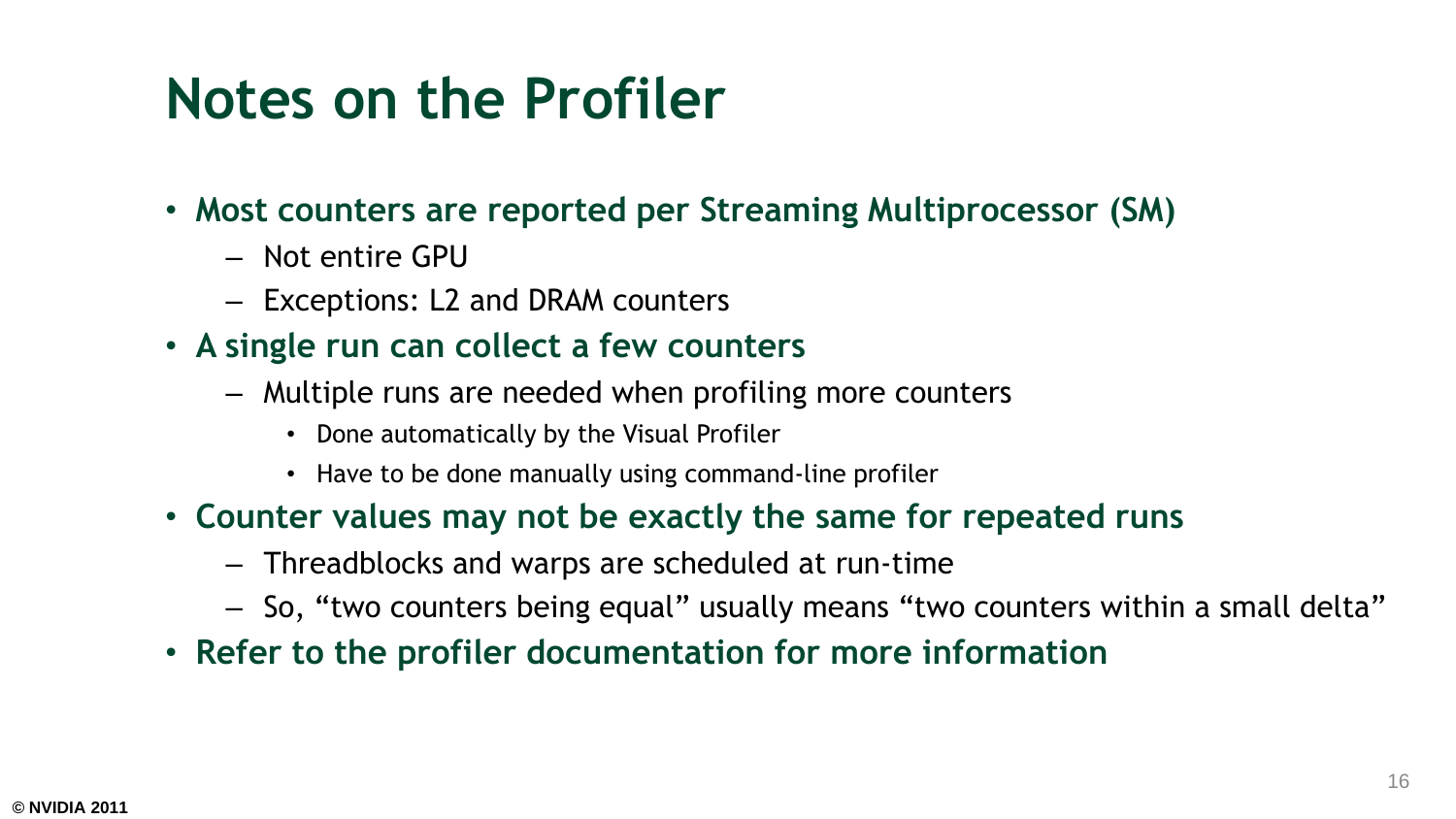# **Global Memory Optimization**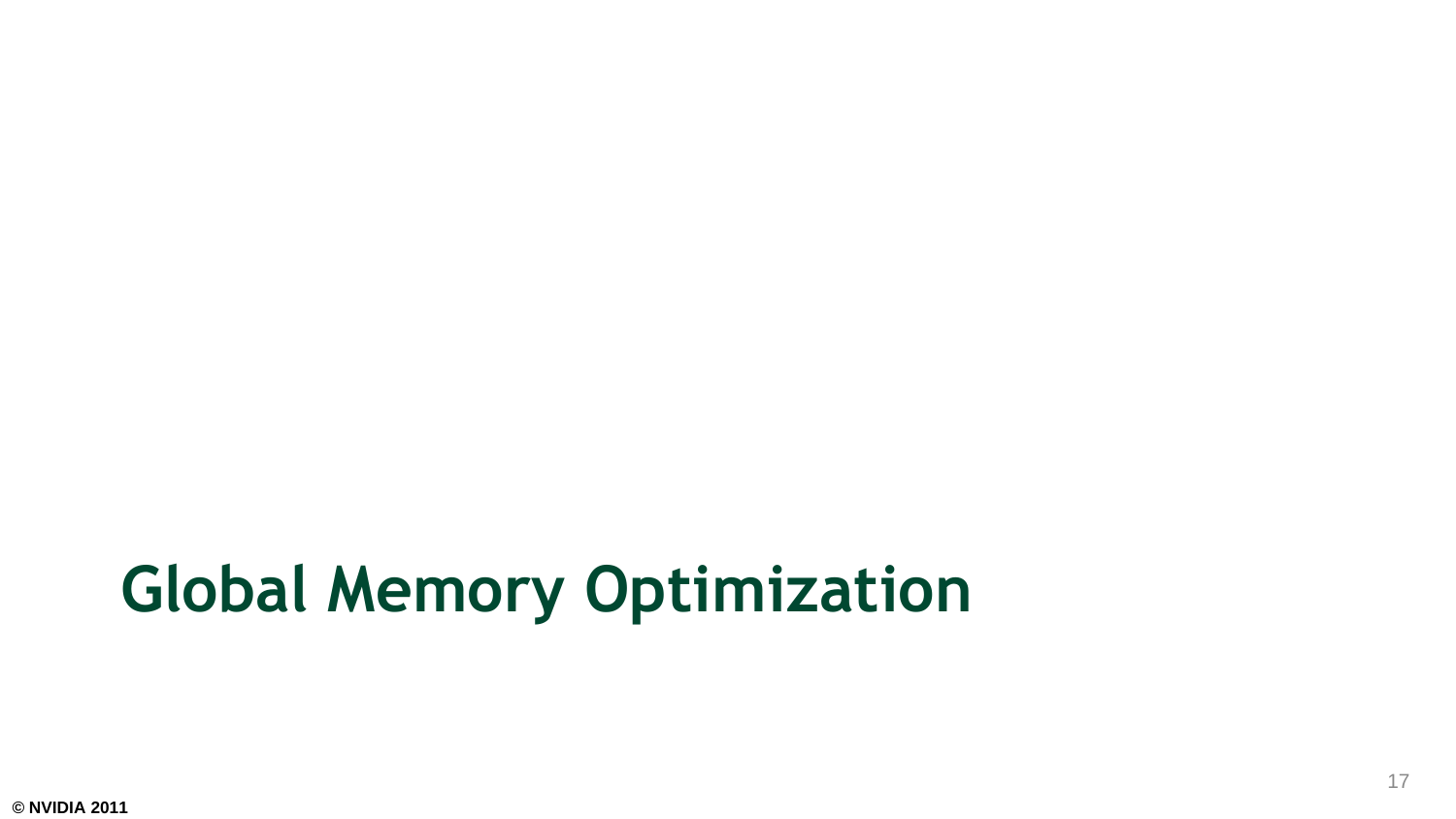#### **Fermi Memory Hierarchy Review**



**© NVIDIA 2011**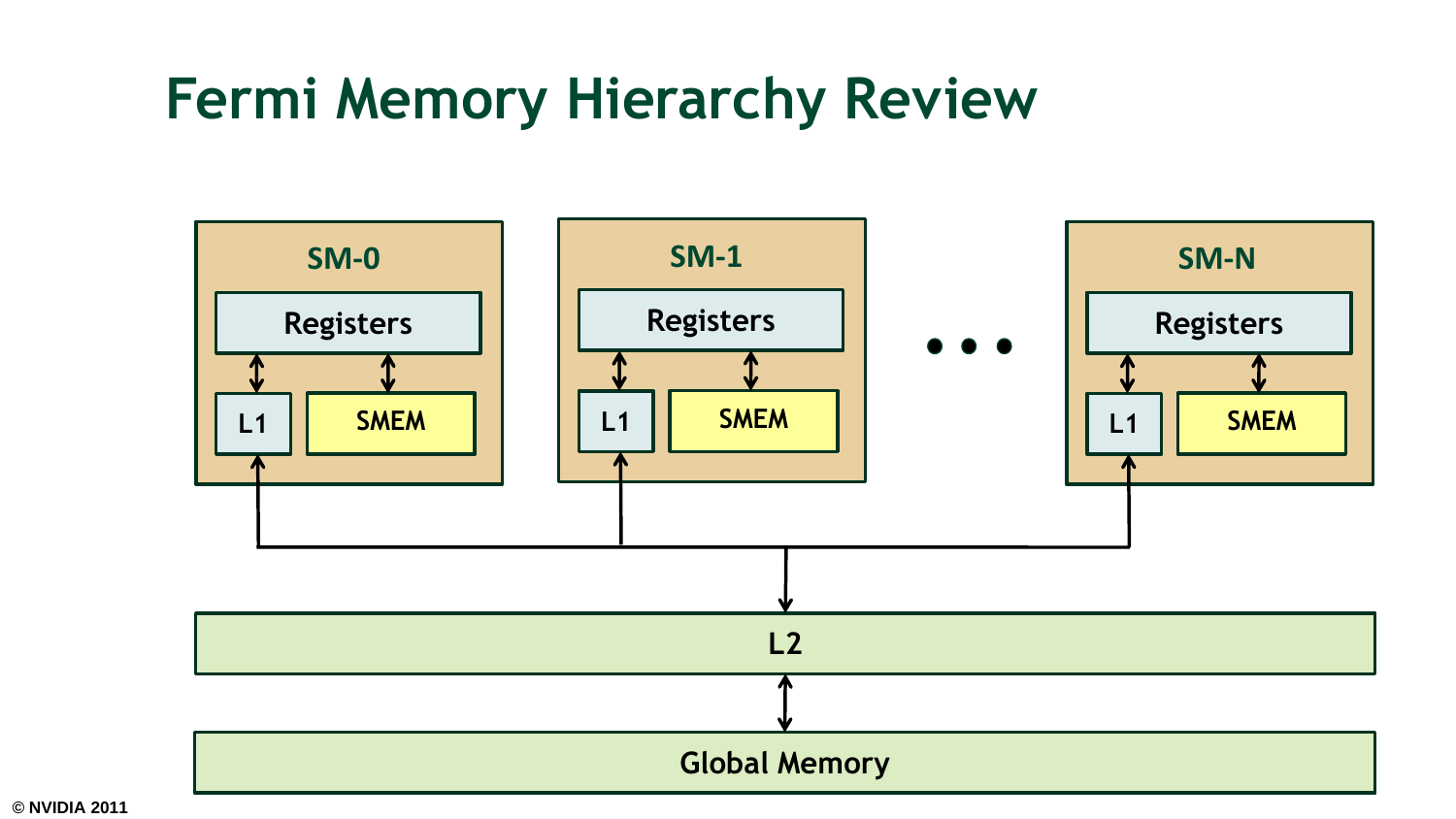#### **Fermi Memory Hierarchy Review**

- **Local storage**
	- Each thread has own local storage
	- Mostly registers (managed by the compiler)
- **Shared memory / L1**
	- Program configurable: 16KB shared / 48 KB L1 OR 48KB shared / 16KB L1
	- Shared memory is accessible by the threads in the same threadblock
	- Low latency
	- $-$  Very high throughput  $(1.33 \text{ TB/s}$  aggregate on Tesla M2090)
- **L2**
	- All accesses to global memory go through L2, including copies to/from CPU host
	- 768 KB on Tesla M2090
- **Global memory**
	- Accessible by all threads as well as host (CPU)
	- Higher latency (400-800 cycles)
	- Throughput: 177 GB/s on Tesla M2090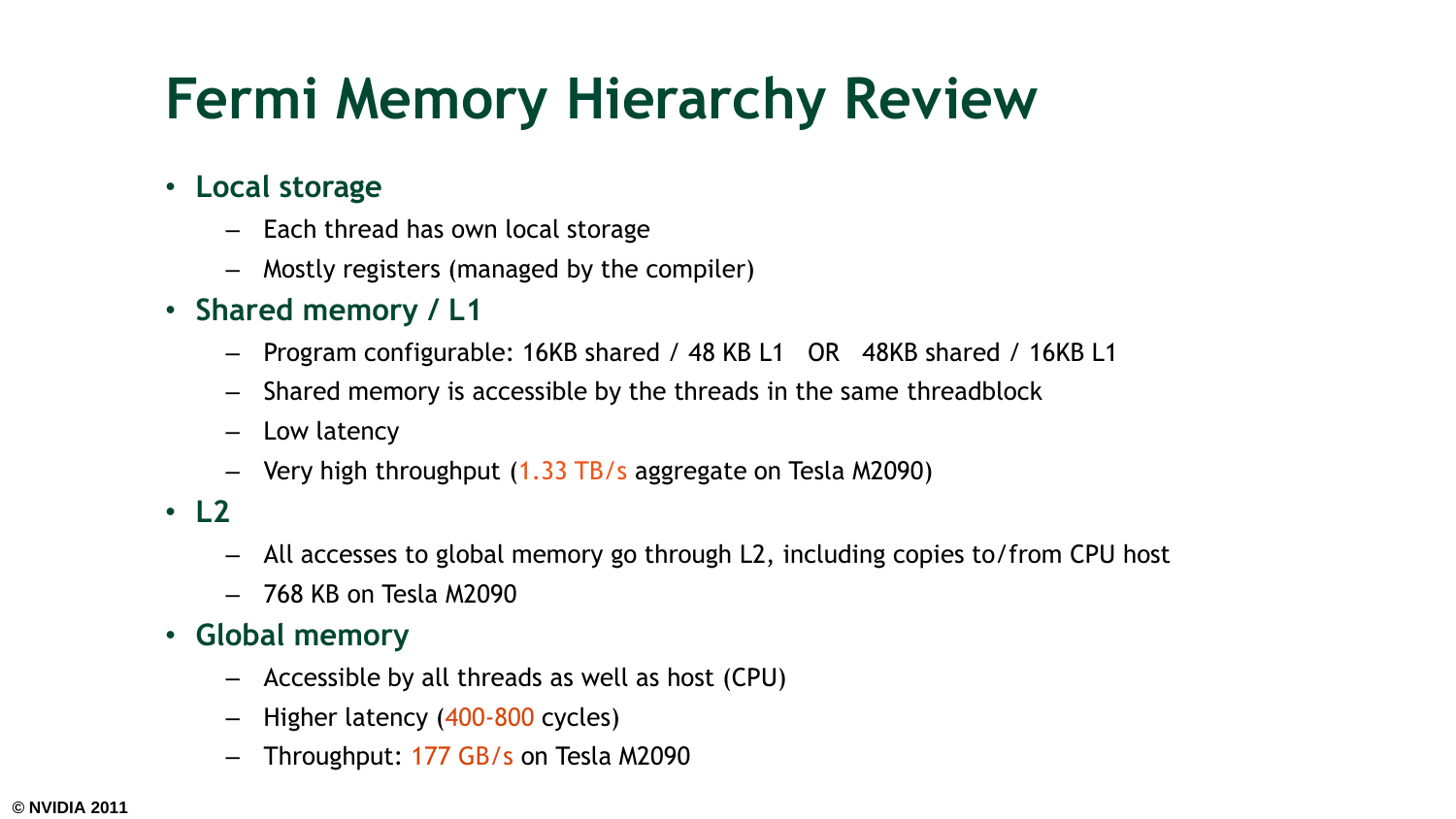#### **Programming for L1 and L2**

- **Short answer: DON'T**
- **GPU caches are not intended for the same use as CPU caches**
	- Smaller size (especially per thread), so not aimed at temporal reuse
	- Intended to smooth out some access patterns, help with spilled registers, etc.
- **Don't try to block for L1/L2 like you would on CPU**
	- You have 100s to 1,000s of run-time scheduled threads hitting the caches
	- If it is possible to block for L1 then block for SMEM
		- Same size, same bandwidth, hw will not evict behind your back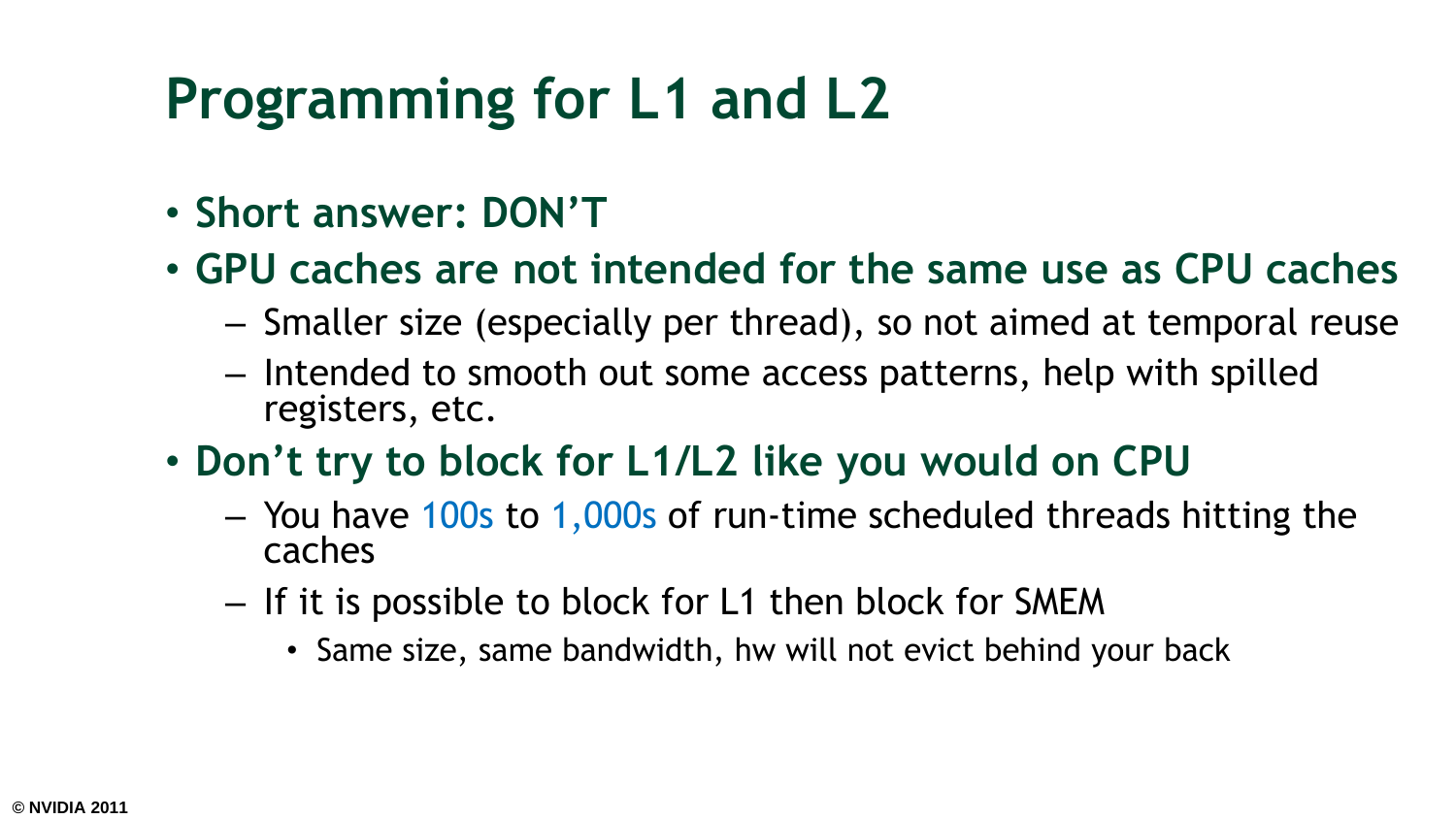#### **Fermi Global Memory Operations**

- **Memory operations are executed per warp**
	- 32 threads in a warp provide memory addresses
	- Hardware determines into which lines those addresses fall
- **Two types of loads:**
	- Caching (default mode)
		- Attempts to hit in L1, then L2, then GMEM
		- Load granularity is 128-byte line
	- Non-caching
		- Compile with *–Xptxas –dlcm=cg* option to nvcc
		- Attempts to hit in L2, then GMEM
			- Does not hit in L1, invalidates the line if it's in L1 already
		- Load granularity is 32-bytes
- **Stores:**
	- Invalidate L1, go at least to L2, 32-byte granularity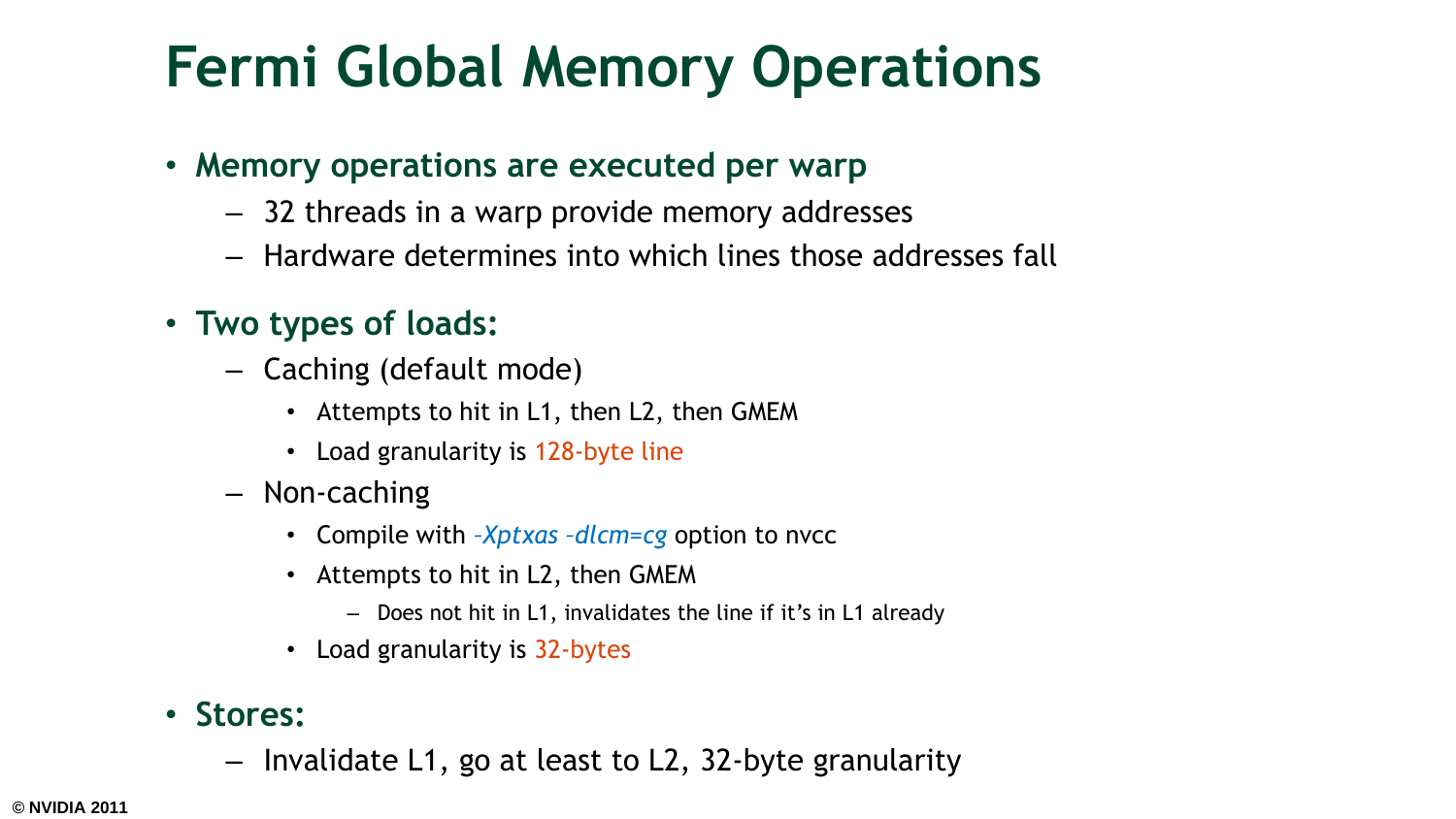### **Caching Load**

- **Scenario:**
	- Warp requests 32 aligned, consecutive 4-byte words
- **Addresses fall within 1 cache-line**
	- Warp needs 128 bytes
	- 128 bytes move across the bus on a miss
	- Bus utilization: 100%

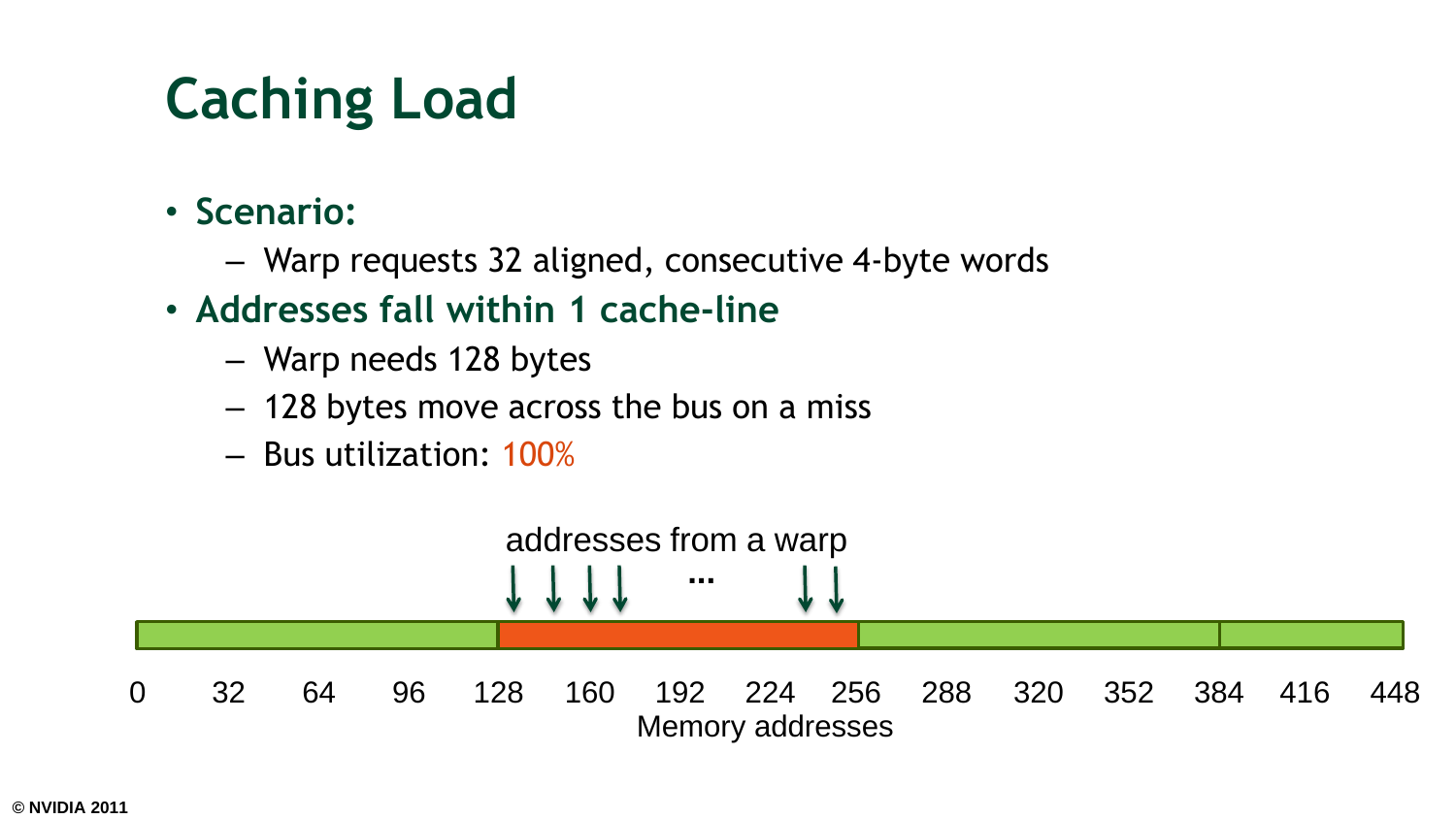#### **Non-caching Load**

- **Scenario:**
	- Warp requests 32 aligned, consecutive 4-byte words
- **Addresses fall within 4 segments**
	- Warp needs 128 bytes
	- 128 bytes move across the bus on a miss
	- Bus utilization: 100%

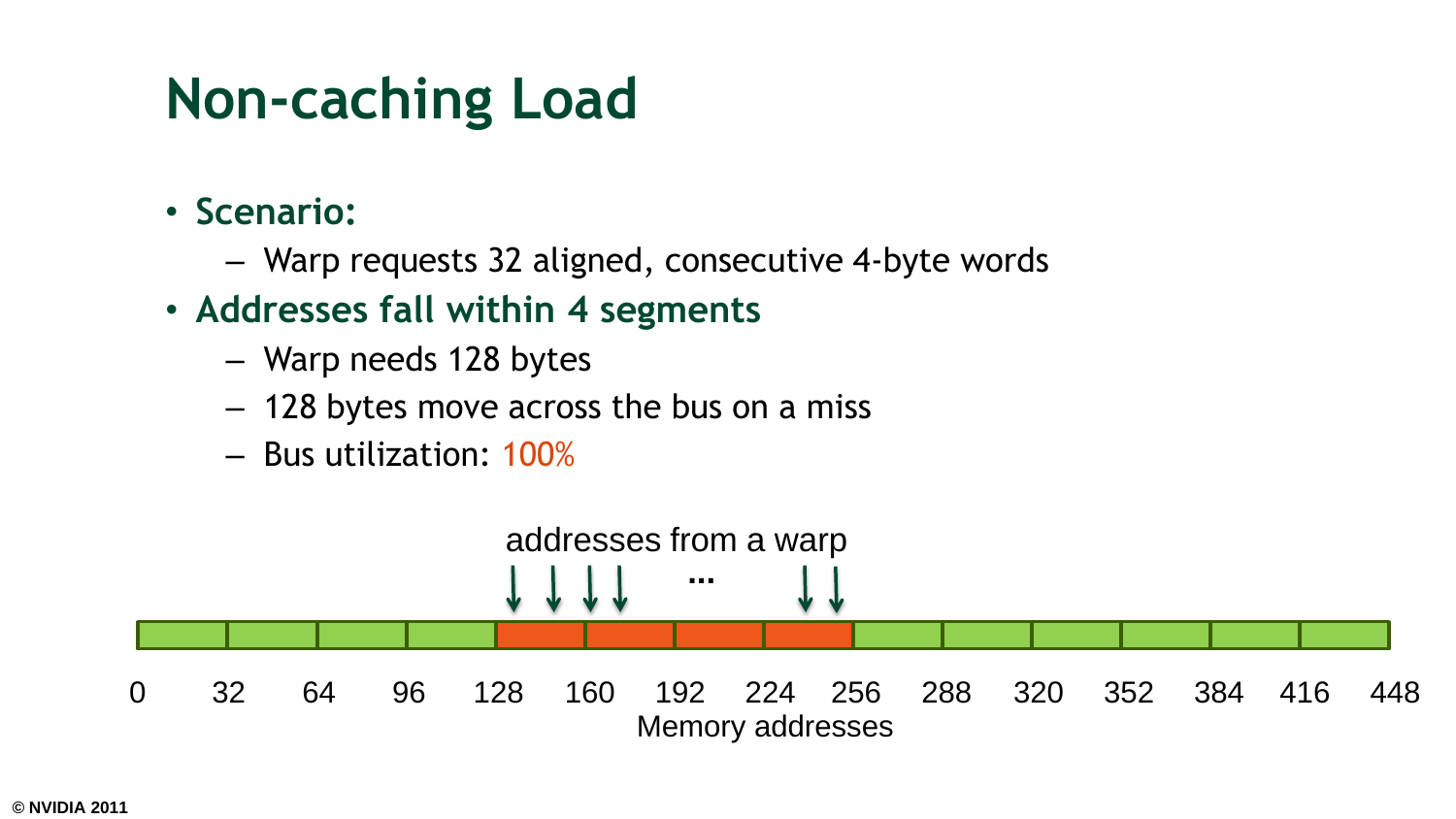### **Caching Load**

- **Scenario:**
	- Warp requests 32 aligned, permuted 4-byte words
- **Addresses fall within 1 cache-line**
	- Warp needs 128 bytes
	- 128 bytes move across the bus on a miss
	- Bus utilization: 100%

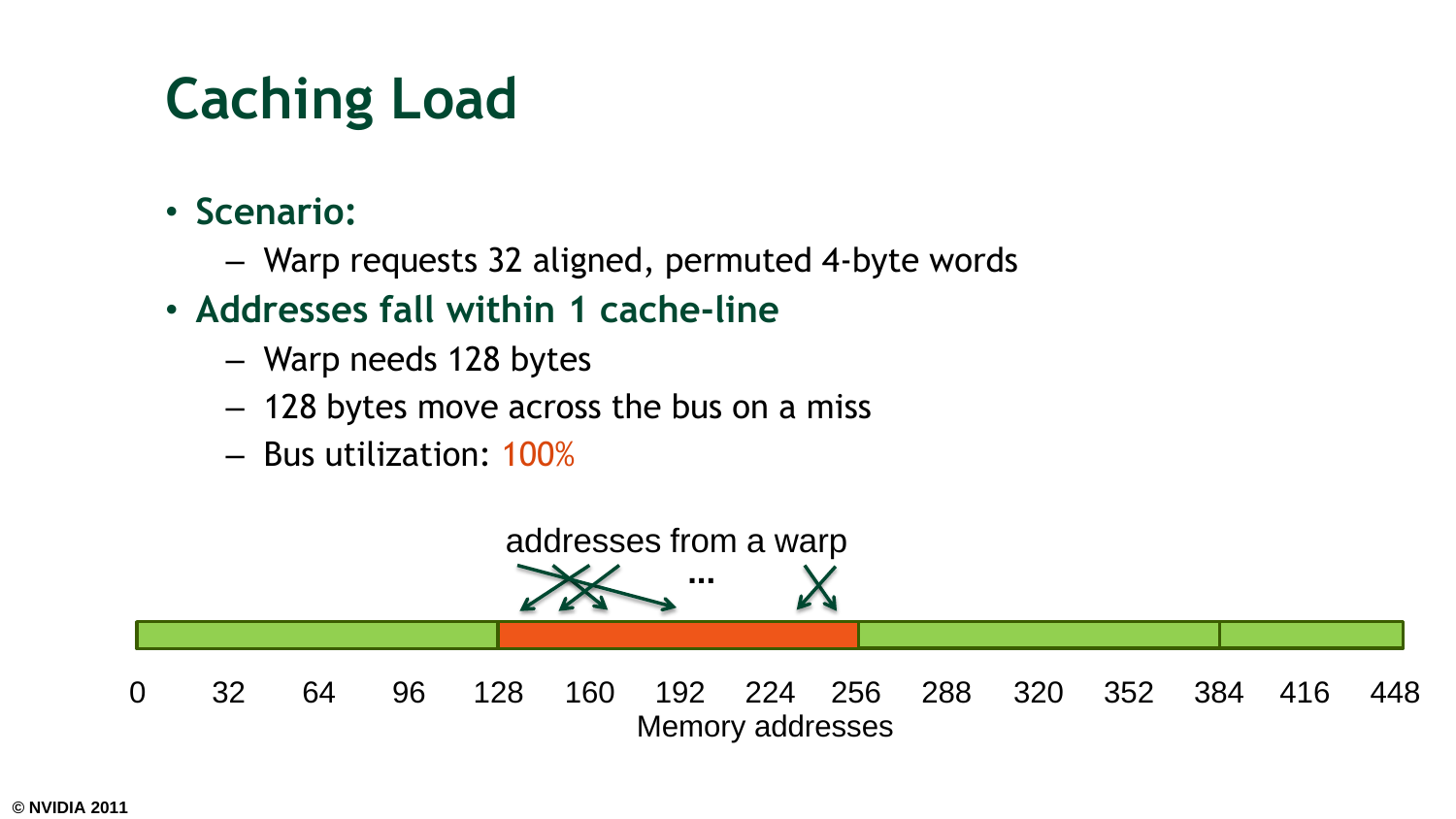#### **Non-caching Load**

- **Scenario:**
	- Warp requests 32 aligned, permuted 4-byte words
- **Addresses fall within 4 segments**
	- Warp needs 128 bytes
	- 128 bytes move across the bus on a miss
	- Bus utilization: 100%

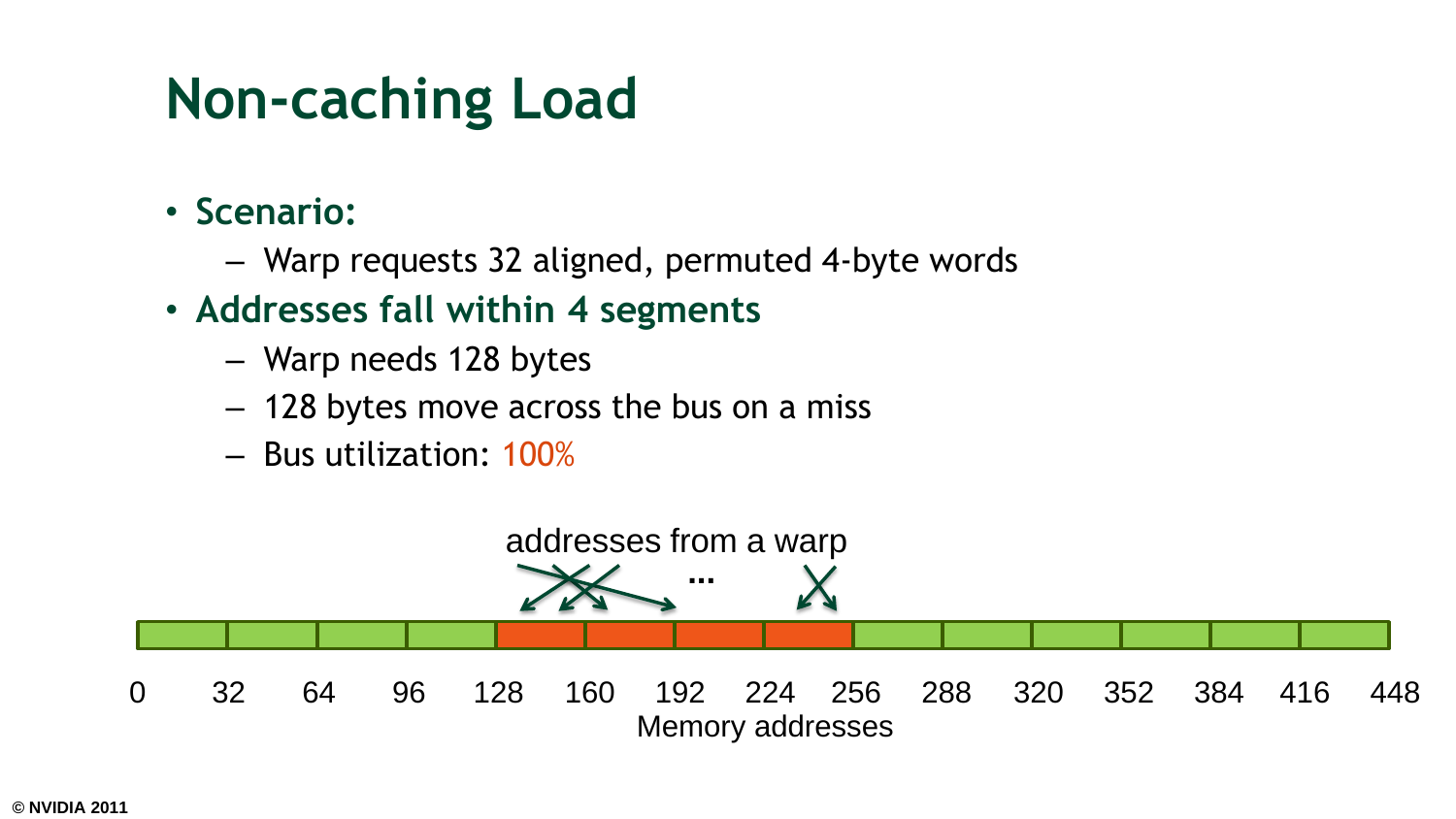### **Caching Load**

- **Scenario:**
	- Warp requests 32 misaligned, consecutive 4-byte words
- **Addresses fall within 2 cache-lines**
	- Warp needs 128 bytes
	- 256 bytes move across the bus on misses
	- Bus utilization: 50%

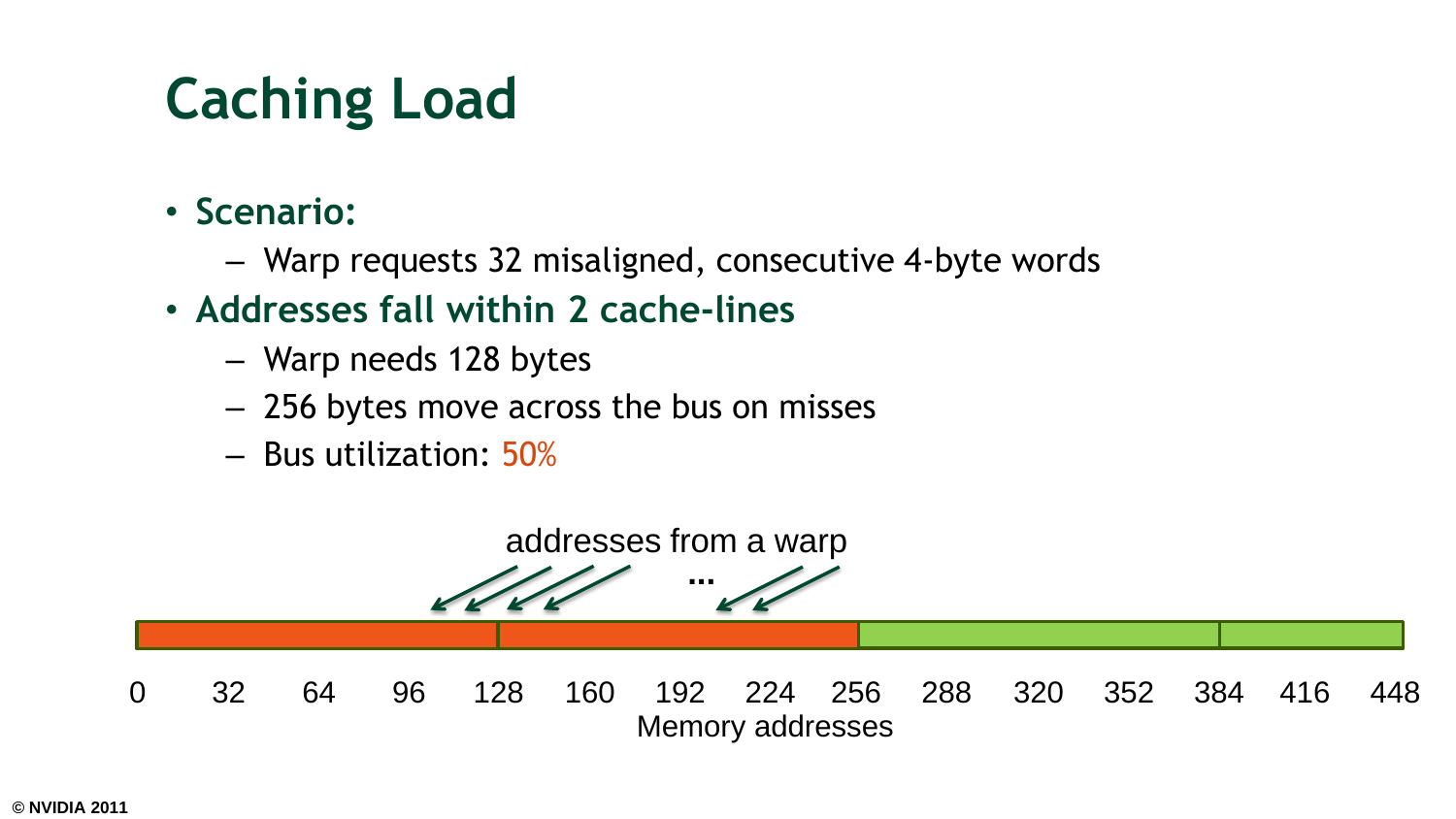#### **Non-caching Load**

- **Scenario:**
	- Warp requests 32 misaligned, consecutive 4-byte words
- **Addresses fall within at most 5 segments**
	- Warp needs 128 bytes
	- At most 160 bytes move across the bus
	- Bus utilization: at least 80%
		- Some misaligned patterns will fall within 4 segments, so 100% utilization

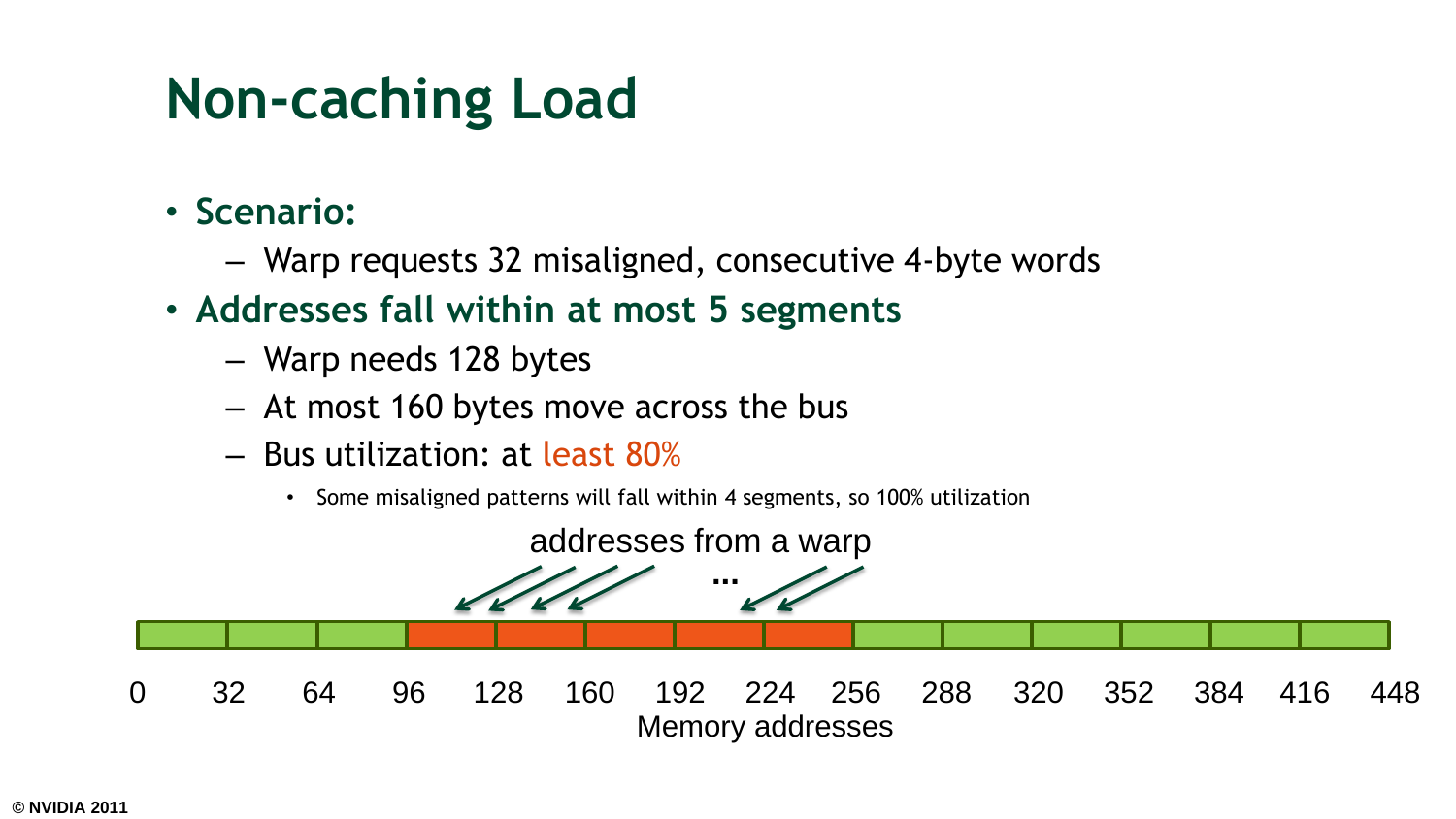### **Caching Load**

- **Scenario:**
	- All threads in a warp request the same 4-byte word
- **Addresses fall within a single cache-line**
	- Warp needs 4 bytes
	- 128 bytes move across the bus on a miss
	- Bus utilization: 3.125%

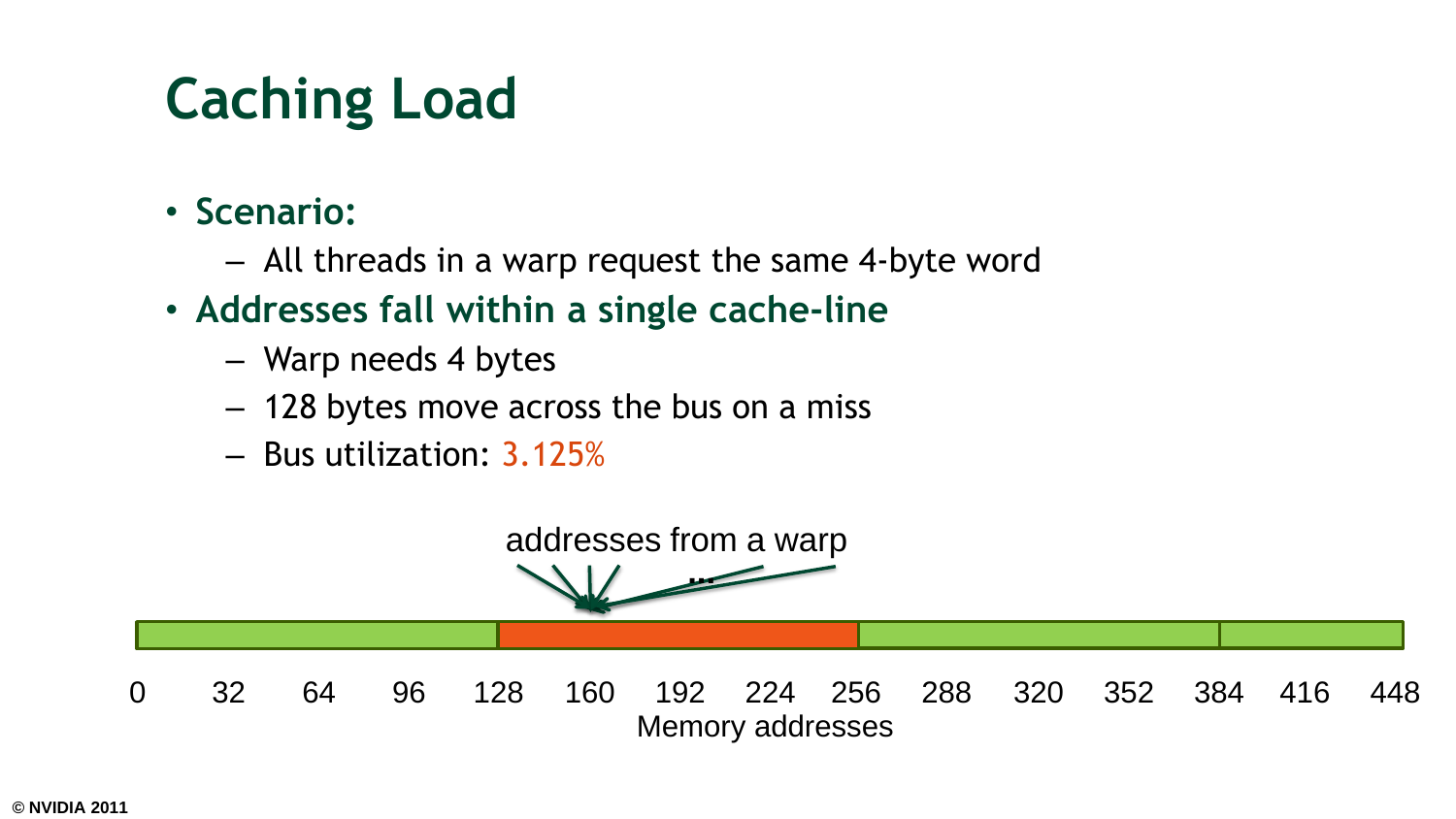#### **Non-caching Load**

- **Scenario:**
	- All threads in a warp request the same 4-byte word
- **Addresses fall within a single segment**
	- Warp needs 4 bytes
	- 32 bytes move across the bus on a miss
	- Bus utilization: 12.5%

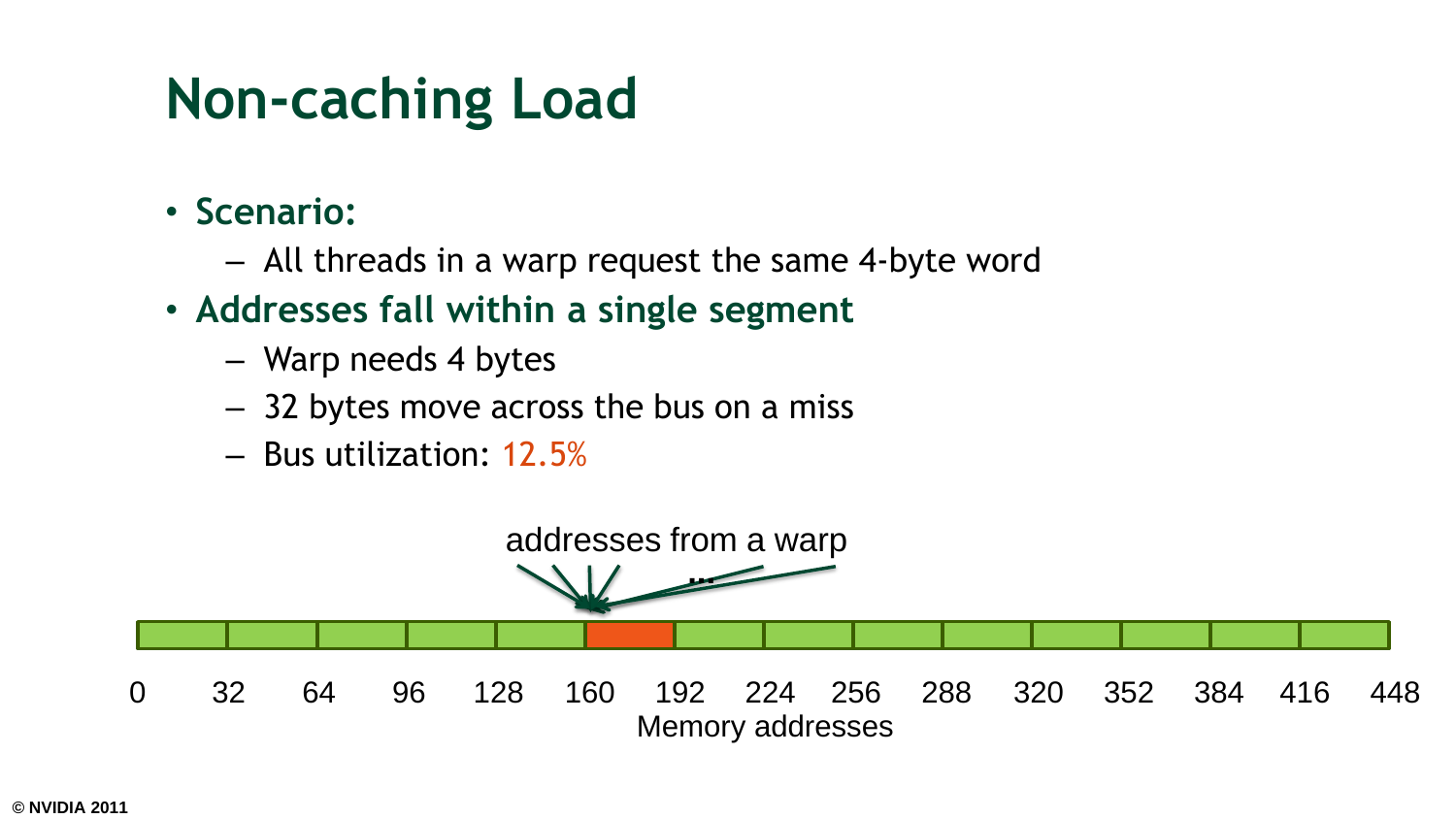### **Caching Load**

- **Scenario:**
	- Warp requests 32 scattered 4-byte words
- **Addresses fall within** *N* **cache-lines**
	- Warp needs 128 bytes
	- *N*\*128 bytes move across the bus on a miss
	- Bus utilization: 128 / (*N*\*128)

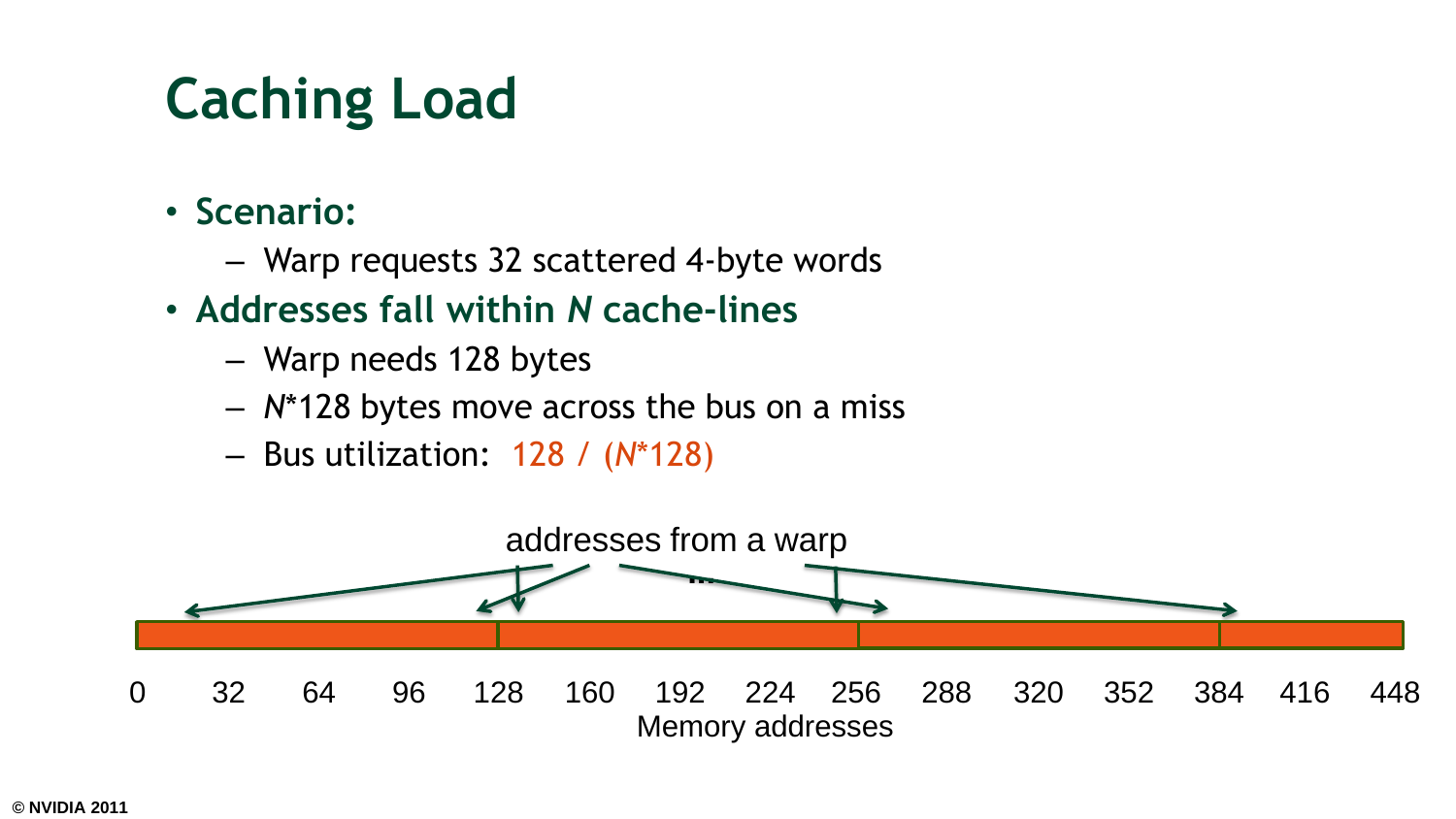#### **Non-caching Load**

- **Scenario:**
	- Warp requests 32 scattered 4-byte words
- **Addresses fall within** *N* **segments**
	- Warp needs 128 bytes
	- *N*\*32 bytes move across the bus on a miss
	- Bus utilization: 128 / (*N*\*32) (4x higher than caching loads)

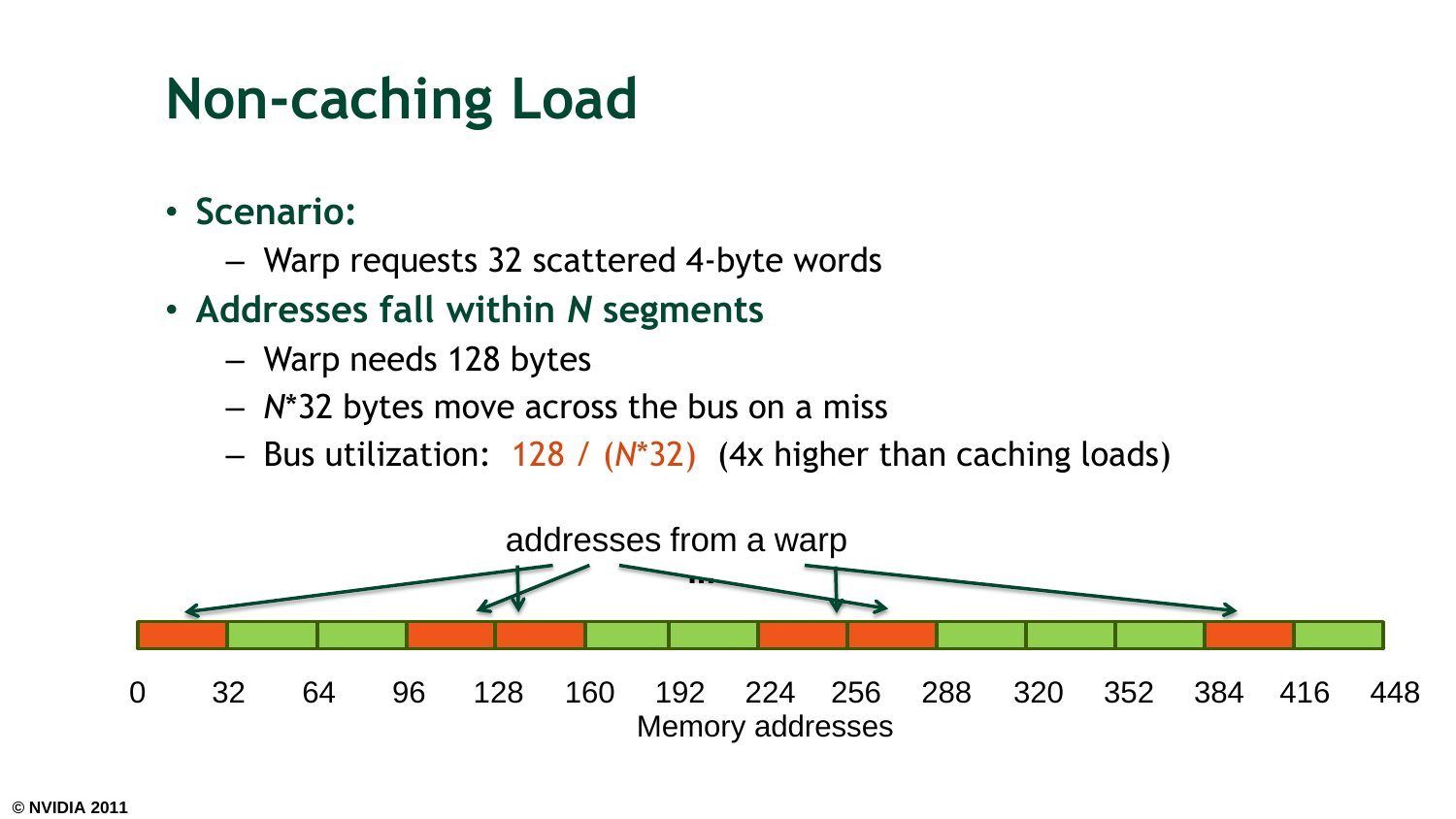### **Load Caching and L1 Size**

- **Non-caching loads can improve performance when:**
	- Loading scattered words or only a part of a warp issues a load
		- Benefit: memory transaction is smaller, so useful payload is a larger percentage
		- Loading halos, for example
	- Spilling registers (reduce line fighting with spillage)
- **Large L1 can improve perf when:**
	- Spilling registers (more lines in the cache -> fewer evictions)
	- Some misaligned, strided access patterns
	- 16-KB L1 / 48-KB smem **OR** 48-KB L1 / 16-KB smem
		- CUDA call, can be set for the app or per-kernel
- **How to use:**
	- $-$  Just try a 2x2 experiment matrix: {caching, non-caching} x {48-L1, 16-L1}
		- Keep the best combination same as you would with any HW managed cache, including CPUs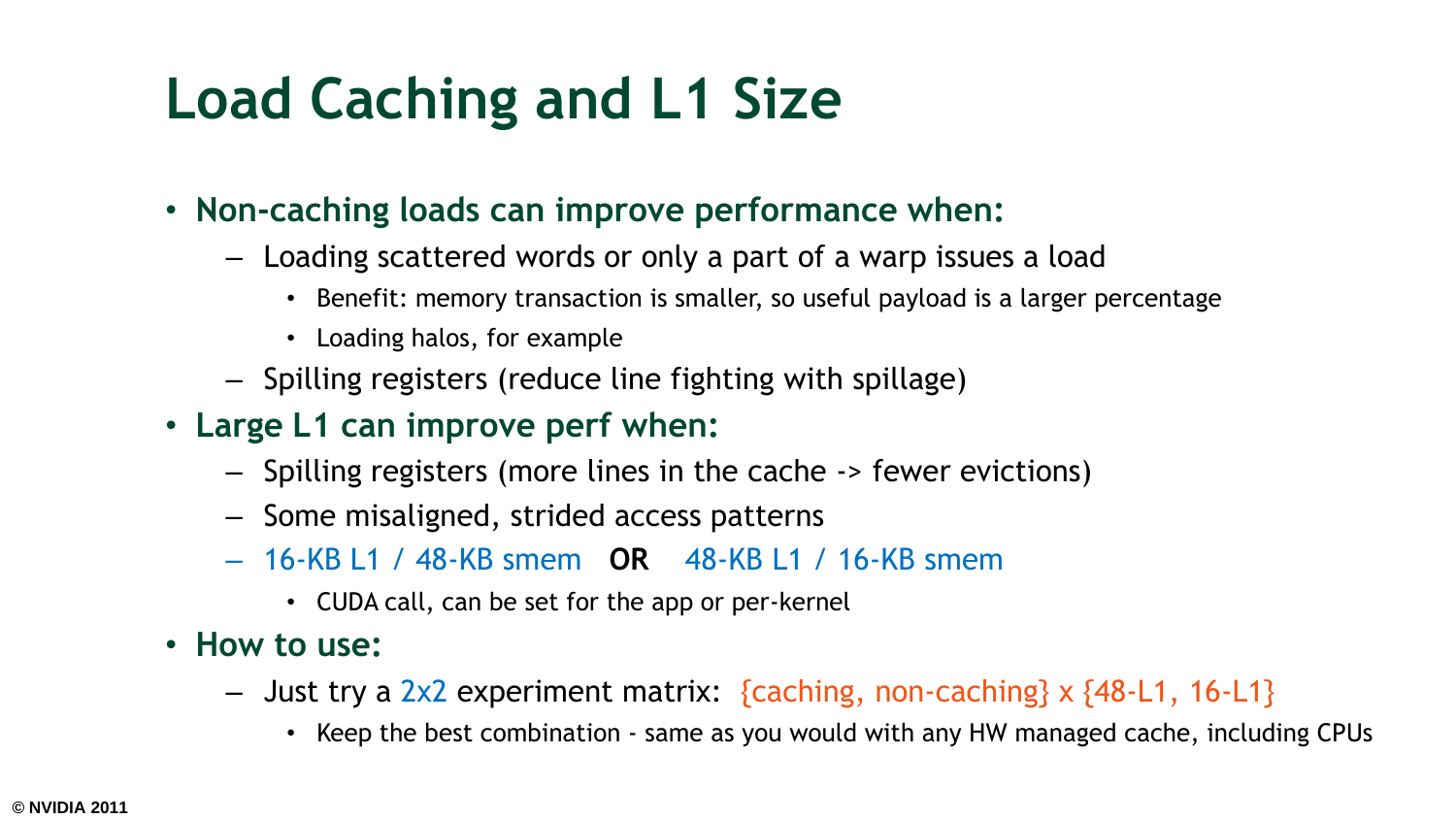#### • **Throughput:**

- From app point of view: count bytes requested by the application
- From HW point of view: count bytes moved by the hardware
- The two can be different
	- Scattered/misaligned pattern: not all transaction bytes are utilized
	- Broadcast: the same small transaction serves many requests
- **Two aspects to analyze for performance impact:**
	- Address pattern
	- Number of concurrent accesses in flight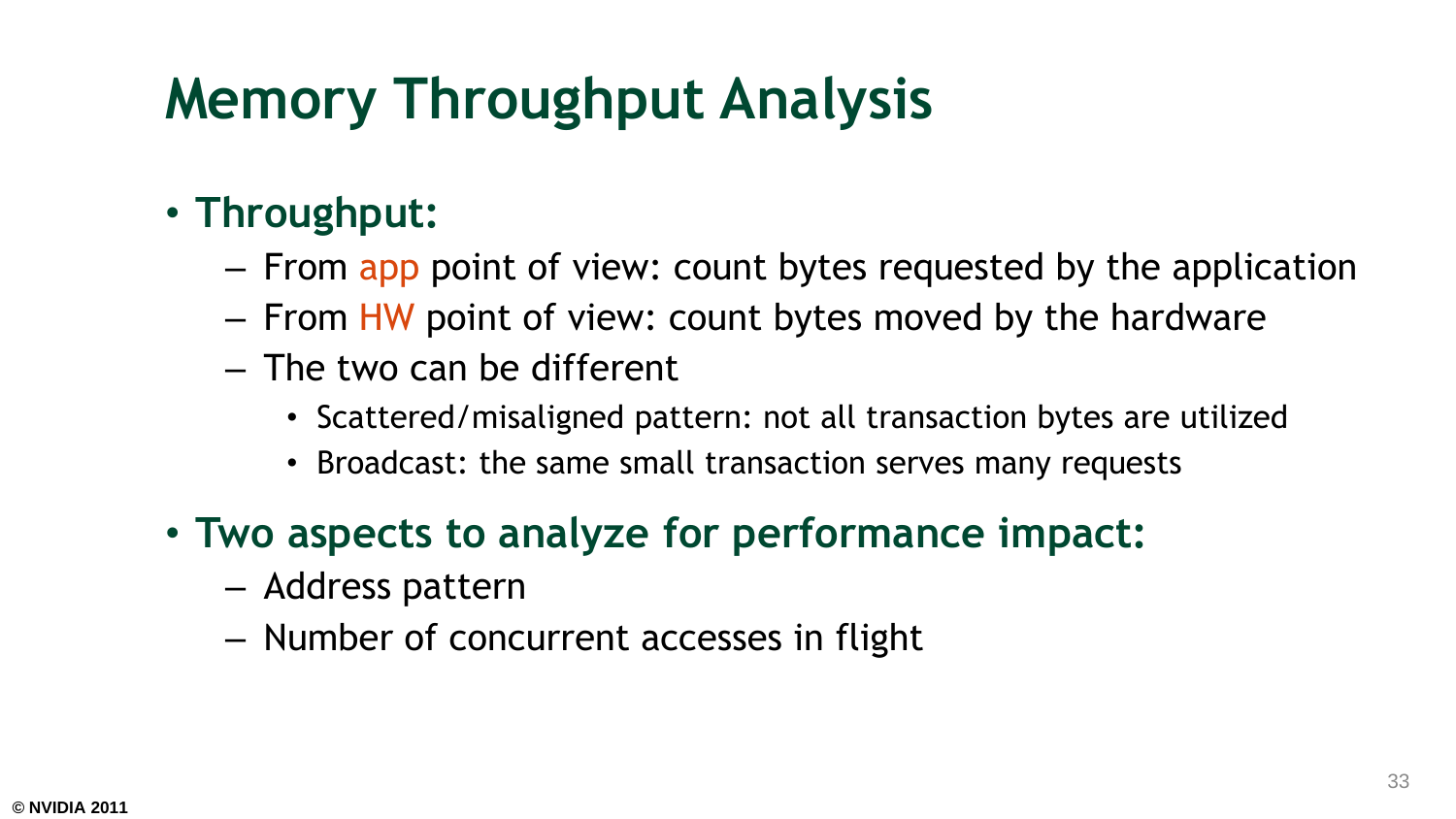- **Determining that access pattern is problematic:**
	- Use the profiler to check load and store efficiency
		- Efficiency = bytes requested by the app / bytes transferred
		- Will slow down code substantially:
			- Bytes-requested is measured by adding code for every load/store
			- So, you may want to run for smaller data set
		- If efficiency isn't 100%, then bandwidth is being wasted
			- Below 50% certainly means scattered accesses
			- Above 50% could be scattered or misaligned
	- Derive app-requested bytes yourself
		- Still use profiler to get HW throughput (fast, no sw modification)
- **Determining that the number of concurrent accesses is insufficient:**
	- Throughput from HW point of view is much lower than theoretical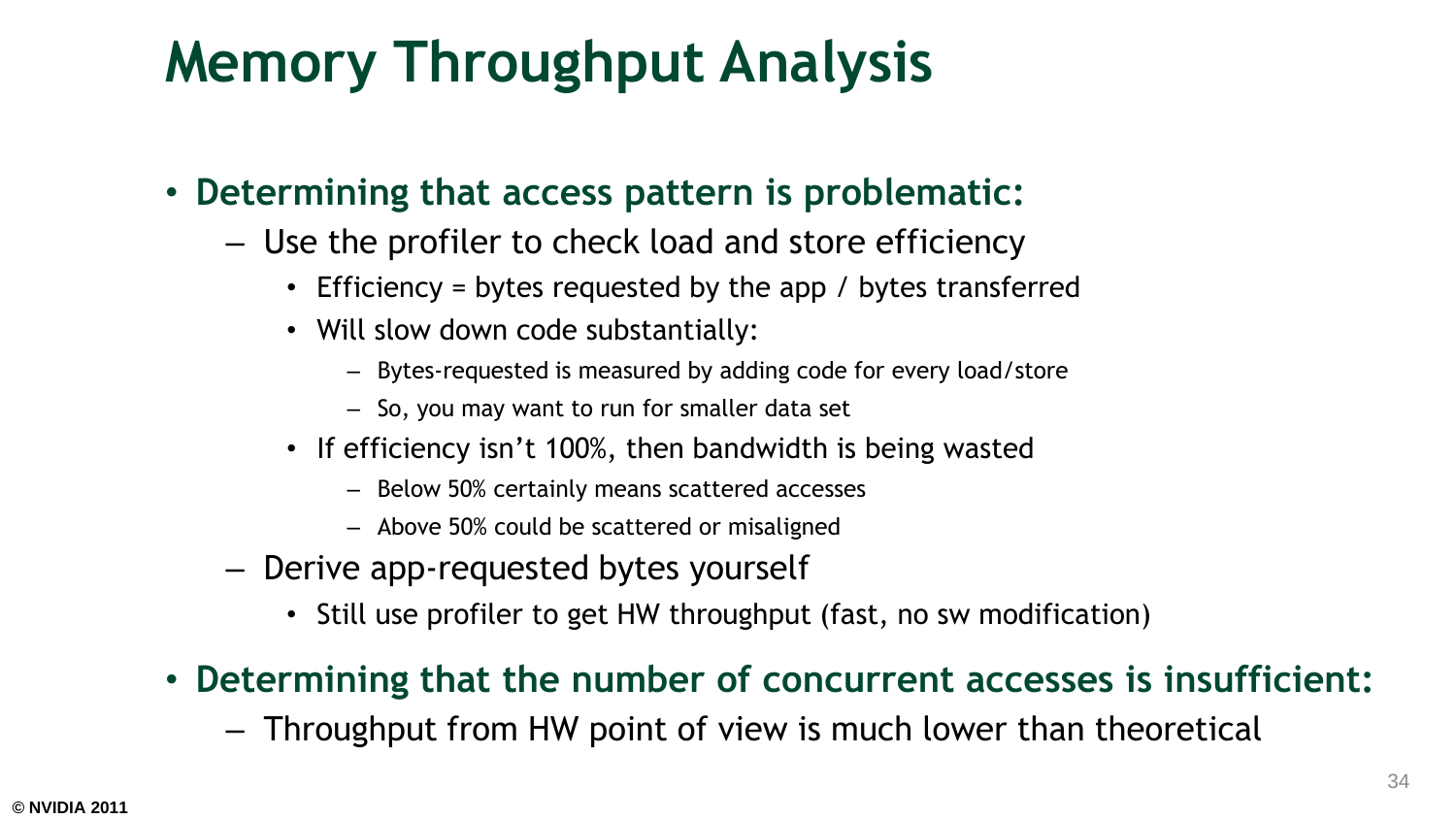| DA<br><b>New Session 23</b>                                                                             |                   |            |                          |                                                                           |         |          |         |          |                  |                                   | $\blacksquare$                                               | Properties & Em Detail Graphs |                         |
|---------------------------------------------------------------------------------------------------------|-------------------|------------|--------------------------|---------------------------------------------------------------------------|---------|----------|---------|----------|------------------|-----------------------------------|--------------------------------------------------------------|-------------------------------|-------------------------|
|                                                                                                         | 0.3 <sub>ms</sub> | 80.35 ms   | 80.4 ms                  | 80.45 ms                                                                  | 80.5 ms | 80.55 ms | 80.6 ms | 80.65 ms | 80.7 ms          | 80.75 ms                          | 80.8 <sub>ms</sub>                                           | $0.7\%$ [1] add()             |                         |
| Process: 728                                                                                            |                   |            |                          |                                                                           |         |          |         |          |                  |                                   |                                                              | Name                          | Value                   |
| $\equiv$ Thread: 3092                                                                                   |                   |            |                          |                                                                           |         |          |         |          |                  |                                   |                                                              | <b>□</b> ·Duration            |                         |
| Runtime API                                                                                             |                   | cudaMalloc |                          |                                                                           |         |          |         |          |                  |                                   |                                                              | Session<br>Timeline           | 93.233 ms               |
| Driver API                                                                                              |                   |            |                          |                                                                           |         |          |         |          |                  |                                   |                                                              | Kernel                        | 81.141 ms<br>666.598 µs |
| □ [0] Tesla M2090                                                                                       |                   |            |                          |                                                                           |         |          |         |          |                  |                                   |                                                              | Utilization                   | 0.7%                    |
| Context 1 (CUDA)                                                                                        |                   |            |                          |                                                                           |         |          |         |          |                  |                                   |                                                              | Invocations                   | $\vert$ 1               |
| MemCpy (DtoH)                                                                                           |                   |            |                          |                                                                           |         |          |         |          |                  |                                   |                                                              |                               |                         |
| $\equiv$ Compute<br>$\Psi$ 0.7% [1] add()                                                               |                   |            |                          |                                                                           |         |          |         |          |                  |                                   | add()                                                        |                               |                         |
| Streams                                                                                                 |                   |            |                          |                                                                           |         |          |         |          |                  |                                   | add()                                                        |                               |                         |
|                                                                                                         | $\leq$            |            |                          |                                                                           |         |          |         |          |                  |                                   | $\,$                                                         |                               |                         |
| <b>Lim</b> Analysis <b>To Details E. Console The Settings</b> $\boxtimes$<br><b>Session New Session</b> |                   |            |                          |                                                                           |         |          |         |          |                  |                                   |                                                              |                               |                         |
| Devices                                                                                                 |                   |            | Metrics                  |                                                                           |         |          |         |          |                  | Events                            |                                                              |                               |                         |
| Executable<br>Tesla M2090                                                                               |                   |            | $\checkmark$<br>□ Memory |                                                                           |         |          |         |          | $\blacktriangle$ | $\Box$ Instruction                |                                                              |                               |                         |
| <b>Metrics/Events</b>                                                                                   |                   |            |                          | Requested Global Load Throughput                                          |         |          |         |          |                  | $\Box$ sm cta launched            |                                                              |                               |                         |
|                                                                                                         |                   |            |                          | Requested Global Store Throughput<br>DRAM Read Throughput                 |         |          |         |          |                  | $\Box$ branch<br>divergent branch |                                                              |                               |                         |
|                                                                                                         |                   |            |                          | DRAM Write Throughput                                                     |         |          |         |          |                  | $\Box$ active cycles              |                                                              |                               |                         |
|                                                                                                         |                   |            |                          | Global Store Throughput                                                   |         |          |         |          |                  |                                   | nstructions issued<br>nstructions executed                   |                               |                         |
|                                                                                                         |                   |            |                          | <b>Consideration of the Construction</b><br>Global Memory Load Efficiency |         |          |         |          |                  | warps launched                    |                                                              |                               |                         |
|                                                                                                         |                   |            |                          | Global Memory Store Efficiency                                            |         |          |         |          |                  | threads launched                  |                                                              |                               |                         |
|                                                                                                         |                   |            |                          | En provinction                                                            |         |          |         |          |                  |                                   | Thread inst executed_0<br>Thread inst executed_1             |                               |                         |
|                                                                                                         |                   |            |                          | Branch Efficiency<br>$\Box$ IPC                                           |         |          |         |          |                  | active warps                      |                                                              |                               |                         |
|                                                                                                         |                   |            |                          | Instruction Replay Overhead                                               |         |          |         |          |                  | <b>E</b> Memory                   |                                                              |                               |                         |
|                                                                                                         |                   |            |                          | Shared Memory Replay Overhead<br>Global Memory Cache Replay Overhead      |         |          |         |          |                  |                                   | uncached global load transaction<br>global store transaction |                               |                         |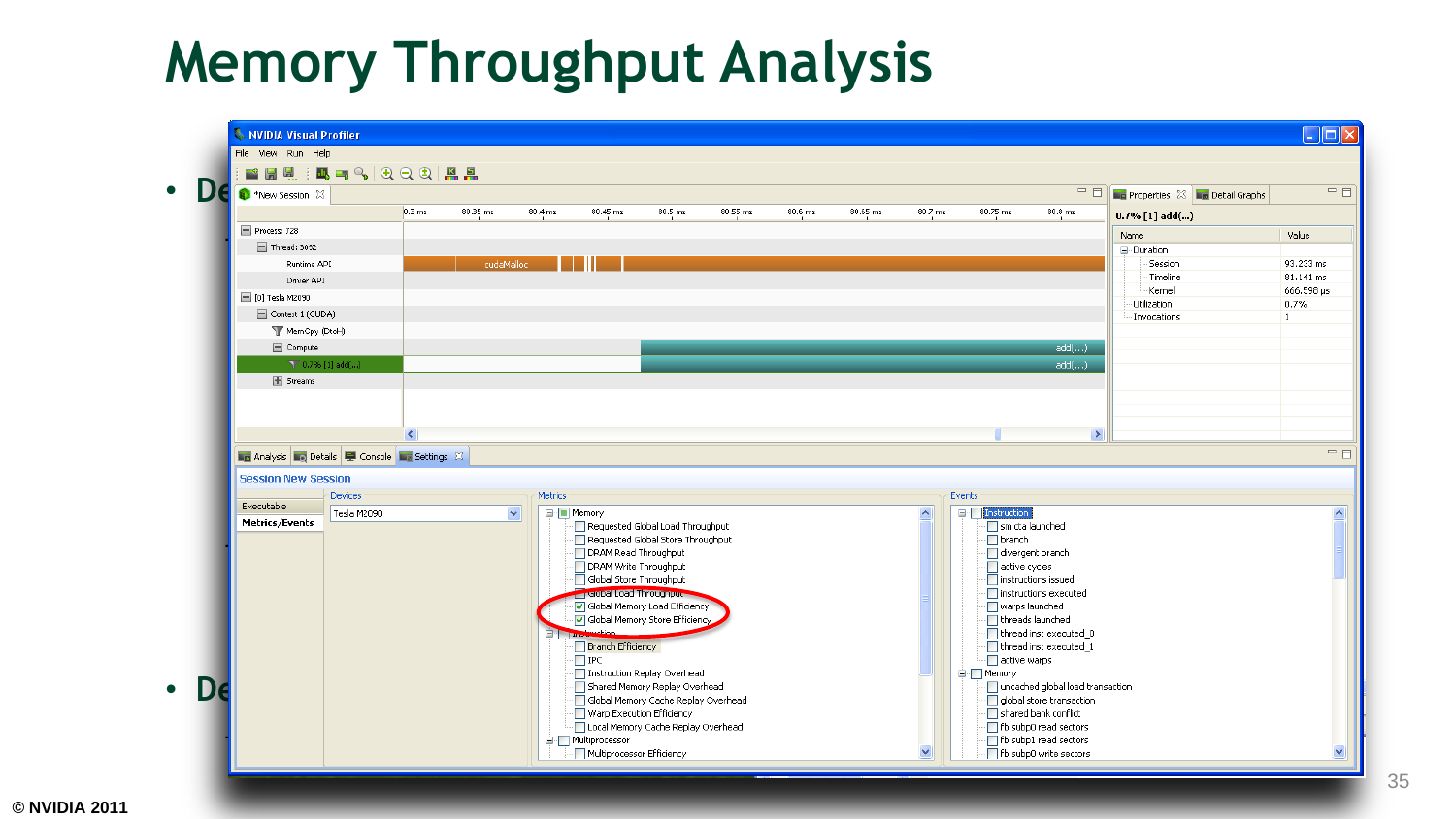| NVIDIA Visual Profiler                                                                    |                         |      |            |                  |            |       |     |                            |         |                                                                |  |
|-------------------------------------------------------------------------------------------|-------------------------|------|------------|------------------|------------|-------|-----|----------------------------|---------|----------------------------------------------------------------|--|
| File View Run Help                                                                        |                         |      |            |                  |            |       |     |                            |         |                                                                |  |
| <sup>2</sup> H W H H C G A A A A                                                          |                         |      |            |                  |            |       |     |                            |         |                                                                |  |
| <b>New Session</b> &                                                                      |                         |      |            |                  |            |       |     |                            |         |                                                                |  |
|                                                                                           |                         |      |            | 25.9 ms          |            | 26 ms |     | 26.1 ms                    | 26.2 ms | 26.3 ms                                                        |  |
| $\blacksquare$ Process: 3300                                                              |                         |      |            |                  |            |       |     |                            |         |                                                                |  |
| $\Box$ Thread: 2576                                                                       |                         |      |            |                  |            |       |     |                            |         |                                                                |  |
| Runtime API                                                                               |                         |      |            |                  |            |       |     |                            |         |                                                                |  |
| Driver API                                                                                |                         |      |            |                  |            |       |     |                            |         |                                                                |  |
| □ [0] Tesla M2090                                                                         |                         |      |            |                  |            |       |     |                            |         |                                                                |  |
| Context 1 (CUDA)                                                                          |                         |      |            |                  |            |       |     |                            |         |                                                                |  |
| MemCpy (DtoH)                                                                             |                         |      |            |                  |            |       |     |                            |         |                                                                |  |
| $\Box$ Compute                                                                            |                         |      |            |                  |            |       |     |                            |         | add()                                                          |  |
| $\P$ 0.9% [1] add()                                                                       |                         |      |            |                  |            |       |     |                            |         | add()                                                          |  |
| Streams                                                                                   |                         |      |            |                  |            |       |     |                            |         |                                                                |  |
|                                                                                           |                         |      |            |                  |            |       |     |                            |         |                                                                |  |
|                                                                                           |                         |      |            |                  |            |       |     |                            |         |                                                                |  |
|                                                                                           |                         | ≺    |            |                  |            |       |     |                            |         |                                                                |  |
| <b>Lim</b> Analysis <b>Liq</b> Details $\boxtimes$ <b>Li</b> Console <b>Li</b> c Settings |                         |      |            |                  |            |       |     |                            |         |                                                                |  |
| Name Start Time                                                                           | Duration                | Size | Throughput | Grid Size        | Block Size | Regs  |     | Static SMem   Dynamic SMem |         | Global Memory Load Efficiency   Global Momory Store Efficiency |  |
| add( 26.093 ms 335.692 µs                                                                 |                         | n/a  |            | $n/a$ [4096,1,1] | [512,1,1]  | 8     | 0   | 0                          | 100%    | 100%                                                           |  |
| Mem 26.711 ms                                                                             | 2.272 $\mu$ s   4 bytes |      | 1.68 MB/s  | n/a              | n/a        | n/a   | n/a | n/a                        | nya     | n/a                                                            |  |
|                                                                                           |                         |      |            |                  |            |       |     |                            |         |                                                                |  |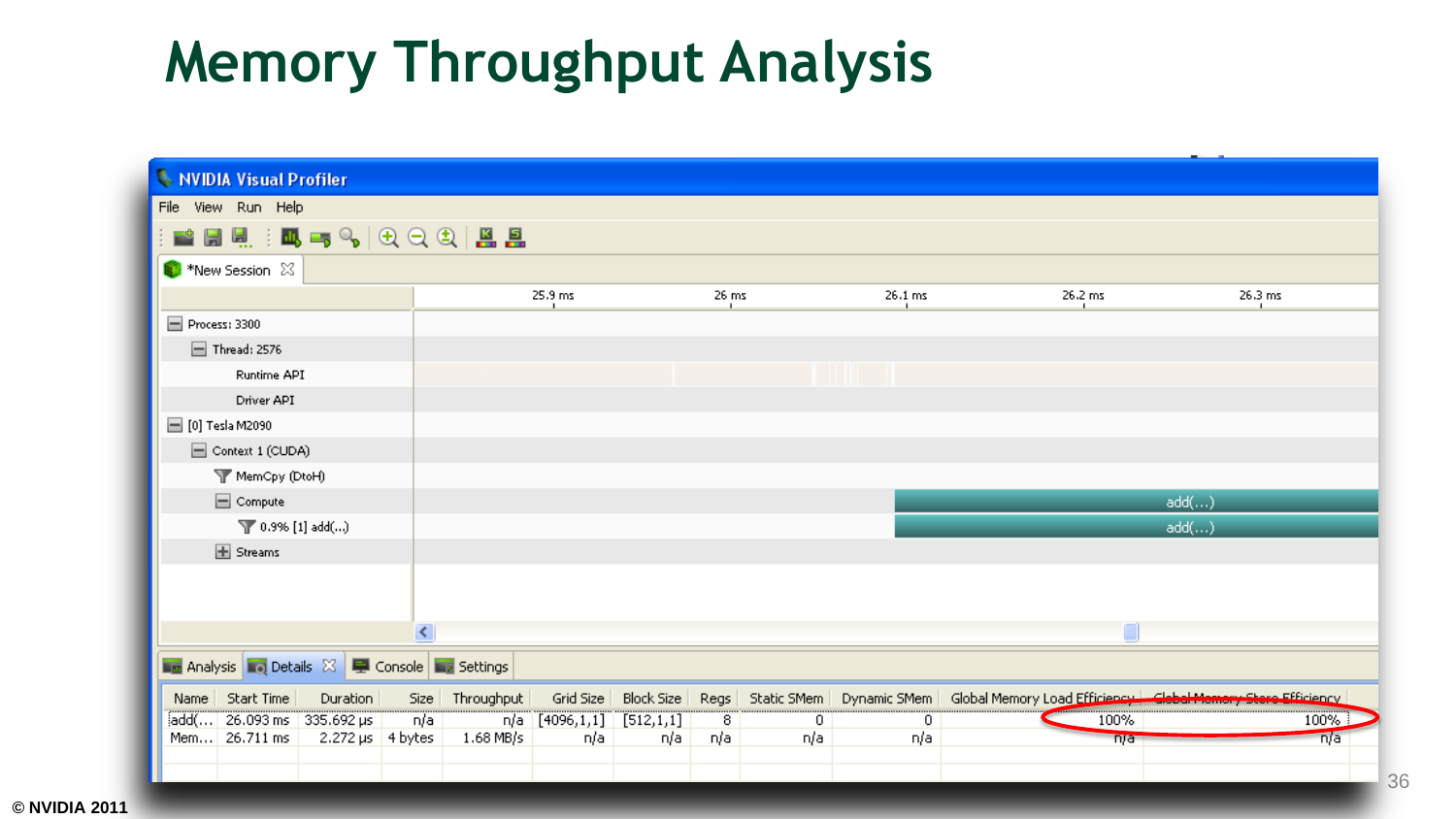#### **Optimization: Address Pattern**

#### • **Coalesce the address pattern**

- Minimize the lines that a warp addresses in a given access
	- 128-byte lines for caching loads, 32-byte segments for non-caching loads, stores
- Use structure-of-arrays storage (as opposed to array of structures)
	- You have to do this for any architecture, including CPUs
- Pad multi-dimensional structures so that accesses by warps are aligned on line boundaries
- **Try using non-caching loads**
	- Smaller transactions (32B instead of 128B)
		- more efficient for scattered or partially-filled patterns
- **Try fetching data from texture**
	- Smaller transactions and different caching
	- Cache not polluted by other gmem loads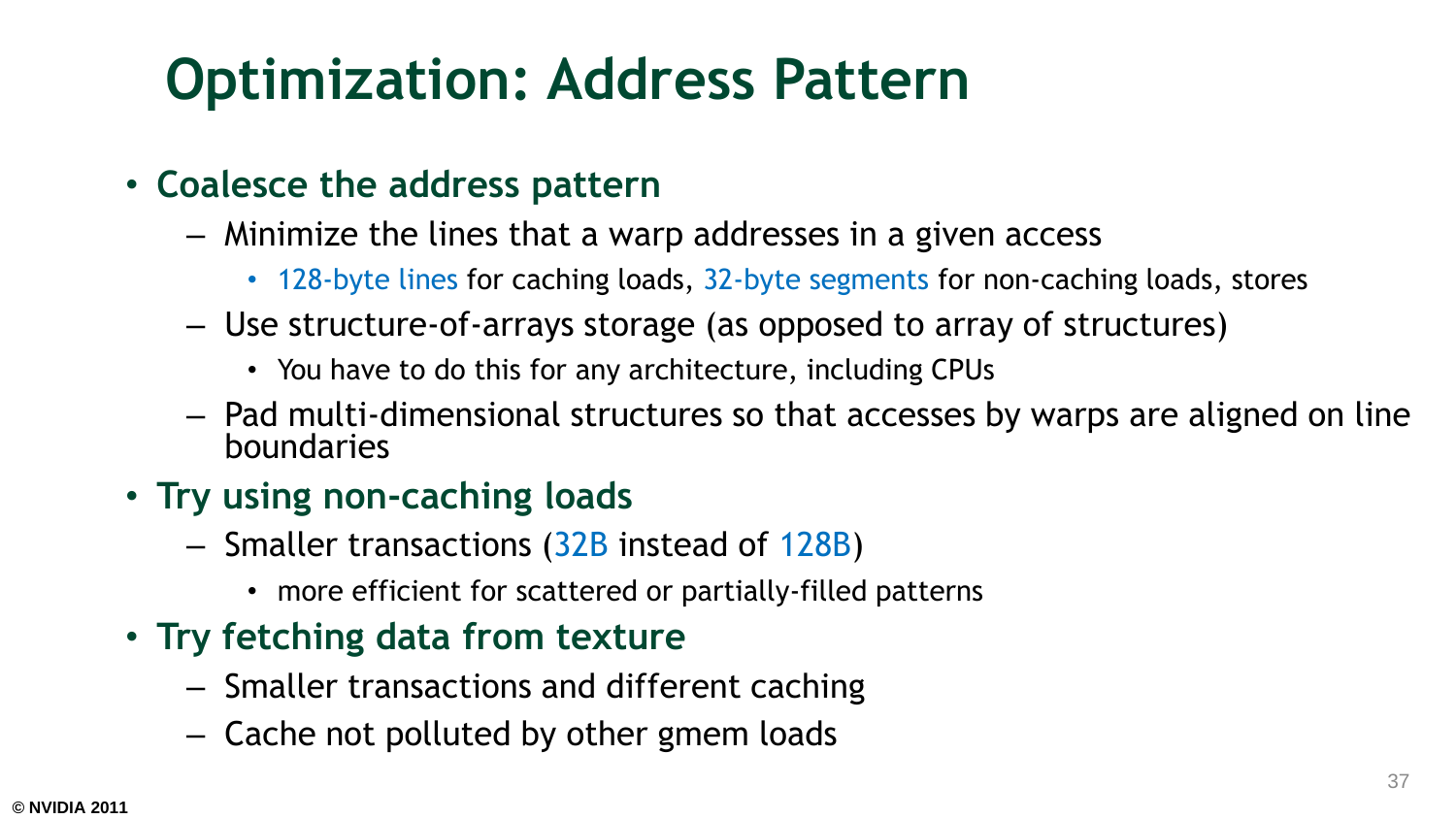#### **Optimization: Access Concurrency**

- **Have enough concurrent accesses to saturate the bus**
	- Need (mem\_latency)x(bandwidth) bytes in flight (Little's law)
- **Ways to increase concurrent accesses:**
	- Increase occupancy (run more threads concurrently)
		- Adjust threadblock dimensions
			- To maximize occupancy at given register and smem requirements
		- Reduce register count (-maxrregcount option, or \_\_launch\_bounds\_)
	- Modify code to process several elements per thread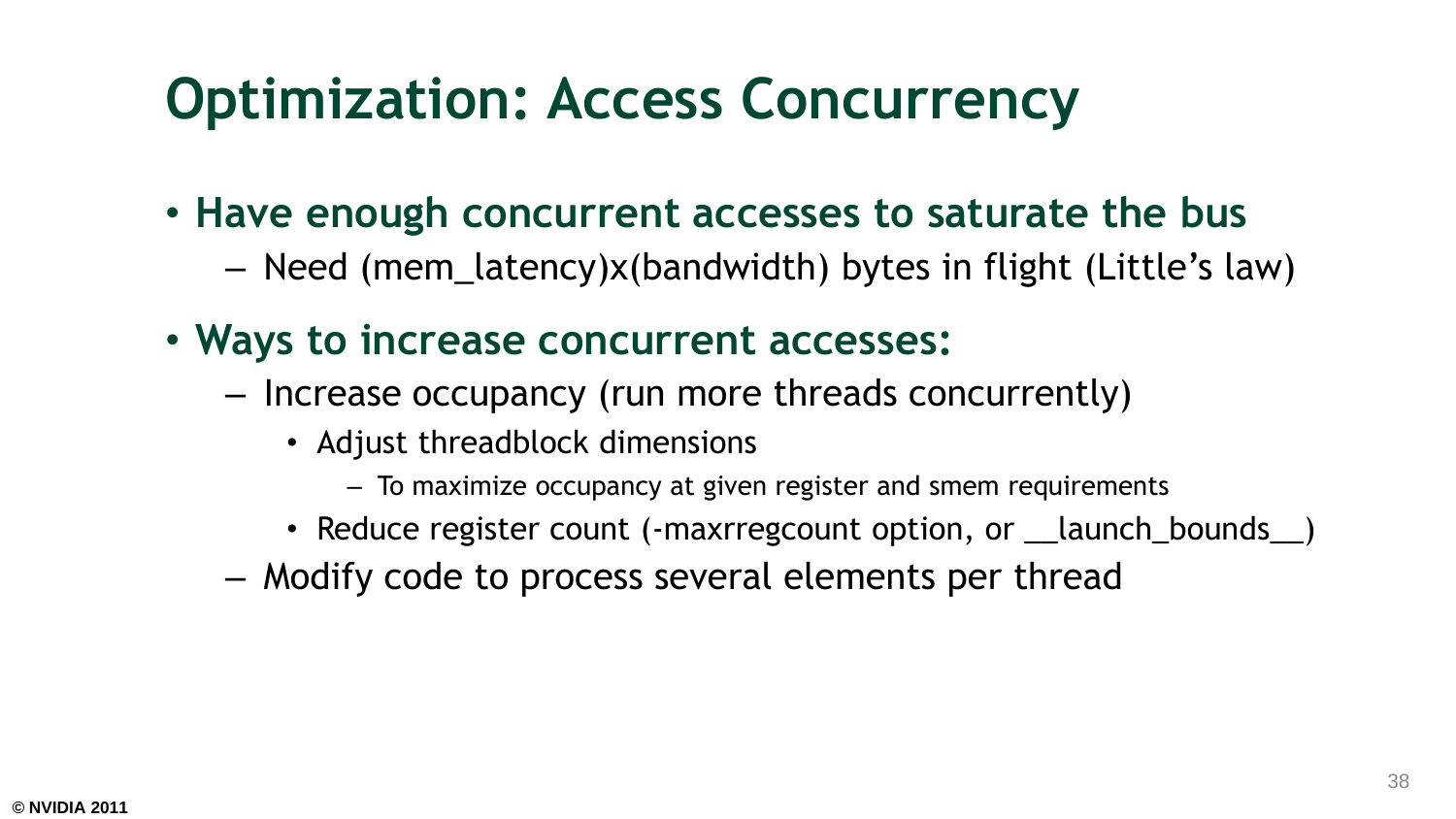#### **Some Experimental Data**

- **Increment a 64M element array**
	- Two accesses per thread (load then store, but they are dependent)
		- Thus, each warp (32 threads) has one outstanding transaction at a time
- **Tesla M2090, ECC off, theoretical bandwidth: 177 GB/s**



**Several independent smaller accesses have the same effect as one larger one.**

**For example:**

Four  $32$ -bit  $\sim$  = one 128-bit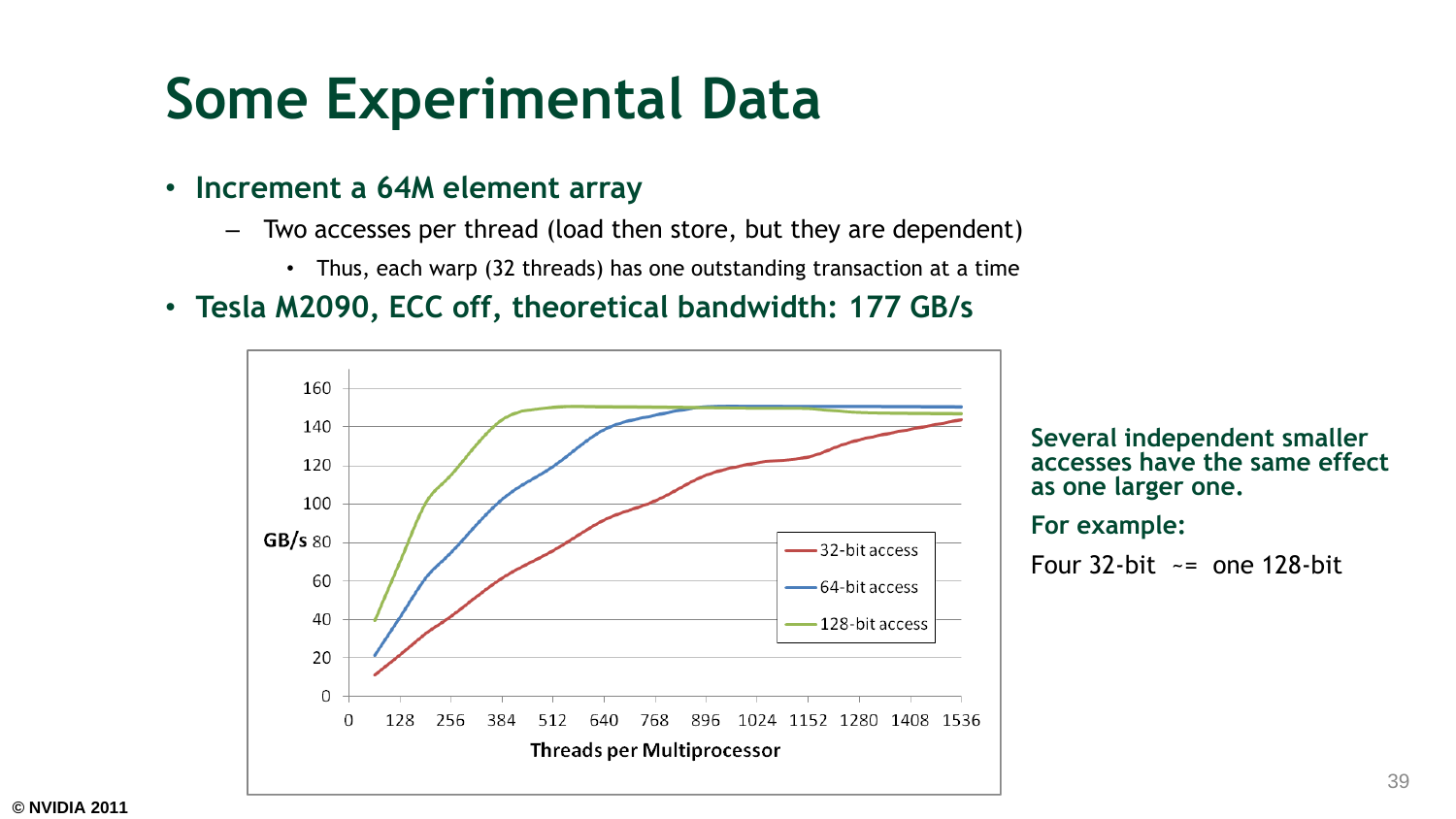#### **Summary: GMEM Optimization**

- **Strive for perfect coalescing per warp**
	- Align starting address (may require padding)
	- A warp should access within a contiguous region
	- Structure of Arrays is better than Array of Structures
- **Have enough concurrent accesses to saturate the bus**
	- Launch enough threads to maximize throughput
		- Latency is hidden by switching threads (warps)
	- If needed, process several elements per thread
		- More concurrent loads/stores
- **Try L1 and caching configurations to see which one works best**
	- Caching vs non-caching loads (compiler option)
	- 16KB vs 48KB L1 (CUDA call)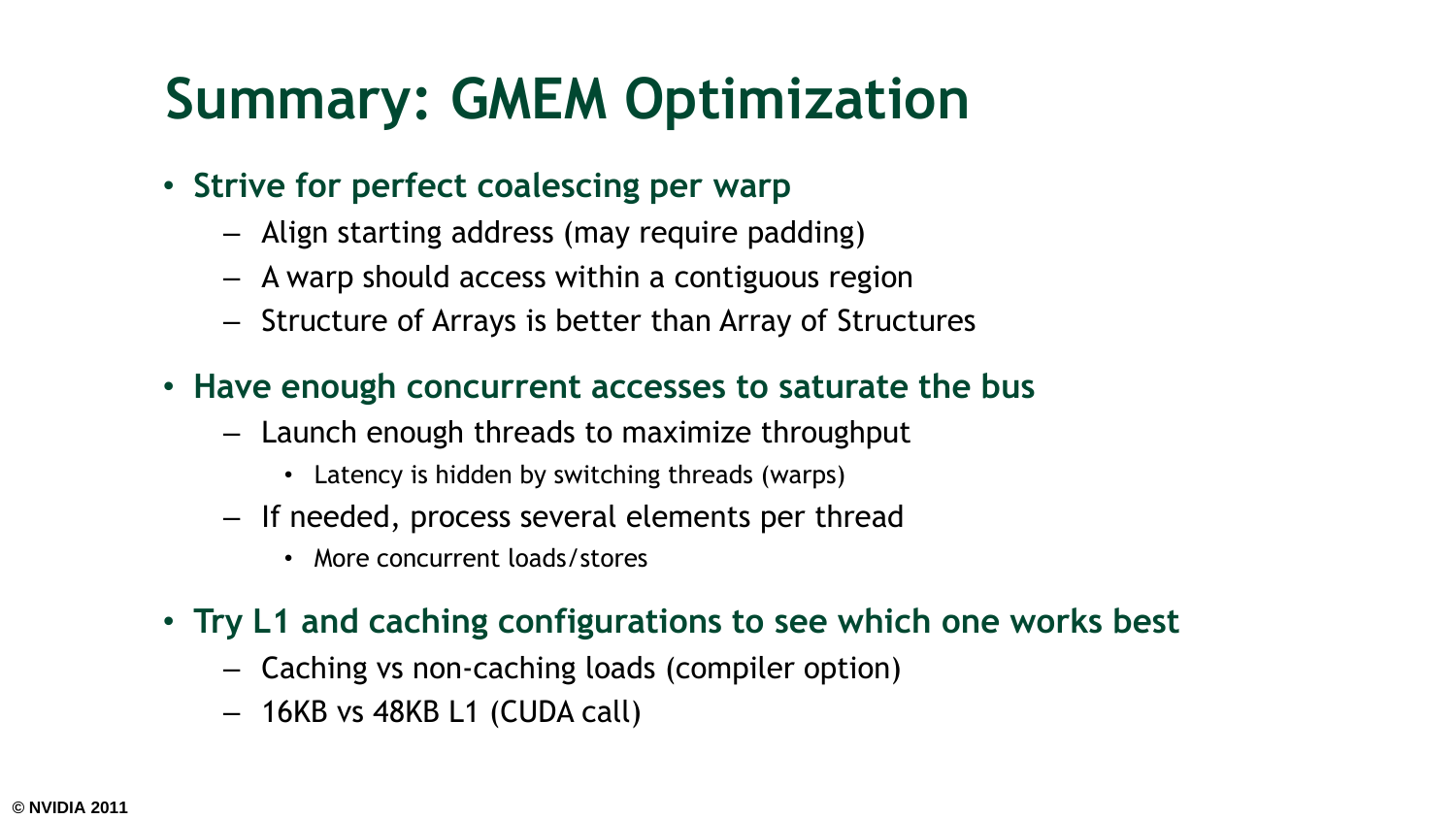# **Shared Memory Optimization**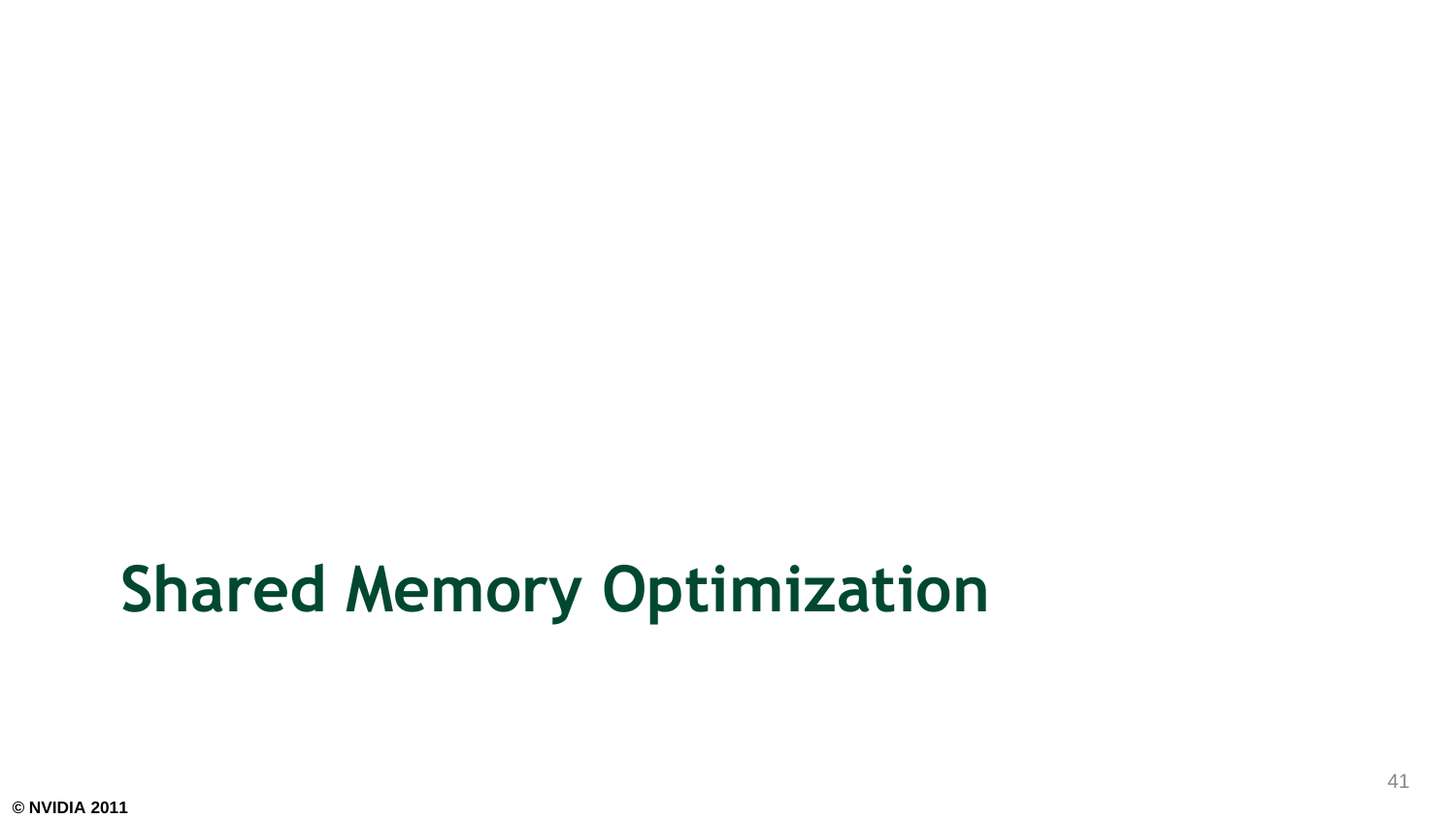### **Shared Memory**

- **Uses:**
	- Inter-thread communication within a block
	- Cache data to reduce redundant global memory accesses
	- Use it to improve global memory access patterns
- **Fermi organization:**
	- 32 banks, 4-byte wide banks
	- Successive 4-byte words belong to different banks
- **Performance:**
	- 4 bytes per bank per 2 clocks per multiprocessor: **1.3 TB/s on M2090**
	- smem accesses are issued per 32 threads (warp)
	- serialization: if *n* threads in a warp access different 4-byte words in the same bank, *n* accesses are executed serially
	- multicast: *n* threads access the same word in one fetch
		- Could be different bytes within the same word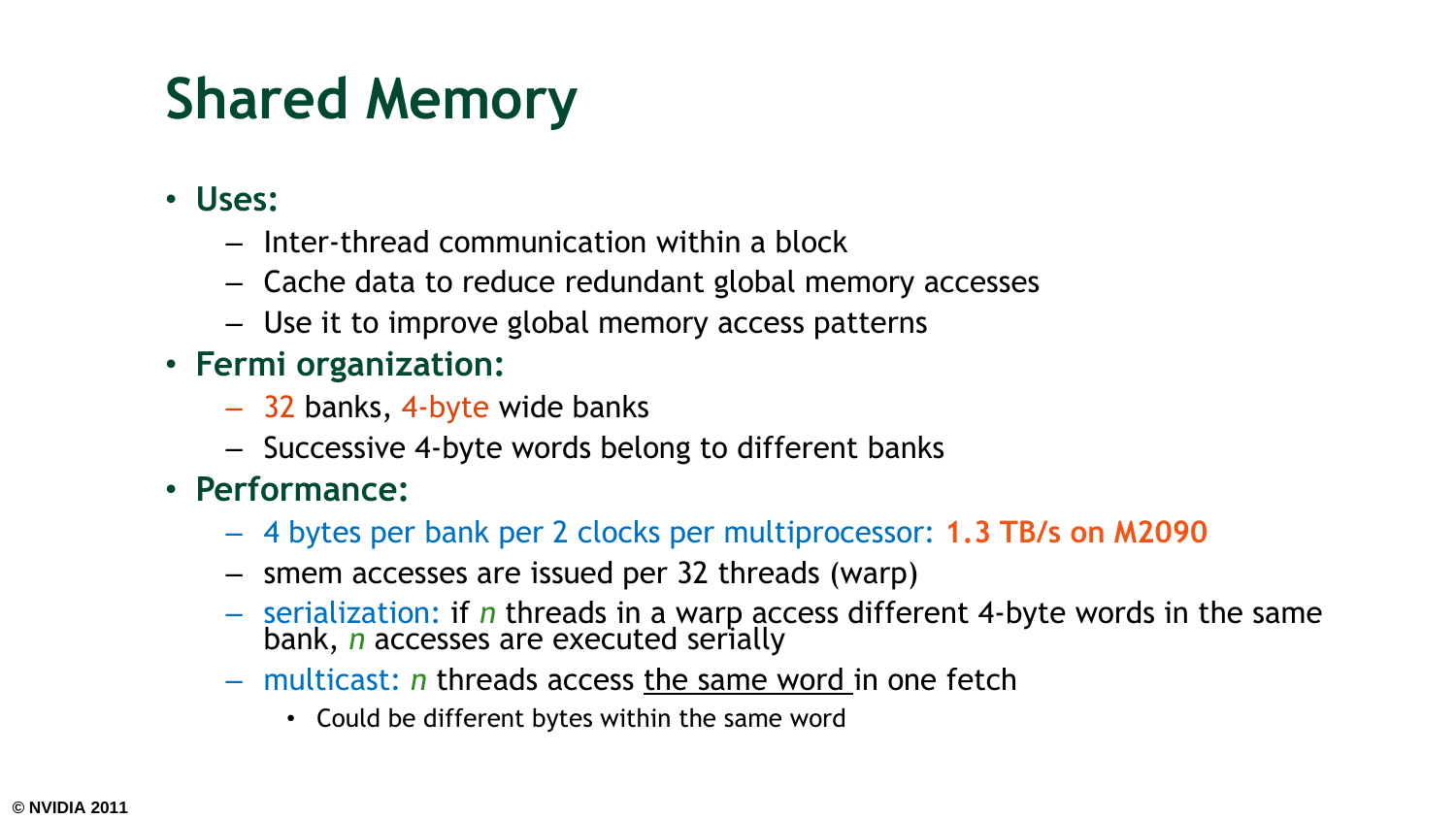# **Bank Addressing Examples**

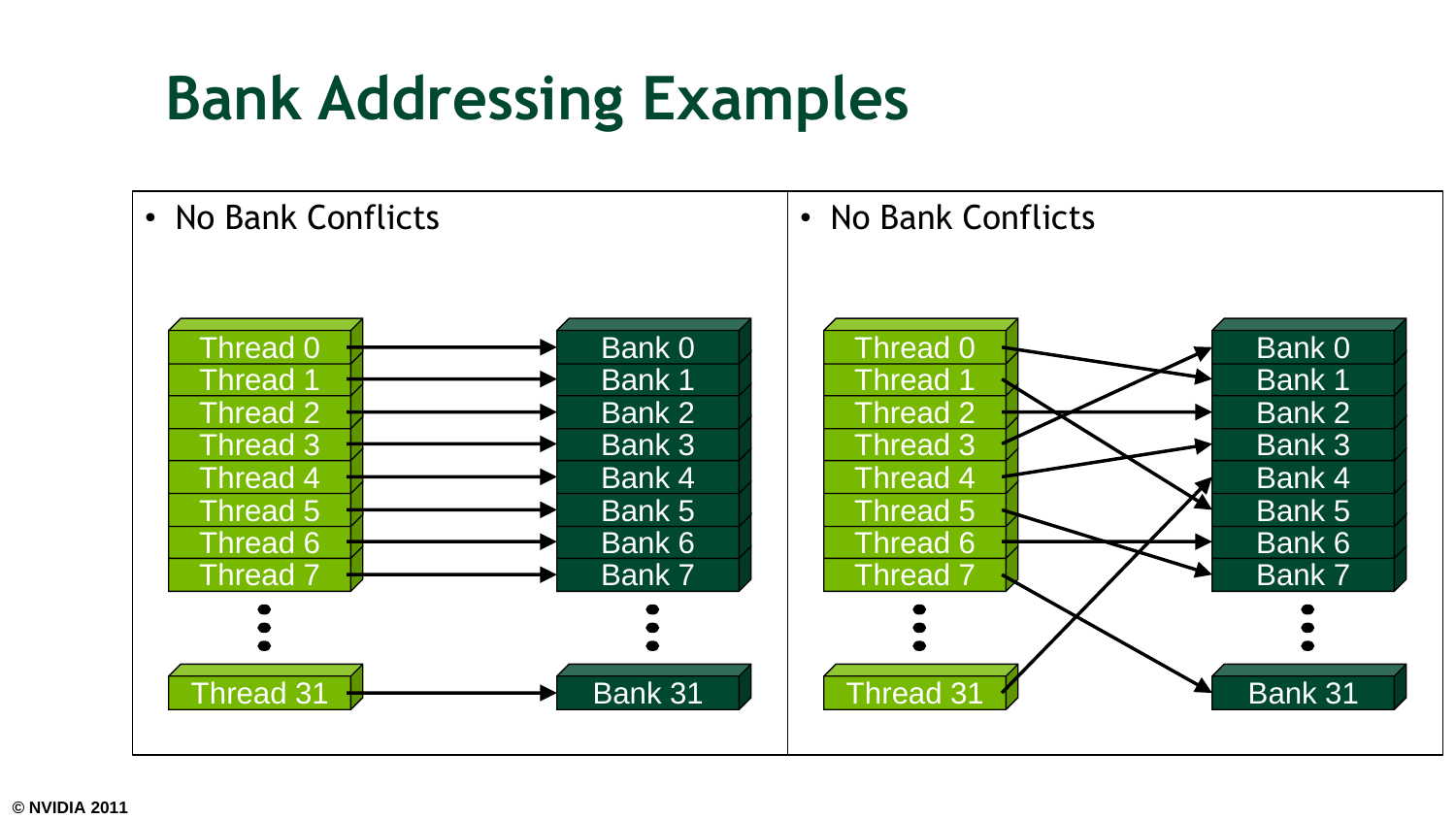# **Bank Addressing Examples**

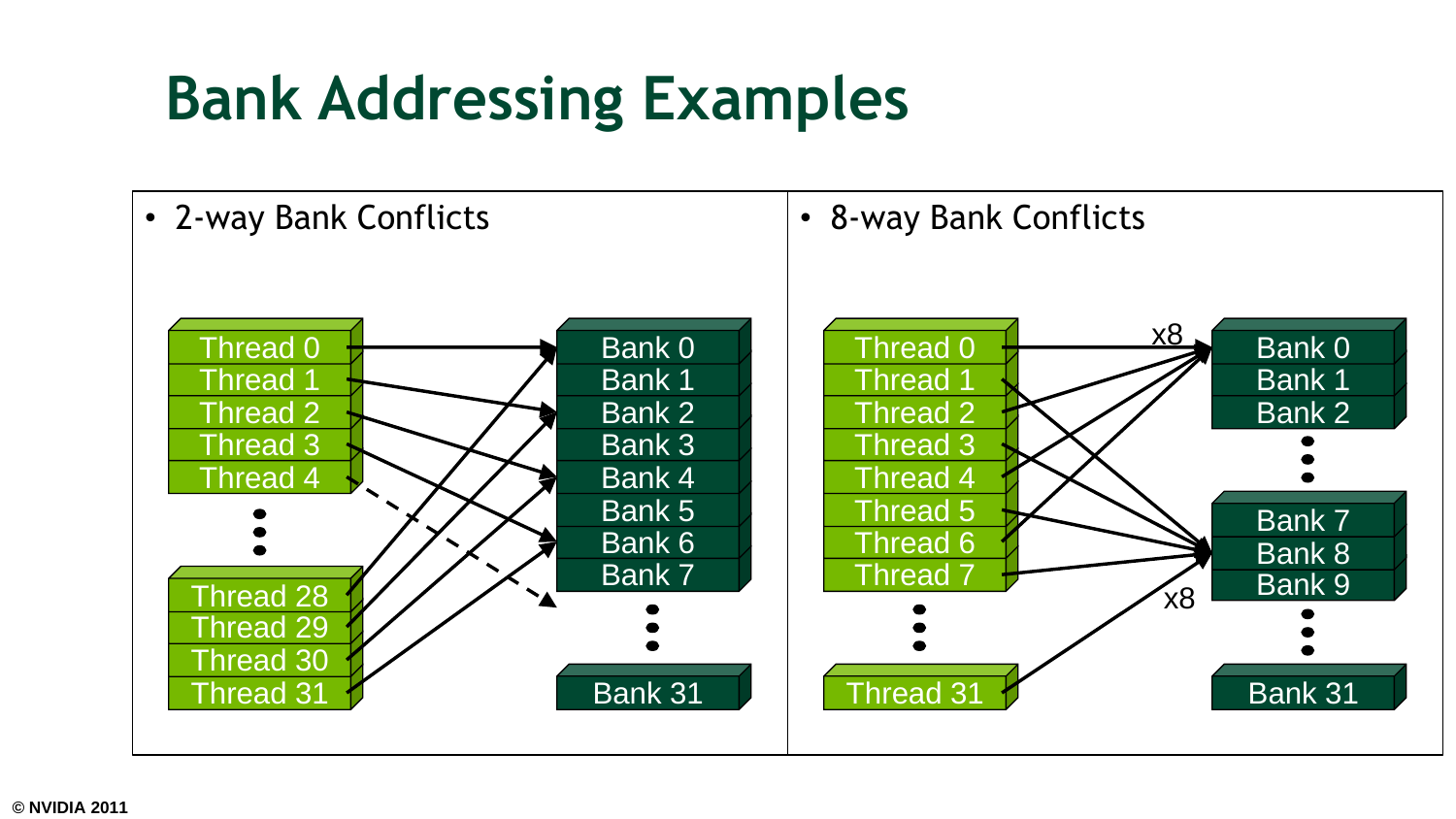#### **Profiling SMEM Bank Conflicts**

#### • **Find out whether:**

- Bank conflicts are occuring
- Bank conflicts significantly impact performance
	- No need to optimize if they don't
- **Impact on performance is significant if:**
	- Kernel is limited by instruction throughput
	- Shared memory bank conflicts are a significant percentage of instructions issued
- **Use the profiler to get:**
	- Bank conflict count, instructions-issued count
		- Currently bank-conflicts get overcounted for accesses greater than 32-bit words:
			- Divide by 2 for 64-bit accesses (double, float2, etc.)
			- Divide by 4 for 128-bit accesses (float4, etc.)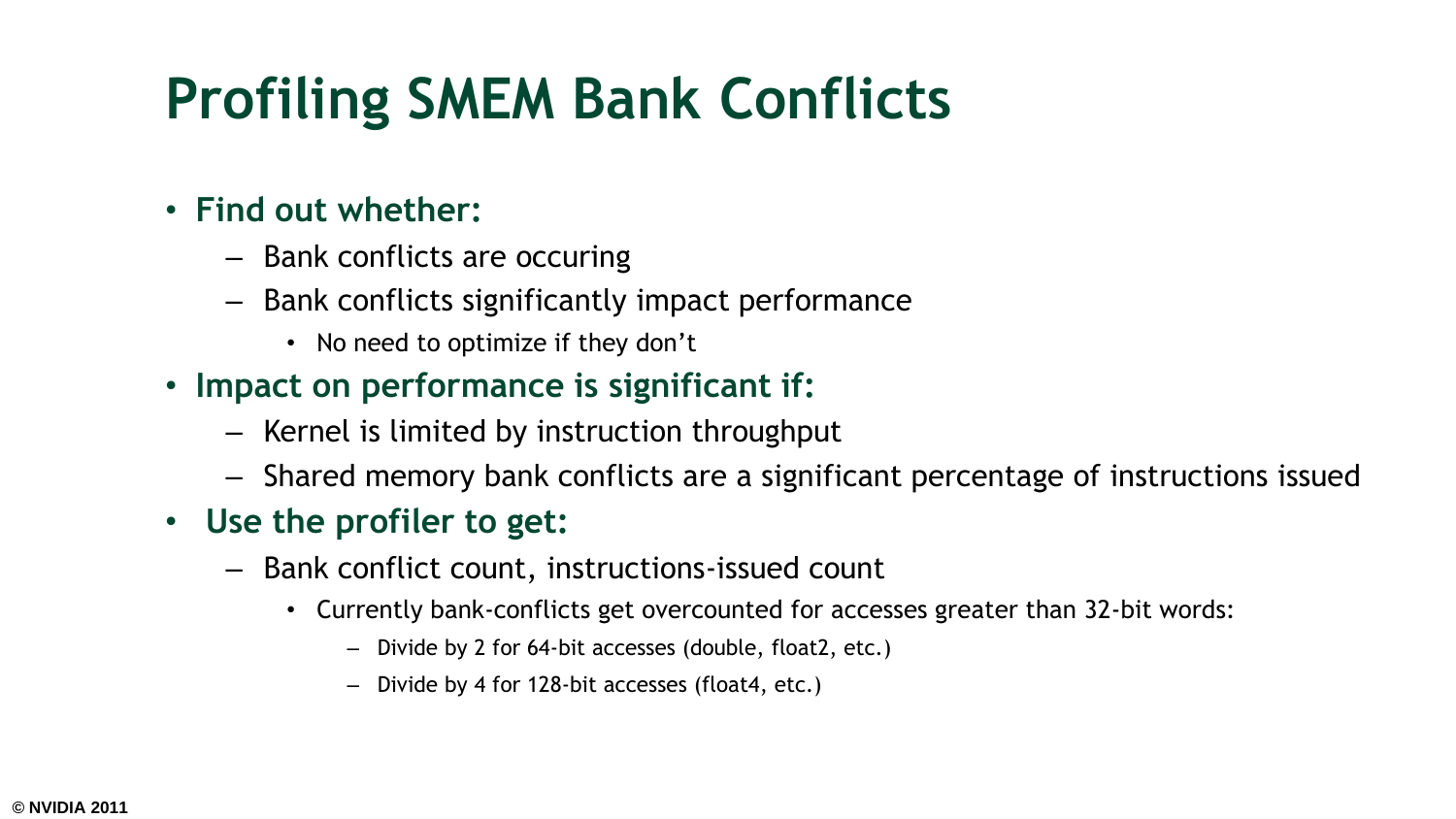#### **Shared Memory: Avoiding Bank Conflicts**

- **32x32 SMEM array**
- **Warp accesses a column:**

– 32-way bank conflicts (threads in a warp access the same bank)

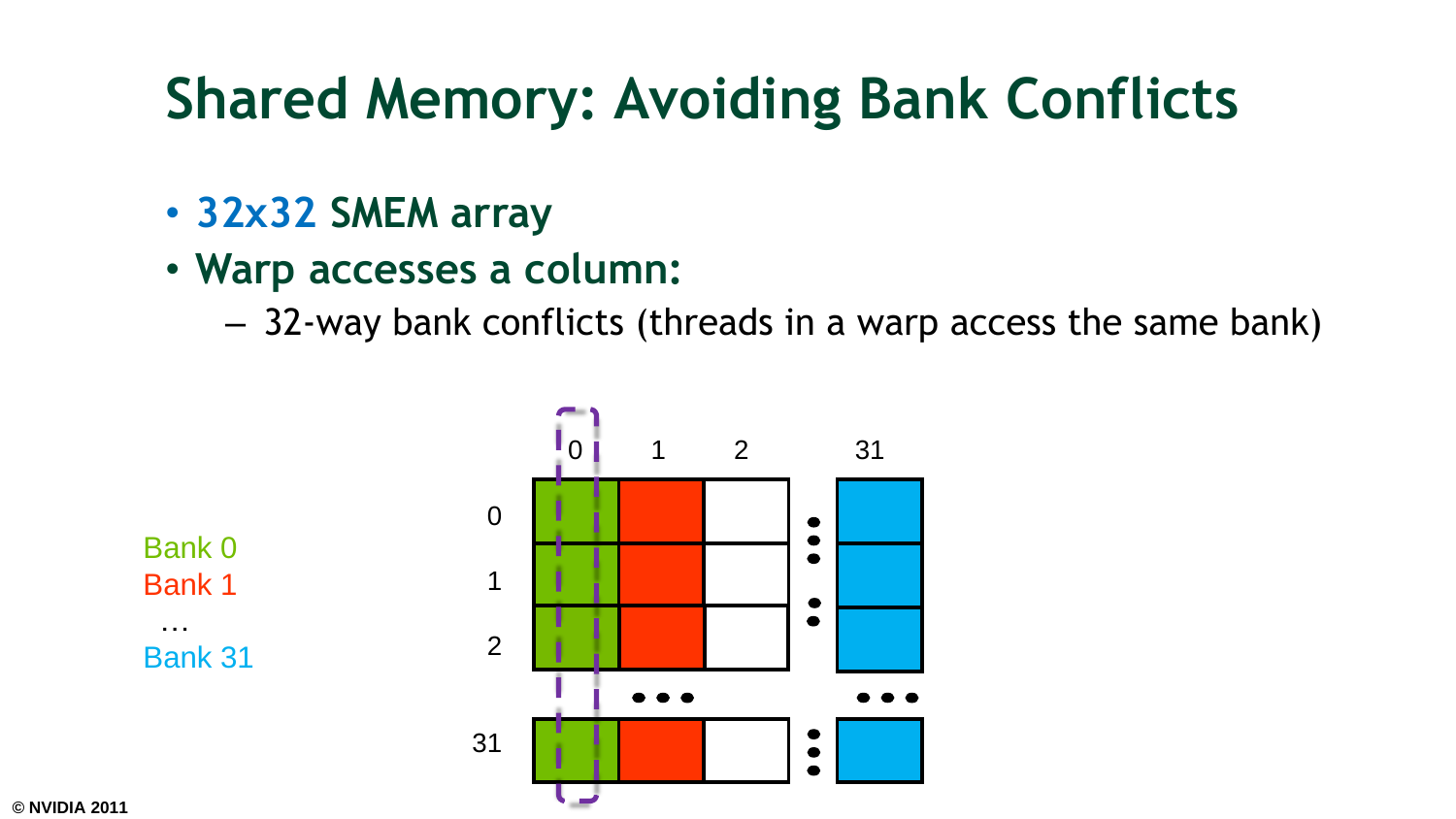#### **Shared Memory: Avoiding Bank Conflicts**

- **Add a column for padding:**
	- 32x33 SMEM array
- **Warp accesses a column:**
	- 32 different banks, no bank conflicts

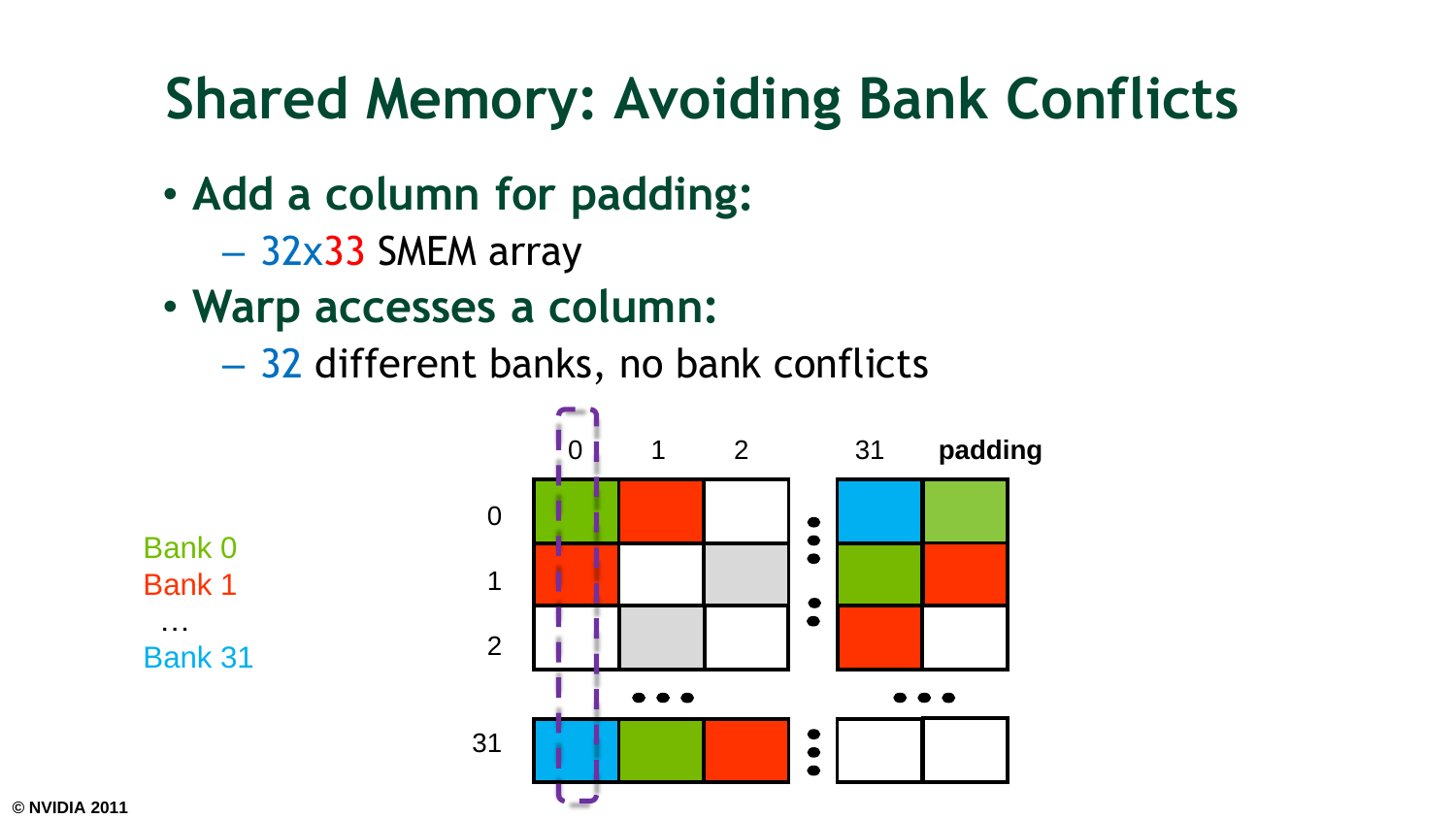#### **Case Study: SMEM Bank Conflicts**

- **One of CAM-HOMME kernels (climate simulation), fp64**
- **Profiler values:**
	- Instructions:Byte ratio, reported by profiler: 4
		- Suggests kernel is instruction limited (even before adjusting for fp64 throughput)
	- Instruction counts
		- Executed / issued: 2,406,426 / 2,756,140
		- Difference: 349,714 (**12.7%** of instructions issued were "replays")
	- SMEM instructions:
		- Load + store:  $421,785 + 95,172 = 516,957$
		- Bank conflicts: 674,856 (really 337,428 because of double-counting for fp64)
		- So, SMEM bank conflicts make up 12.2% of all instructions (337,428 / 2,756,140)
- **Solution: pad shared memory**
	- Performance increased by  $~15\%$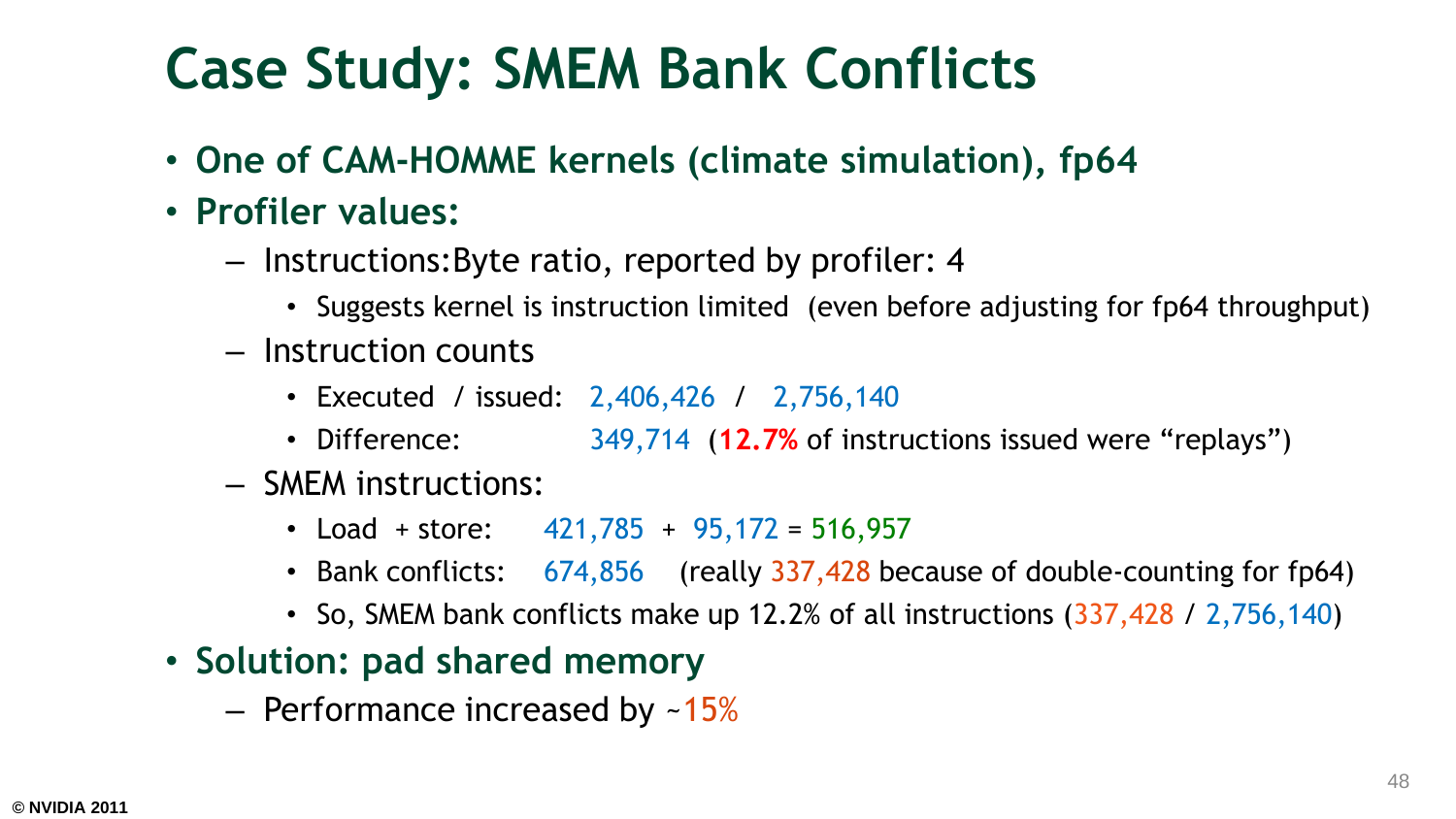# **Texture and Constant Data**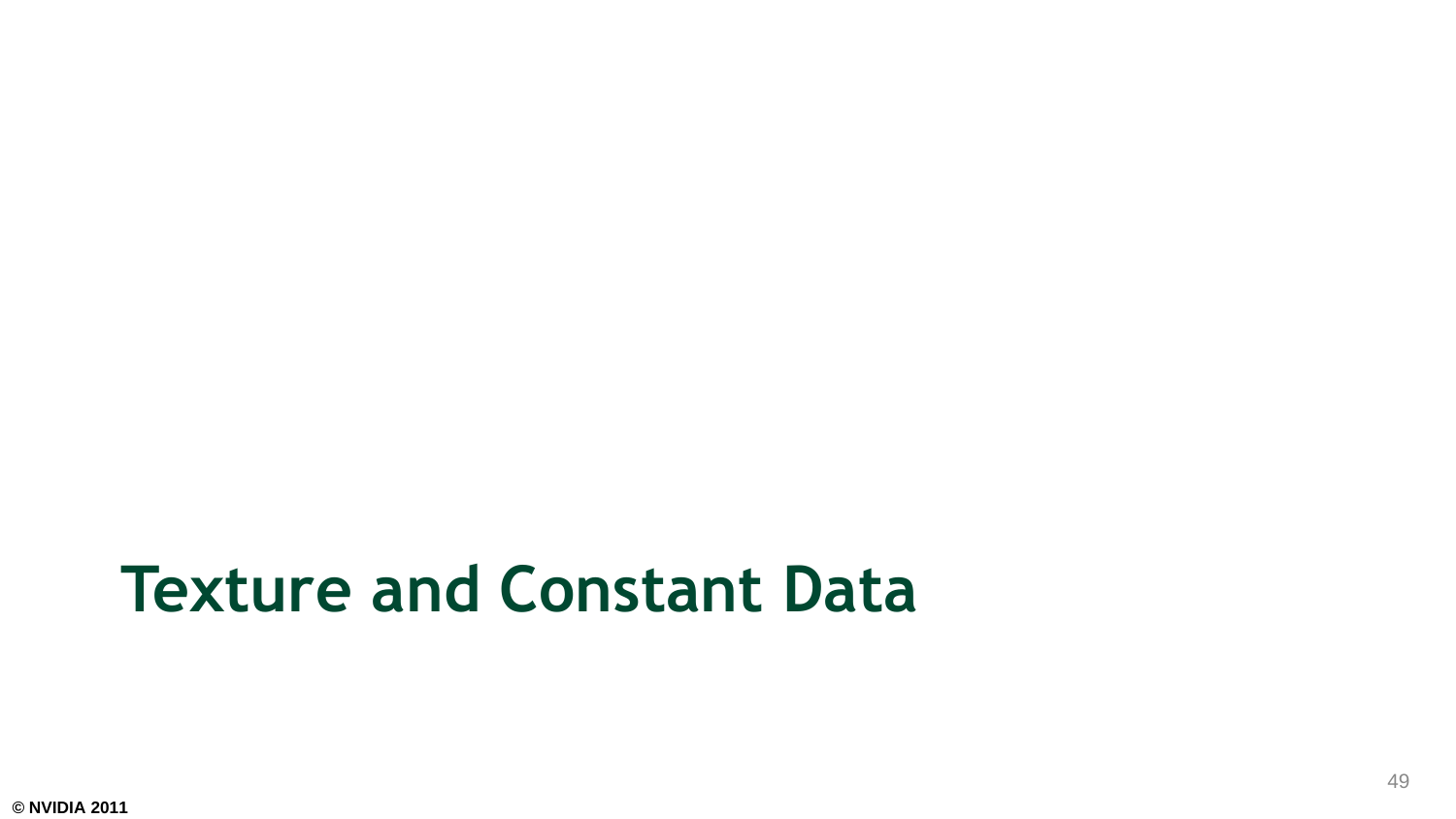#### **Constant and Texture Data**

#### • **Constants:**

- \_\_constant\_\_ qualifier in declarations
- Up to 64KB
- Ideal when the same address is read by all threads in a warp (FD coefficients, etc.)
	- Throughput is 4B per SM per clock
- **Textures:**
	- Dedicated hardware for:
		- Out-of-bounds index handling (clamp or wrap-around)
		- Optional interpolation (think: using fp indices for arrays)
			- Linear, bilinear, trilinear
		- Optional format conversion
			- $-$  {char, short, int} -> float
- **Operation:**
	- Both textures and constants reside in global memory
	- Both are read via dedicated caches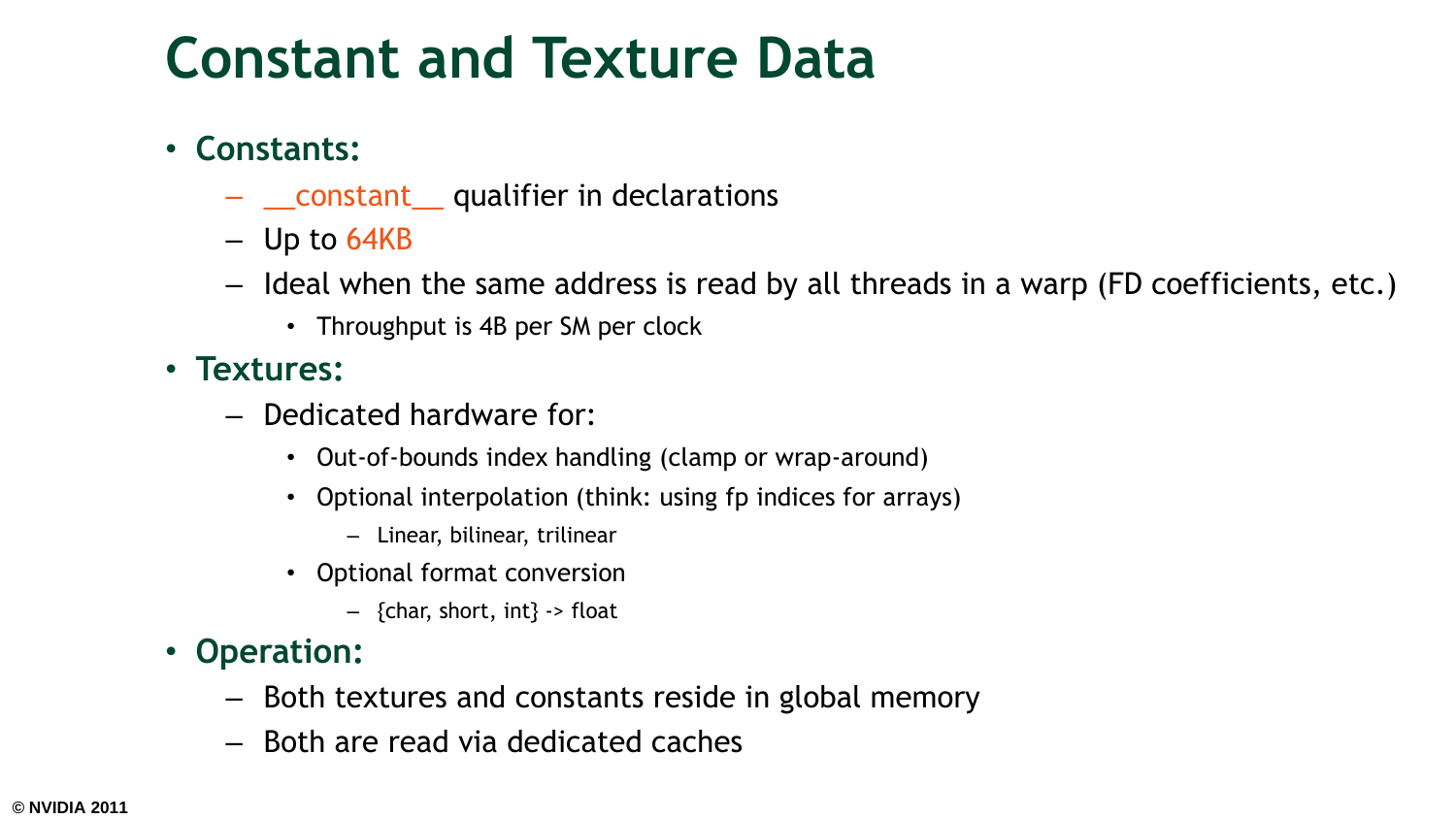# **Instruction Throughput and Optimization**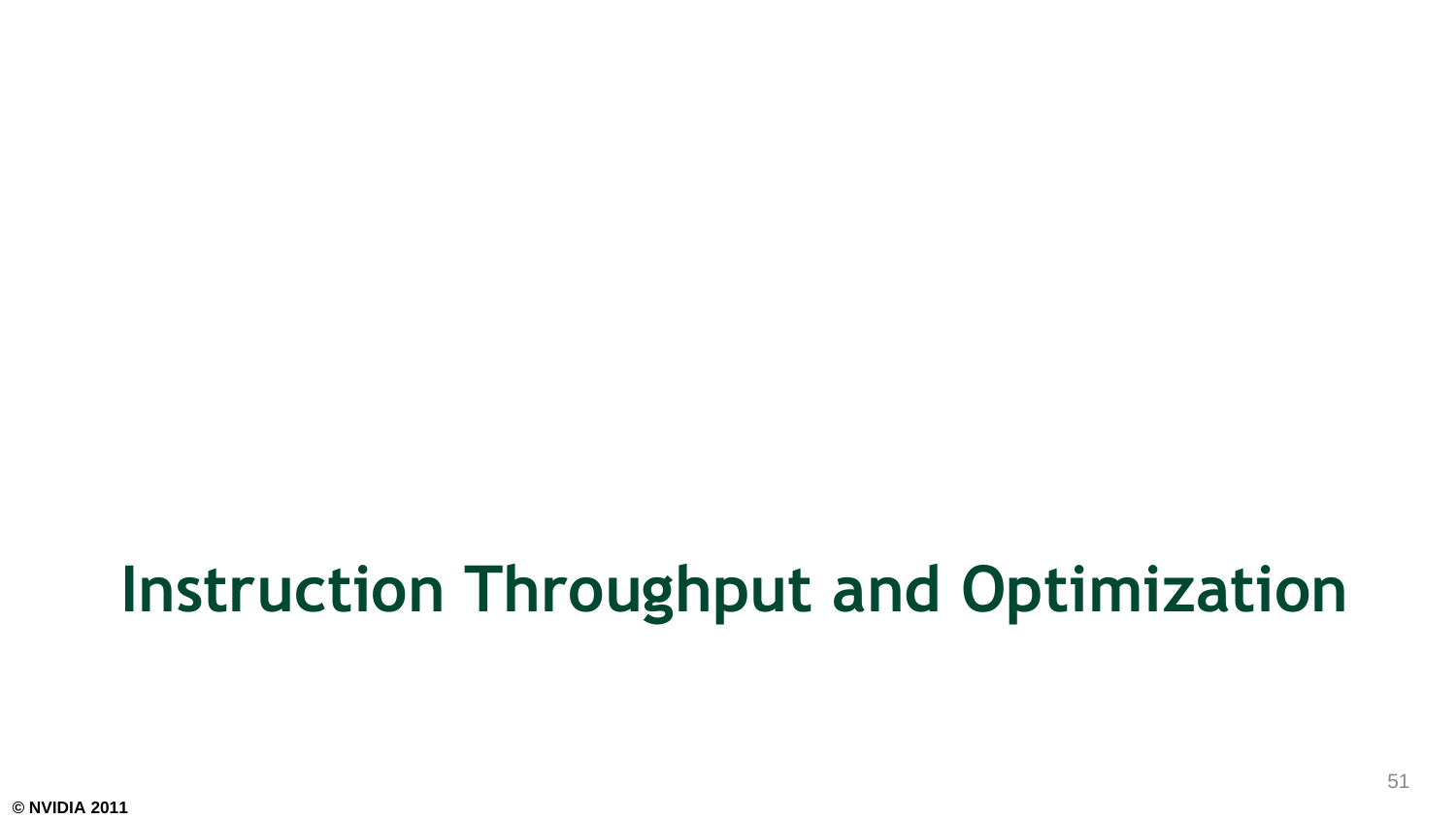#### **Kernel Execution**

#### • **Threadblocks are assigned to SMs**

- Done at run-time, so don't assume any particular order
- Once a threadblock is assigned to an SM, it stays resident until all its threads complete
	- It's not migrated to another SM
	- It's not swapped out for another threadblock
- **Instructions are issued/executed per warp**
	- Warp = 32 consecutive threads
		- Think of it as a "vector" of 32 threads
		- The same instruction is issued to the entire warp

#### • **Scheduling**

- Warps are scheduled at run-time
- Hardware picks from warps that have an instruction ready to execute
	- Ready = all arguments are ready
- Instruction latency is hidden by executing other warps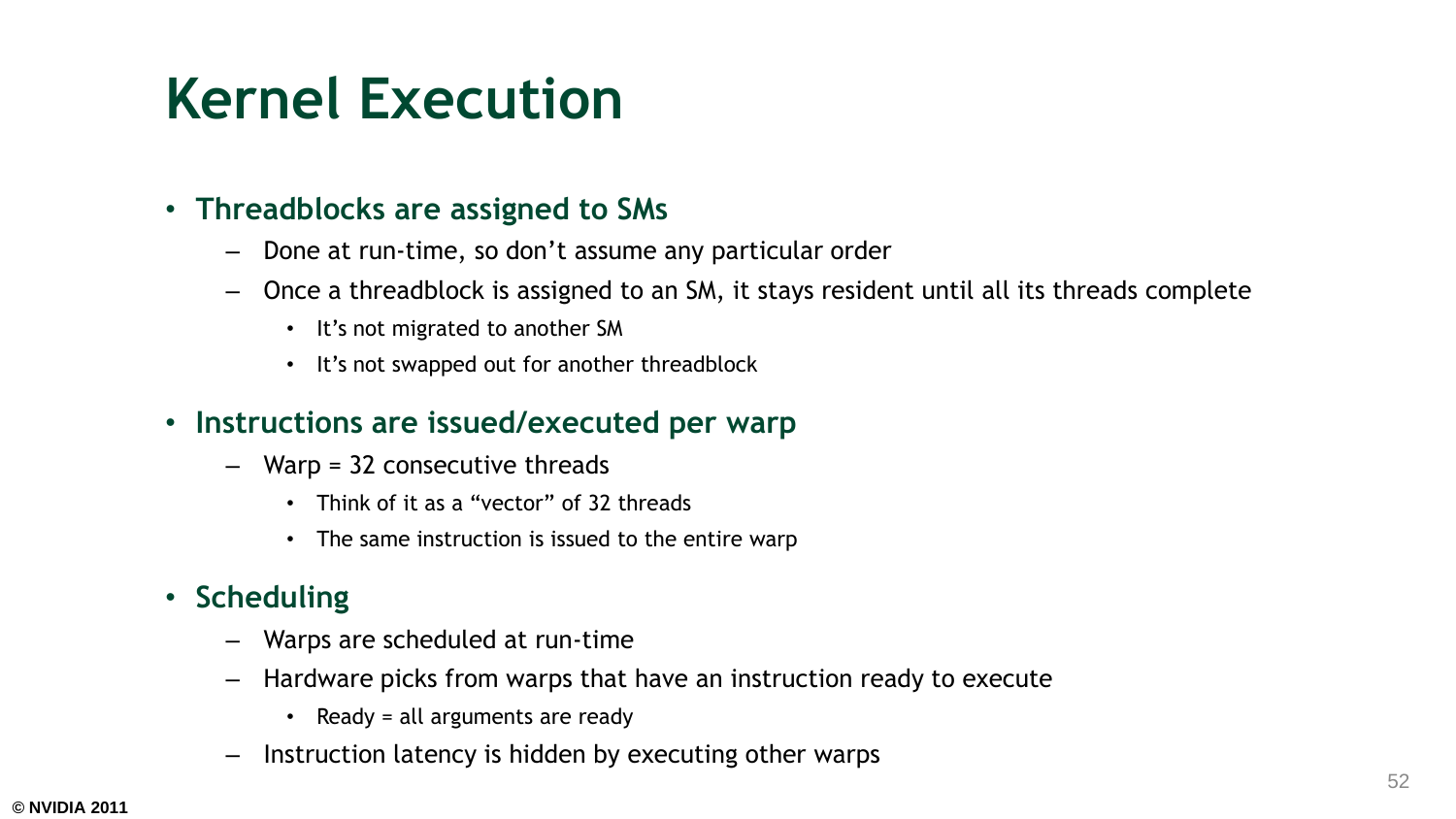#### **Control Flow**

- **Divergent branches:**
	- Threads within a single warp take different paths
		- **if-else**, ...
	- Different execution paths within a warp are serialized
- **Different warps can execute different code with no impact on performance**
- **Avoid diverging within a warp**
	- Example with divergence:
		- if  $(threadIdx.x > 2)$   $\{... \}$  else  $\{... \}$
		- Branch granularity < warp size
	- Example without divergence:
		- **if (threadIdx.x / WARP\_SIZE > 2) {...} else {...}**
		- Branch granularity is a whole multiple of warp size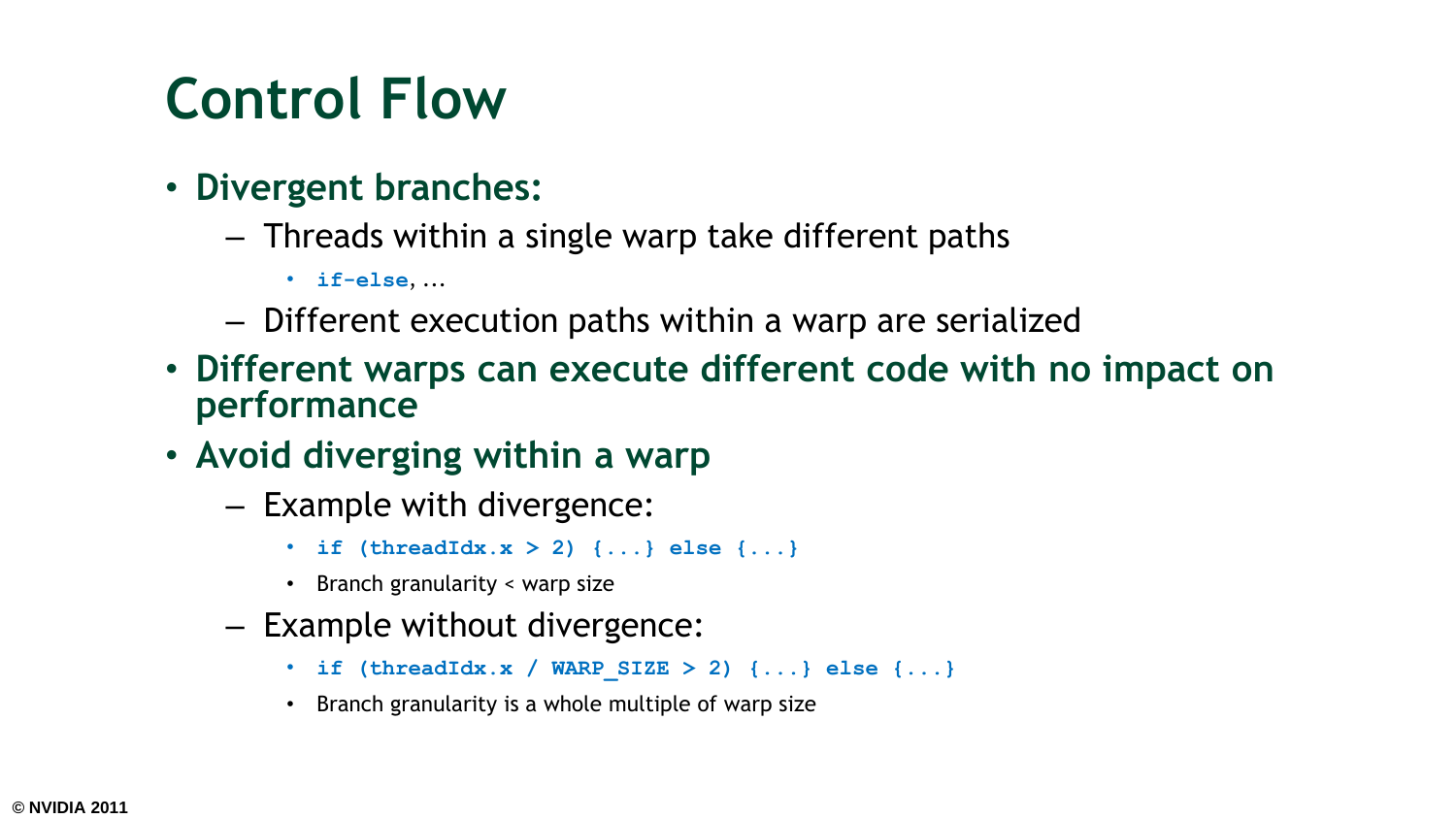#### **Possible Performance Limiting Factors**

#### • **Raw instruction throughput**

- Know the kernel instruction mix
- fp32, fp64, int, mem, transcendentals, etc. have different throughputs
	- Refer to the CUDA Programming Guide / Best Practices Guide
	- Can examine assembly: use cuobjdump tool provided with CUDA toolkit
- A lot of divergence can "waste" instructions

#### • **Instruction serialization**

- Occurs when threads in a warp issue the same instruction in sequence
	- As opposed to the entire warp issuing the instruction at once
	- Think of it as "replaying" the same instruction for different threads in a warp
- Some causes:
	- Shared memory bank conflicts
	- Constant memory bank conflicts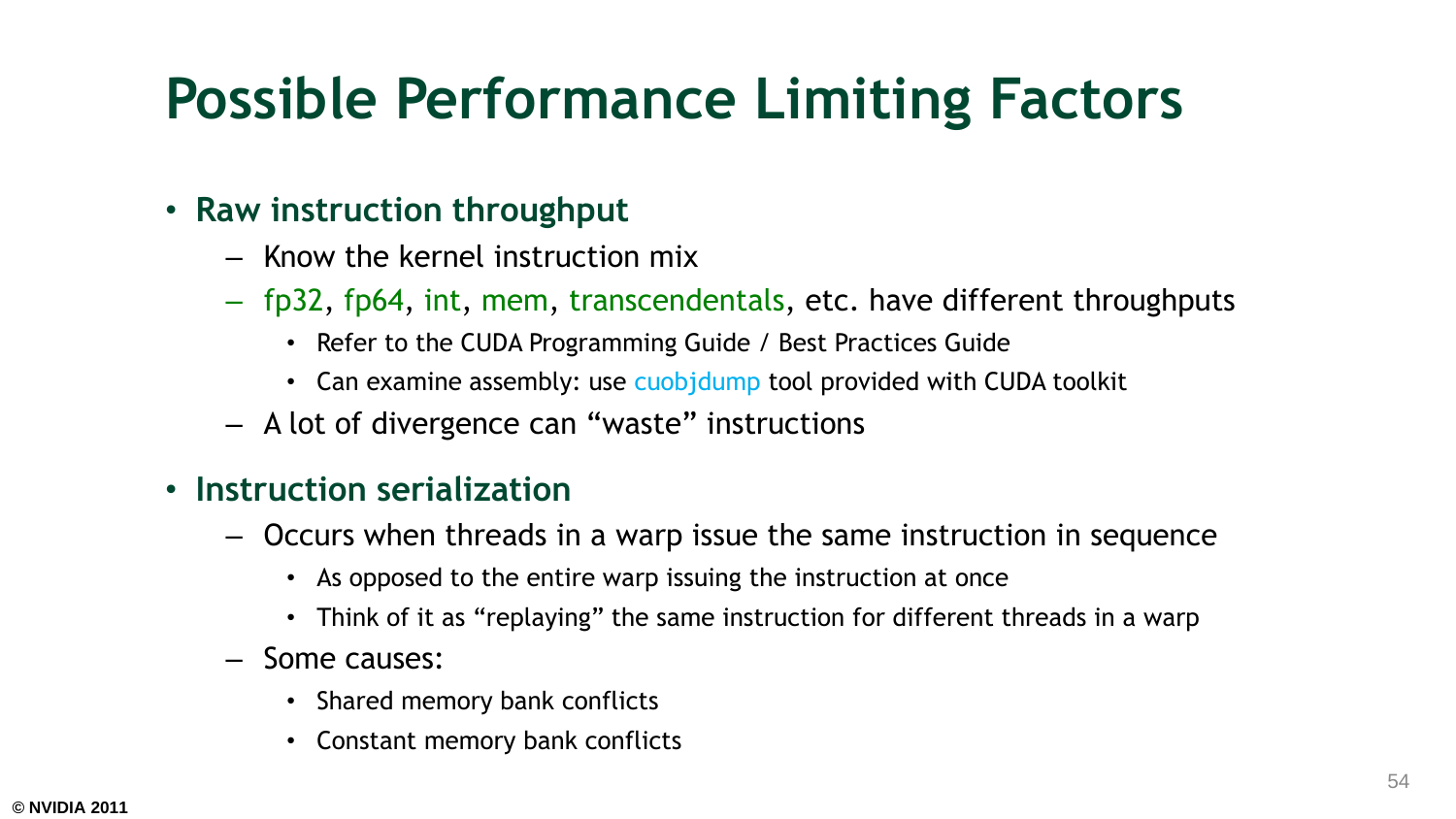#### **Instruction Throughput: Analysis**

- **Compare achieved instruction throughput to HW capabilities**
	- Profiler reports achieved throughput as IPC (instructions per clock)
		- As percentage of theoretical peak for pre-Fermi GPUs
	- Peak instruction throughput is documented in the Programming Guide
		- Profiler also provides peak fp32 throughput for reference (doesn't take your instruction mix into consideration)

#### • **Check for serialization**

- Number of replays due to serialization = difference between instructions issued and instructions executed counters
- Profiler reports % of serialization metric, additional counters for smem bank conflicts
- A concern only if code is instruction-bound and serialization percentage is high

#### • **Warp divergence**

- Profiler counters: divergent\_branch, branch
- Compare the two to see what percentage diverges
	- However, this only counts the branches, not the rest of serialized instructions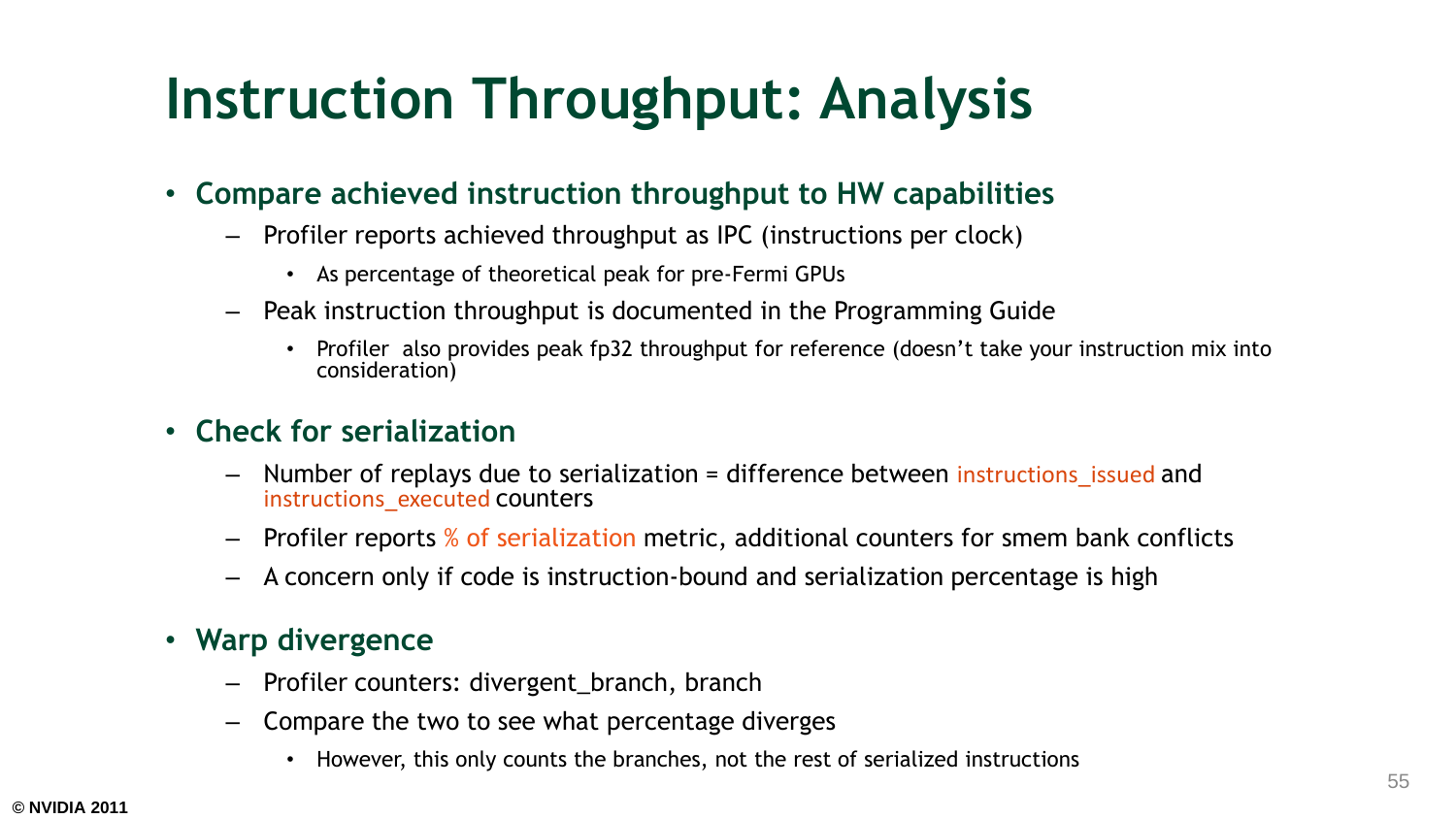#### **Instruction Throughput: Optimization**

- **Use intrinsics where possible ( \_\_sin(), \_\_sincos(), \_\_exp(), etc.)**
	- Available for a number of math.h functions
	- 2-3 bits lower precision, much higher throughput
		- Refer to the CUDA Programming Guide for details
	- Often a single HW instruction, whereas a non-intrinsic is a SW sequence
- **Additional compiler flags that also help (select GT200-level precision):**
	-
	- -ftz=true : flush denormals to 0
	- -prec-div=false : faster fp division instruction sequence (some precision loss)
	- -prec-sqrt=false : faster fp sqrt instruction sequence (some precision loss)
- **Make sure you do fp64 arithmetic only where you mean it:**
	- fp64 throughput is lower than fp32
	- fp literals without an "f" suffix ( 34.7 ) are interpreted as fp64 per C standard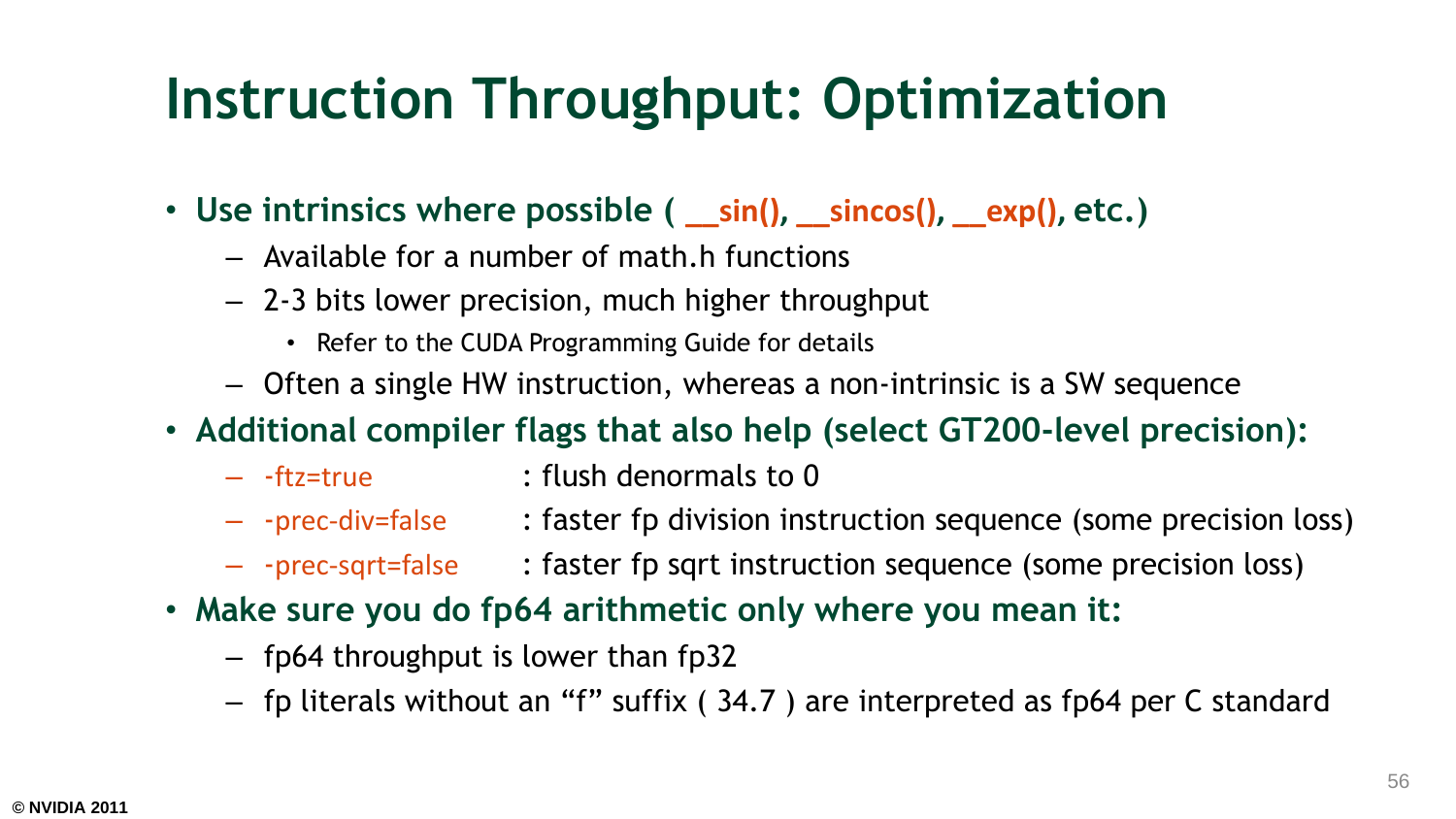#### **Serialization: Optimization**

- **Shared memory bank conflicts:**
	- Covered earlier in this presentation
- **Constant memory bank conflicts:**
	- Ensure that all threads in a warp access the same some tanger alue
	- If many different values will be needed per warp:
		- Use gmem or smem instead
- **Warp serialization:**
	- Try grouping threads that take the same path
		- Rearrange the data, pre-process the data
		- Rearrange how threads index data (may affect memory perf)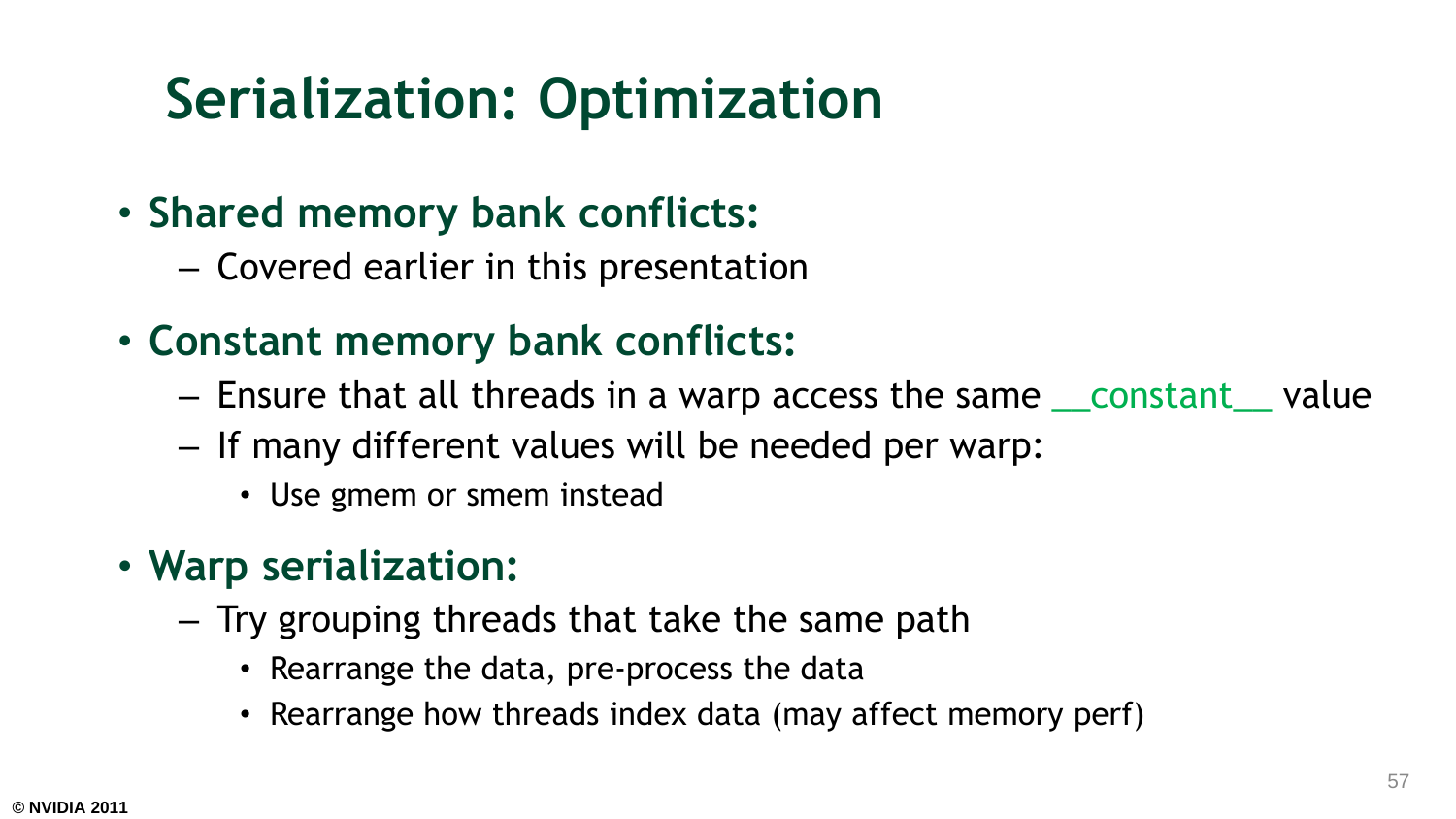#### **Instruction Throughput: Summary**

- **Analyze:**
	- Check achieved instruction throughput
	- Compare to HW peak (but keep instruction mix in mind)
	- Check percentage of instructions due to serialization

#### • **Optimizations:**

- Intrinsics, compiler options for expensive operations
- Group threads that are likely to follow same execution path (minimize warp divergence)
- Avoid SMEM bank conflicts (pad, rearrange data)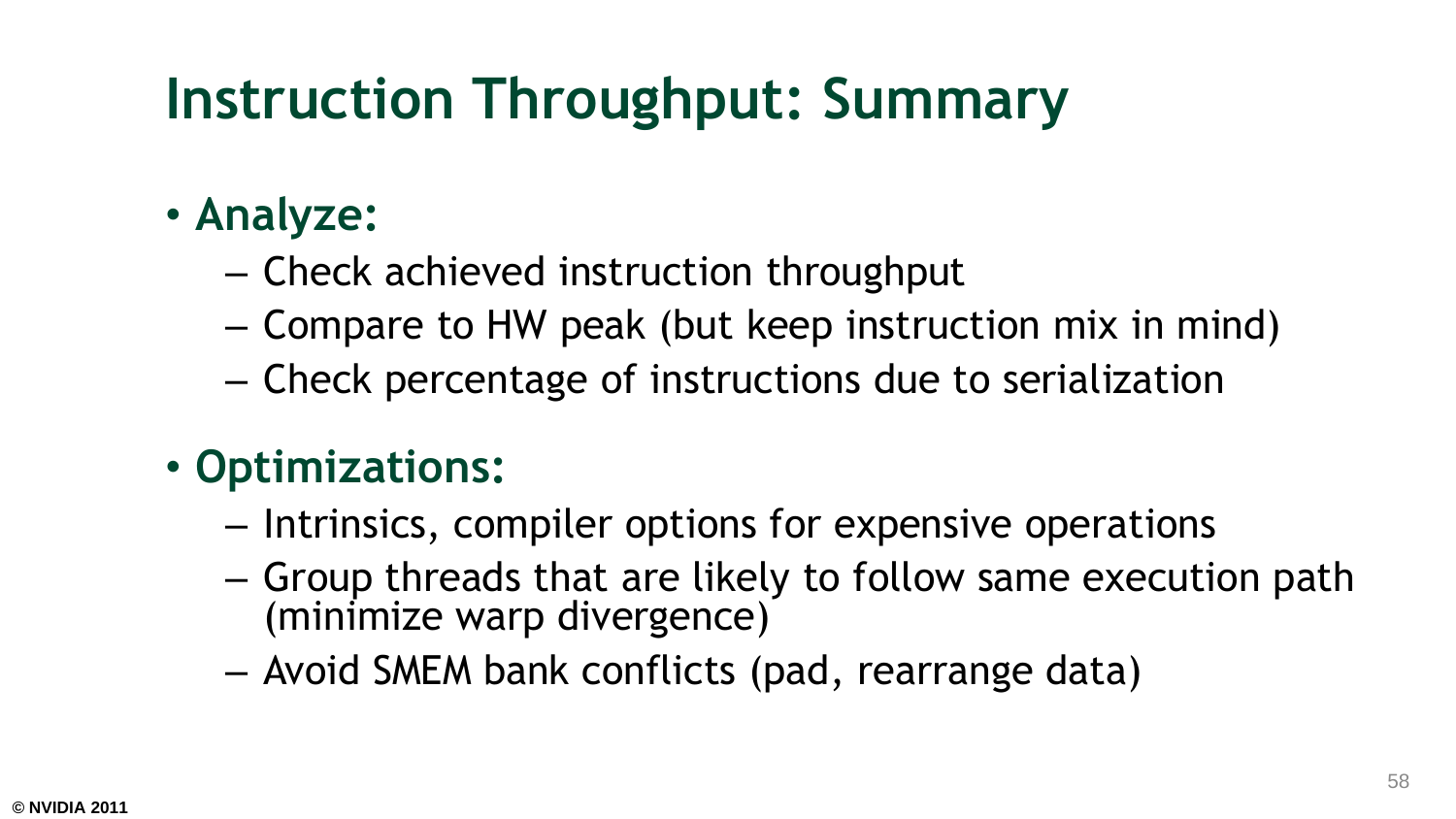# **Latency Hiding**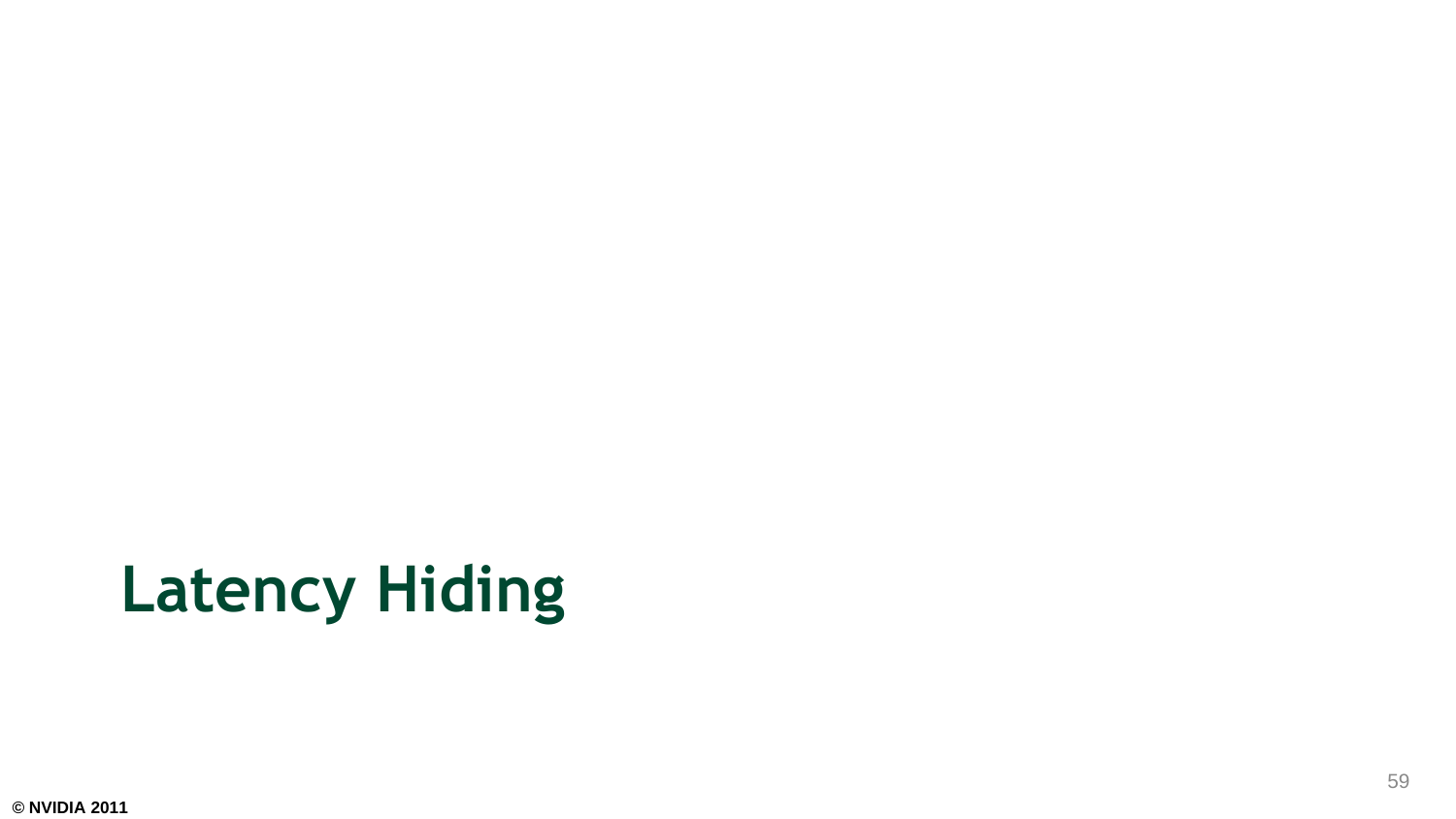#### **Latency: Analysis**

#### • **Suspect unhidden latency if:**

- Neither memory nor instruction throughput is close to HW theoretical rates
- Poor overlap between mem and math
	- Full-kernel time is significantly larger than max{mem-only, math-only}
		- Refer to SC10 or GTC10 Analysis-Driven Optimization slides for details

#### • **Two possible causes:**

- Insufficient concurrent threads per multiprocessor to hide latency
	- Occupancy too low
	- Too few threads in kernel launch to load the GPU
		- elapsed time doesn't change if problem size is increased (and with it the number of blocks/threads)
- Too few concurrent threadblocks per SM when using syncthreads()
	- syncthreads() can prevent overlap between math and mem within the same threadblock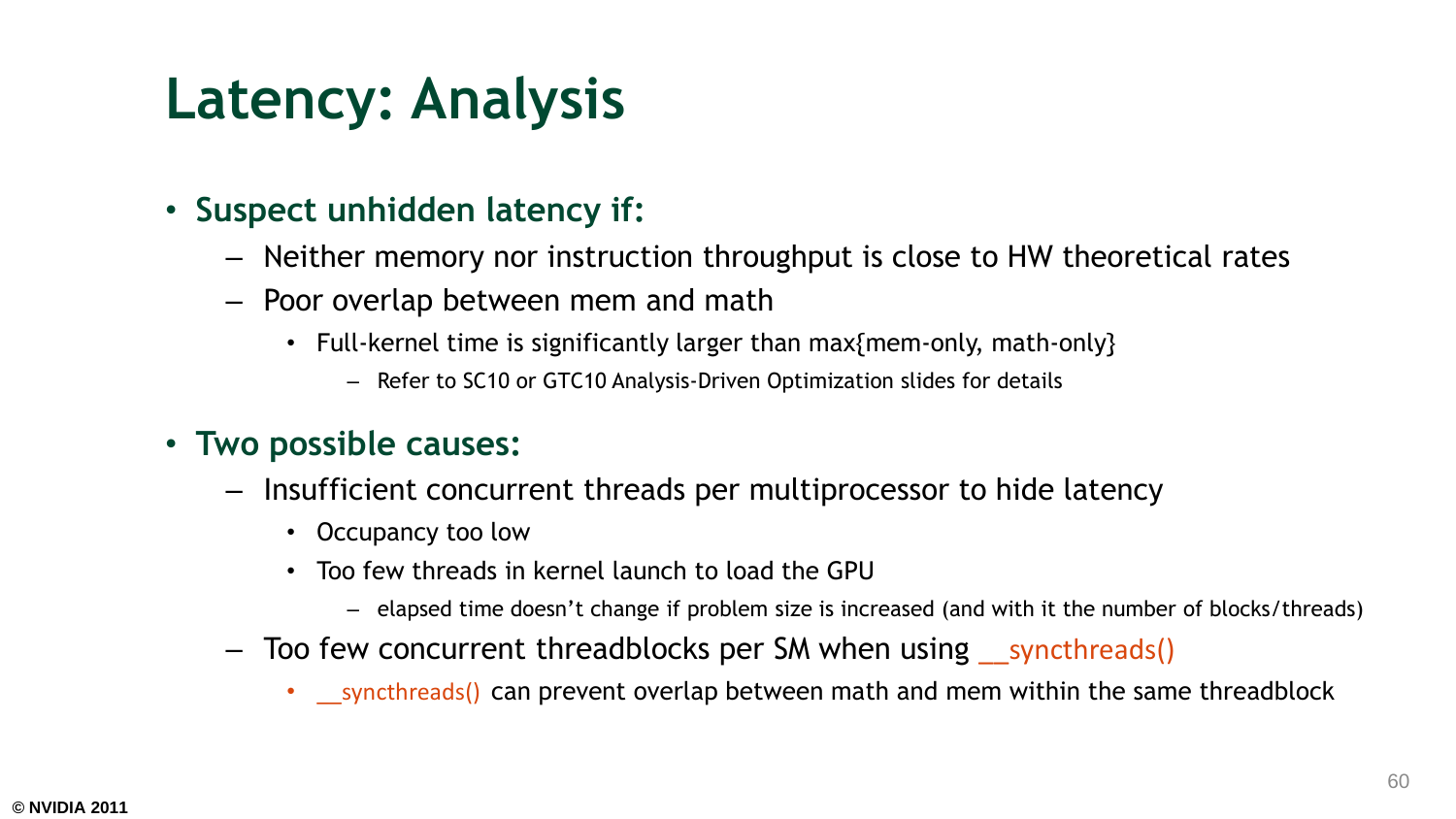#### **Simplified View of Latency and Syncs**



Math-only time Memory-only time **Kernel where most math cannot be executed until all data is loaded by the threadblock**



Full-kernel time, one large threadblock per SM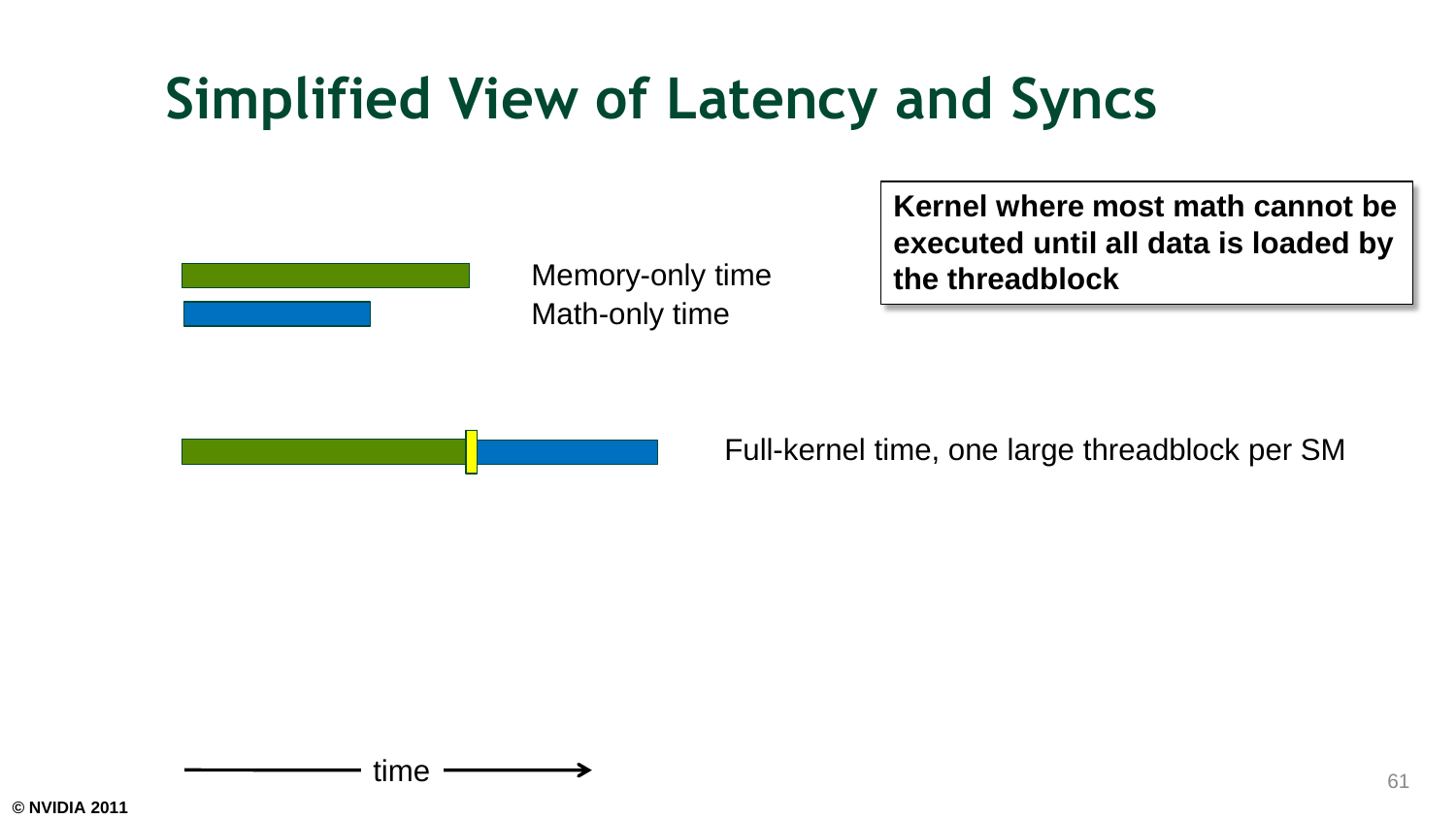#### **Simplified View of Latency and Syncs**



Math-only time Memory-only time **Kernel where most math cannot be executed until all data is loaded by the threadblock**



Full-kernel time, one large threadblock per SM



time

Full-kernel time, two threadblocks per SM (each half the size of one large one)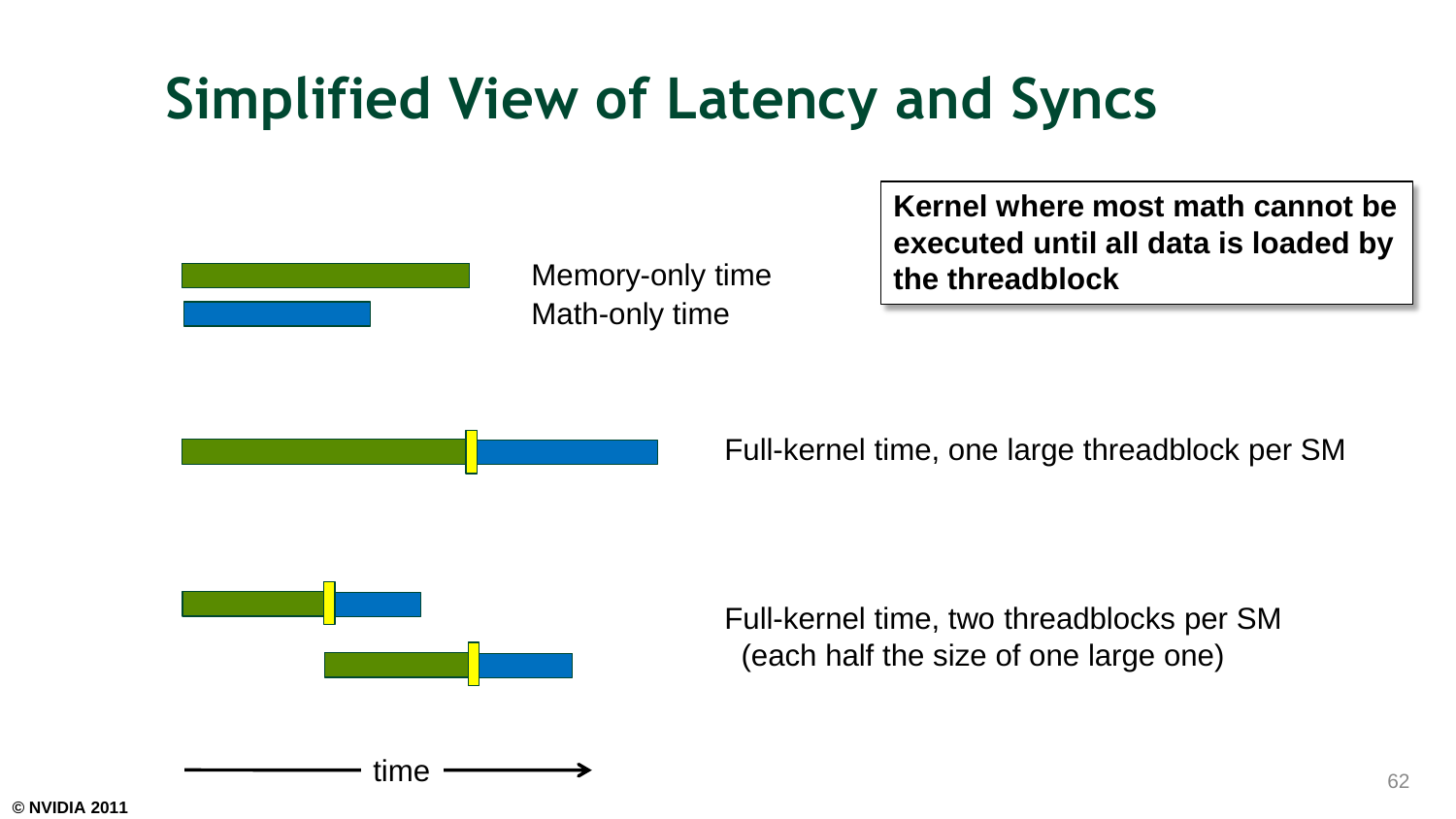#### **Latency: Optimization**

- **Insufficient threads or workload:**
	- Increase the level of parallelism (more threads)
	- If occupancy is already high but latency is not being hidden:
		- Process several output elements per thread gives more independent memory and arithmetic instructions (which get pipelined)
- **Barriers:**
	- Can assess impact on perf by commenting out \_\_syncthreads()
		- Incorrect result, but gives upper bound on improvement
	- Try running several smaller threadblocks
		- Think of it as "pipeled" threadblock execution
		- In some cases that costs extra bandwidth due to halos
- **Check out Vasily Volkov's talk 2238 at GTC 2010 for a detailed treatment:**
	- "Better Performance at Lower Latency"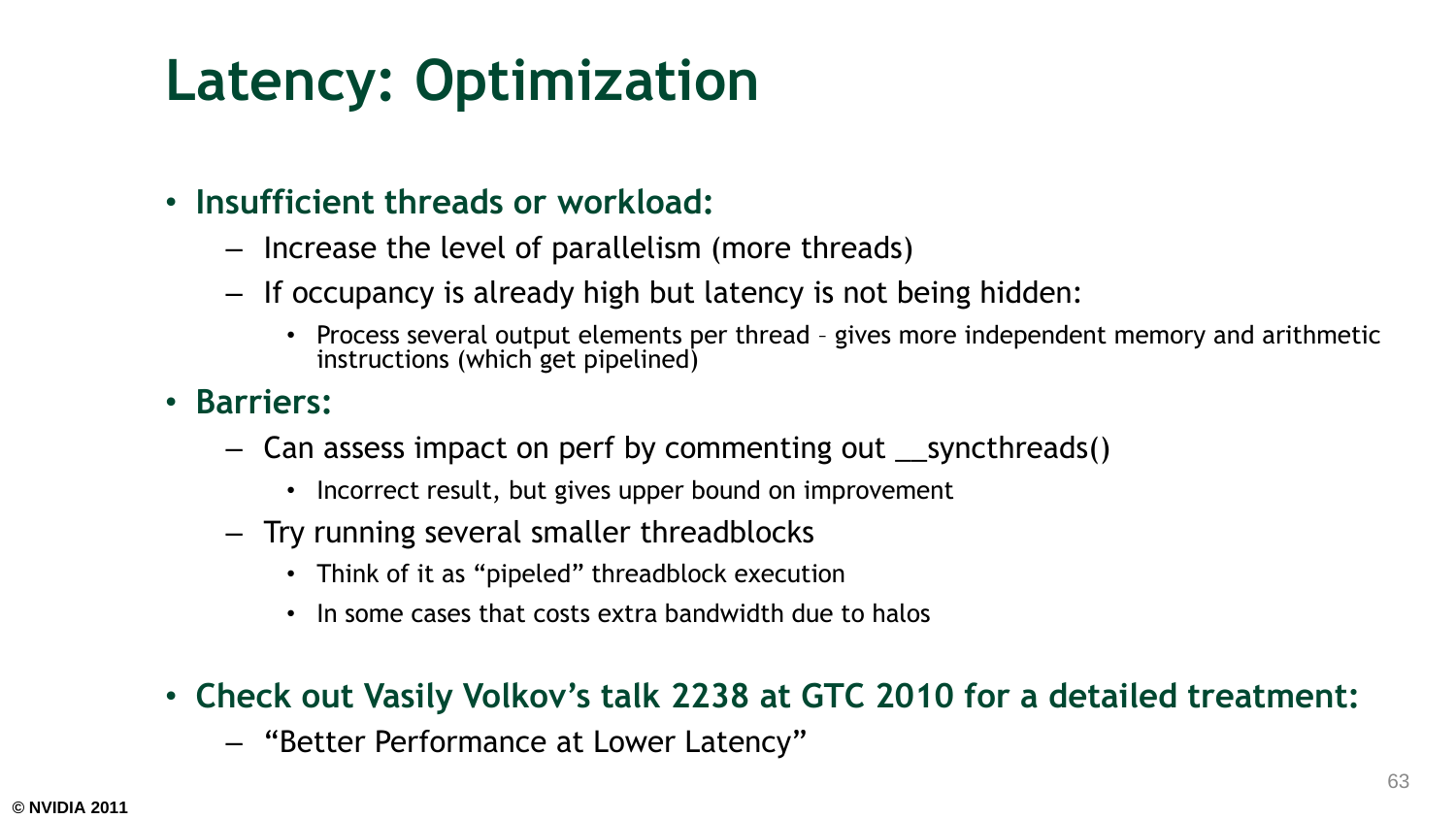### **Summary**

- **Keep the 3 requirements for max performance in mind:**
	- Sufficient parallelism
	- Coalesced memory access
	- Coherent (vector) execution within warps
- **Determine what limits kernel performance**
	- Memory, arithmetic, latency
- **Optimize in the order of limiter severity**
	- Use the profiler to determine performance impact first
		- Some code modifications help here too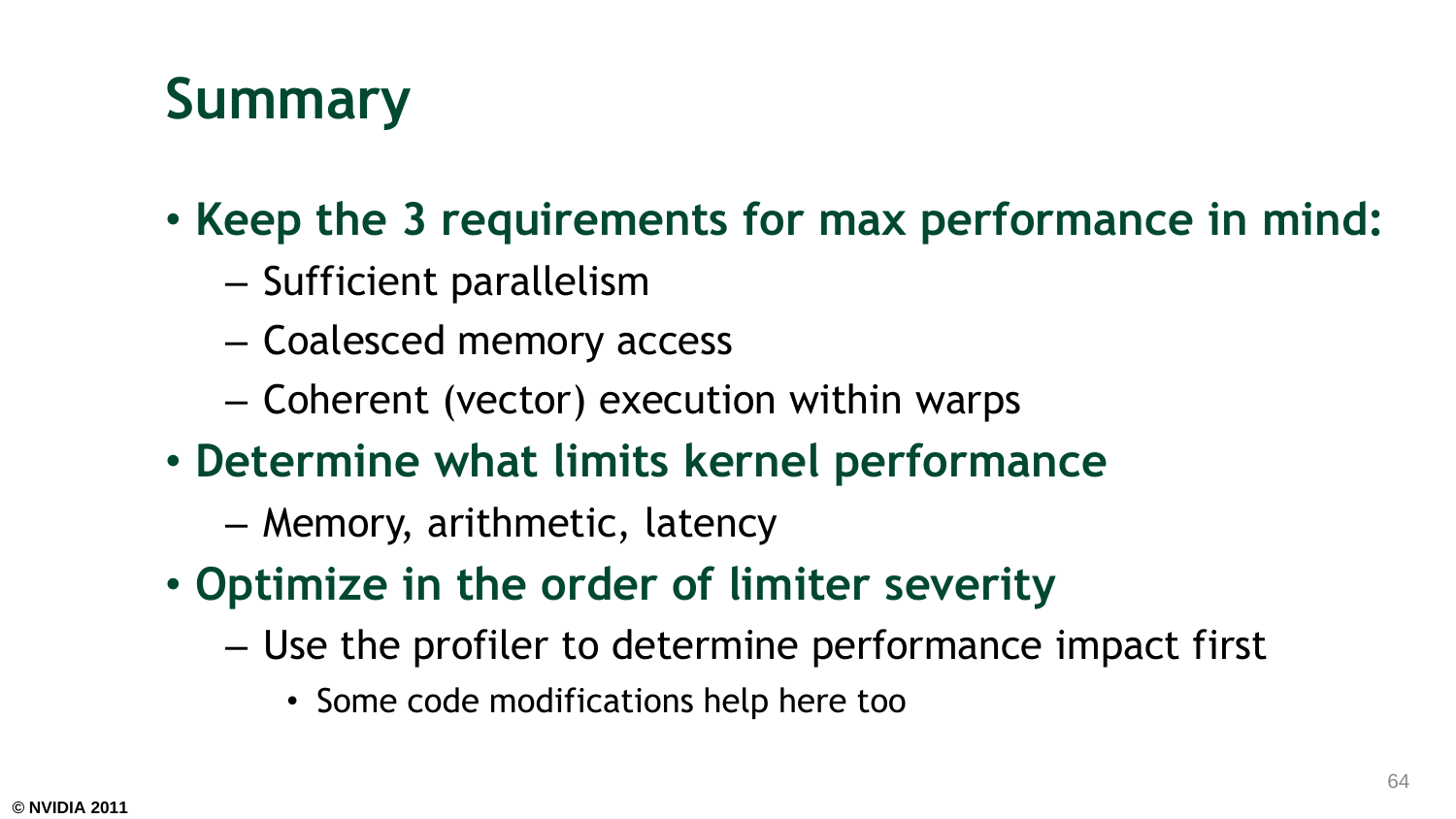#### **Additional Resources**

- **Fundamenal Optimizations / Analysis-Driven Optimization**
	- More detailed treatment of this information, more cases studies
	- SC10: [http://www.nvidia.com/object/sc10\\_cuda\\_tutorial.html](http://www.nvidia.com/object/sc10_cuda_tutorial.html)
	- GTC10 (includes video recordings):
		- [http://www.gputechconf.com/page/gtc-on-demand.html#2011](http://www.gputechconf.com/page/gtc-on-demand.html)
		- [http://www.gputechconf.com/page/gtc-on-demand.html#2012](http://www.gputechconf.com/page/gtc-on-demand.html)
- **CUDA Best Practices Guide / CUDA Programming Guide**
	- Included in the docs of any CUDA toolkit
	- All optimization materials apply to OpenCL and other programming models
- **CUDA Webinars:**
	- <http://developer.nvidia.com/gpu-computing-webinars>
	- Shorter, more focused presentations (recorded video of past talks)
		- Memory optimization, local memory and register spilling, etc.